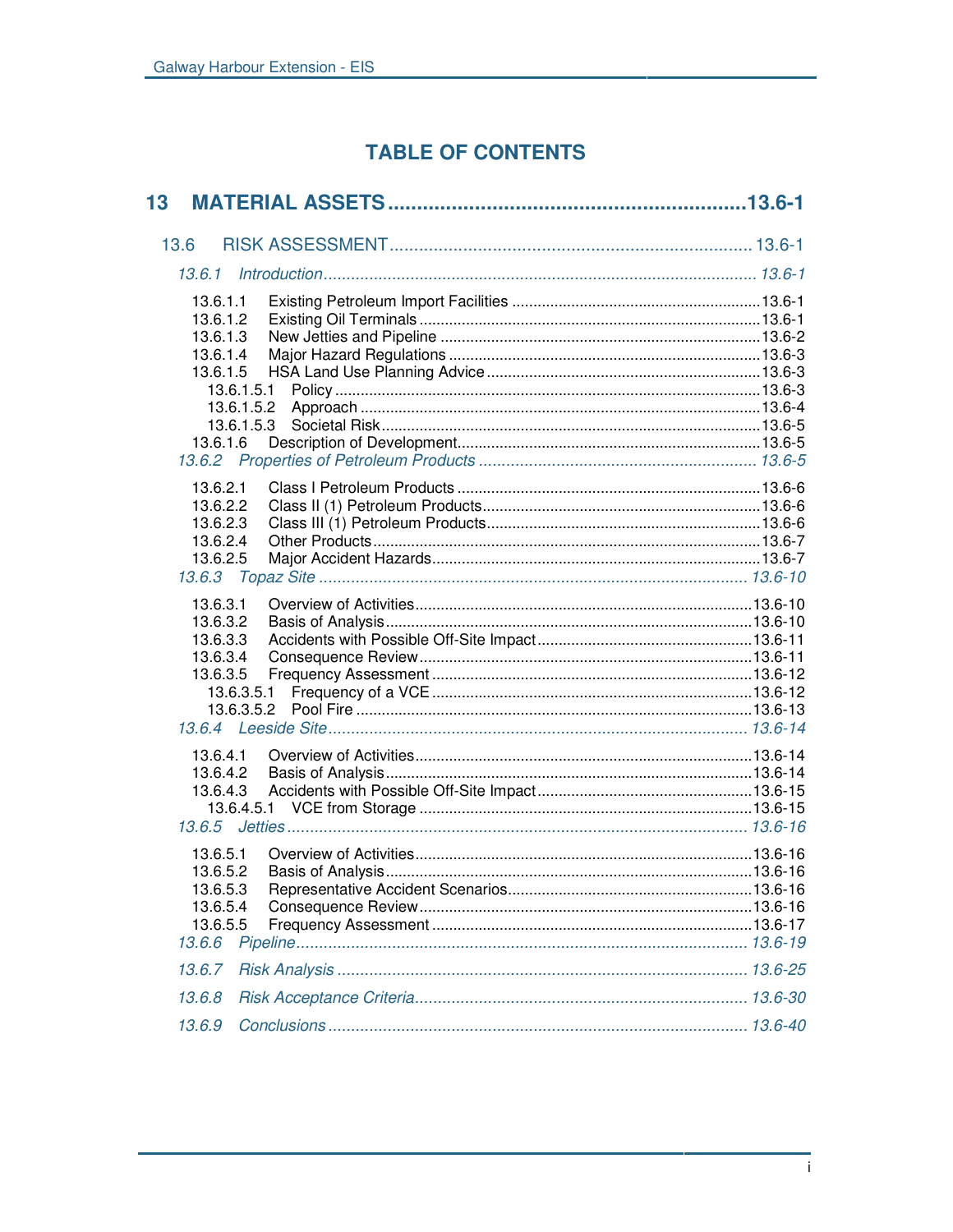# **TABLES, FIGURES & APPENDICES**

# **TABLES**

| Table 13.6.3.1 - Details of Topaz Storage Tanks (Bulk and Day Tanks)13.6-11                        |  |
|----------------------------------------------------------------------------------------------------|--|
| Table 13.6.3.2 - Areas of the Development affected by an incident originating at the Topaz Site    |  |
|                                                                                                    |  |
|                                                                                                    |  |
| Table 13.6.4.2 - Areas of the Development affected by an Incident originating at the Leeside Site  |  |
|                                                                                                    |  |
| Table 13.6.5.1 - Areas of the Development affected by an Incident originating at the Jetty 13.6-17 |  |
|                                                                                                    |  |
| Table 13.6.6.2 - Pipeline Failure Frequency based on CONCAWE data (2009) (700,872 km-yr)           |  |
|                                                                                                    |  |
|                                                                                                    |  |
|                                                                                                    |  |
| Table 13.6.7.1 - Individual Risk Calculations for Affected Industrial Areas13.6-27                 |  |
| Table 13.6.7.2 - Harbour Company Office Warehouse 4.2 in Area 3.4 13.6-28                          |  |
|                                                                                                    |  |
|                                                                                                    |  |
|                                                                                                    |  |
|                                                                                                    |  |

# **FIGURES**

| Figure 13.6.8.1 - FN Curve for Development (Unrestricted unloading, non combined fuel yards)   |  |
|------------------------------------------------------------------------------------------------|--|
| Figure 13.6.8.2 - FN Curve for Development - Sensitivity Study (restricted unloading, combined |  |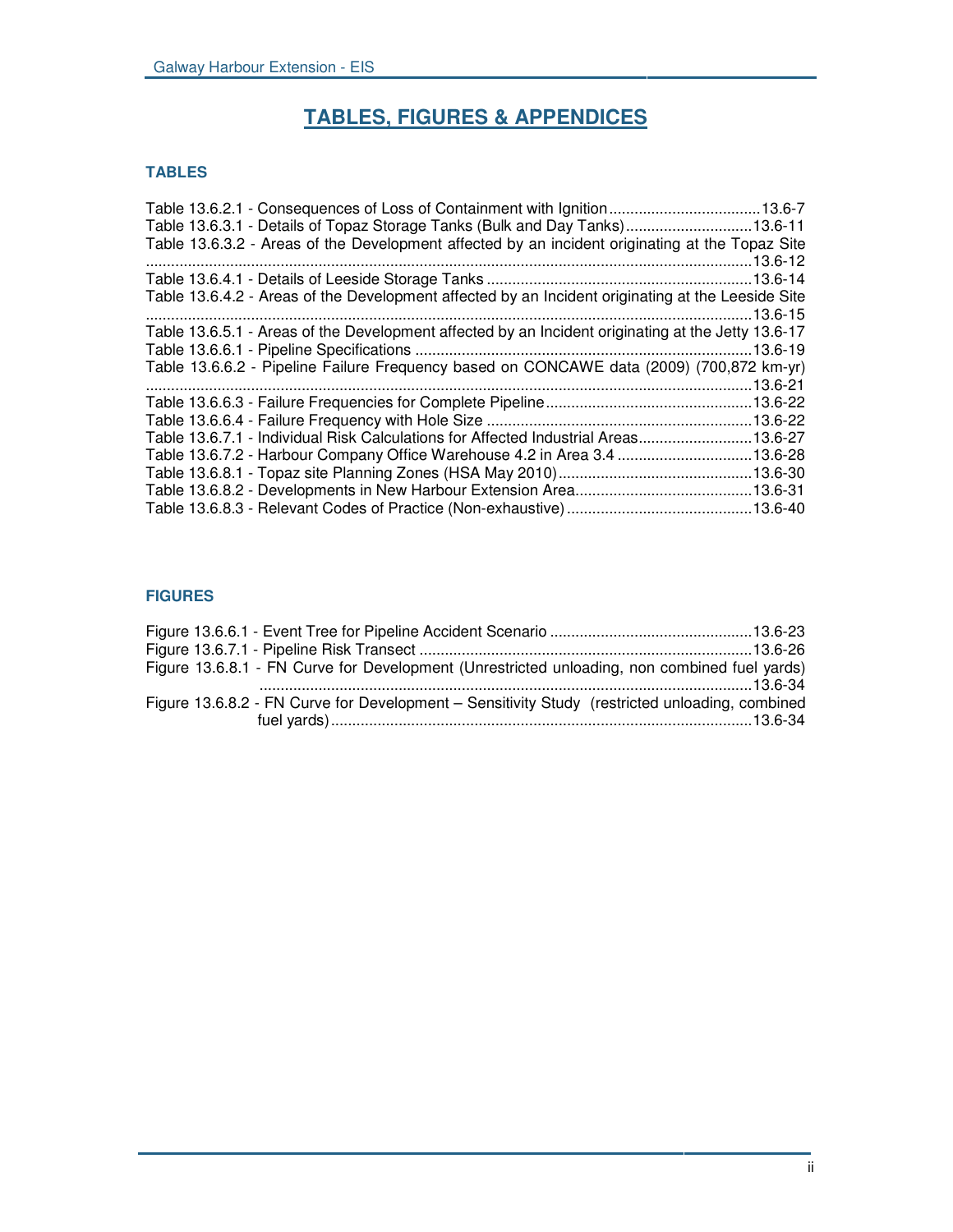# **13 MATERIAL ASSETS**

# 13.6 RISK ASSESSMENT

## *13.6.1 Introduction*

The Galway Harbour Enterprise Park was developed by Galway Harbour Company [GHC]. In 2010 Entec provided advice to GHC to assess the influence of the existing COMAH (Control of Major Accident Hazards) establishment and a possible new COMAH facility on the development.

The scheme to be taken forward in a planning application to An Bord Pleanala has now been fixed, having been modified considerably since the previous review. It comprises a new jetty area built from reclaimed land with provision for mainly industrial use and a marina.

The main hazard to the new development is from the existing Topaz (Formerly EnWest) petroleum storage site. There will also be some risk from the jetty and pipelines but this will be low in comparison, as explained in Sections 13.6.5 and 13.6.6.

# **13.6.1.1 Existing Petroleum Import Facilities**

Petroleum is currently discharged to the Topaz site from ships at either Folan Quay or Dun Aengus Docks through 250 mm diameter hoses. Separate oil mains run to each terminal. There are three oil mains to the Topaz terminal to allow for simultaneous discharge of more than one product.

The Leeside Site is served by a separate facility with discharge points at Folan Quay only. The routing of the existing facilities is shown on Tobin drawing 2139-2234 "Existing Inner Harbour Services".

The existing Harbour is close to the city centre. There are a number of Hotels within close proximity of the existing Jetties, these being mainly to the north and east. Within this area there are also a large number of bars, restaurants and residential properties. The Eyre Square shopping centre is located approximately 300 m to the North.

Other facilities used by public in significant numbers include Taibhdhearc na Gaillimhe the Irish Language Theatre located on Middle Street which holds public events and concerts and Galway City Museum approximately 300 m to the west of the existing jetties. Ceannt Railway Station and Transport Hub is approximately 350 m to the North.

# **13.6.1.2 Existing Oil Terminals**

As the proposed development is in the vicinity of the Topaz and Leeside Sites, the Planning Authority should seek technical advice from the Health and Safety Authority (HSA) about the risks to the development. GHC will need to demonstrate in their planning application that the risk from the Leeside and Topaz Oil Terminals to the occupants using any new facilities is tolerable. An indication of the risk to individual parts of the development can be made by comparison with the HSA Land Use Planning criteria however it is also necessary to assess the overall societal risk. This has been performed by preparing a quantified risk assessment based on the scheme described above by considering the following:

- Identify the incidents at Topaz and Leeside Sites with off-site impact and review the consequence distances of these events;
- Superimpose the consequence distances onto the plan of the development to identify which parts of the development could be affected;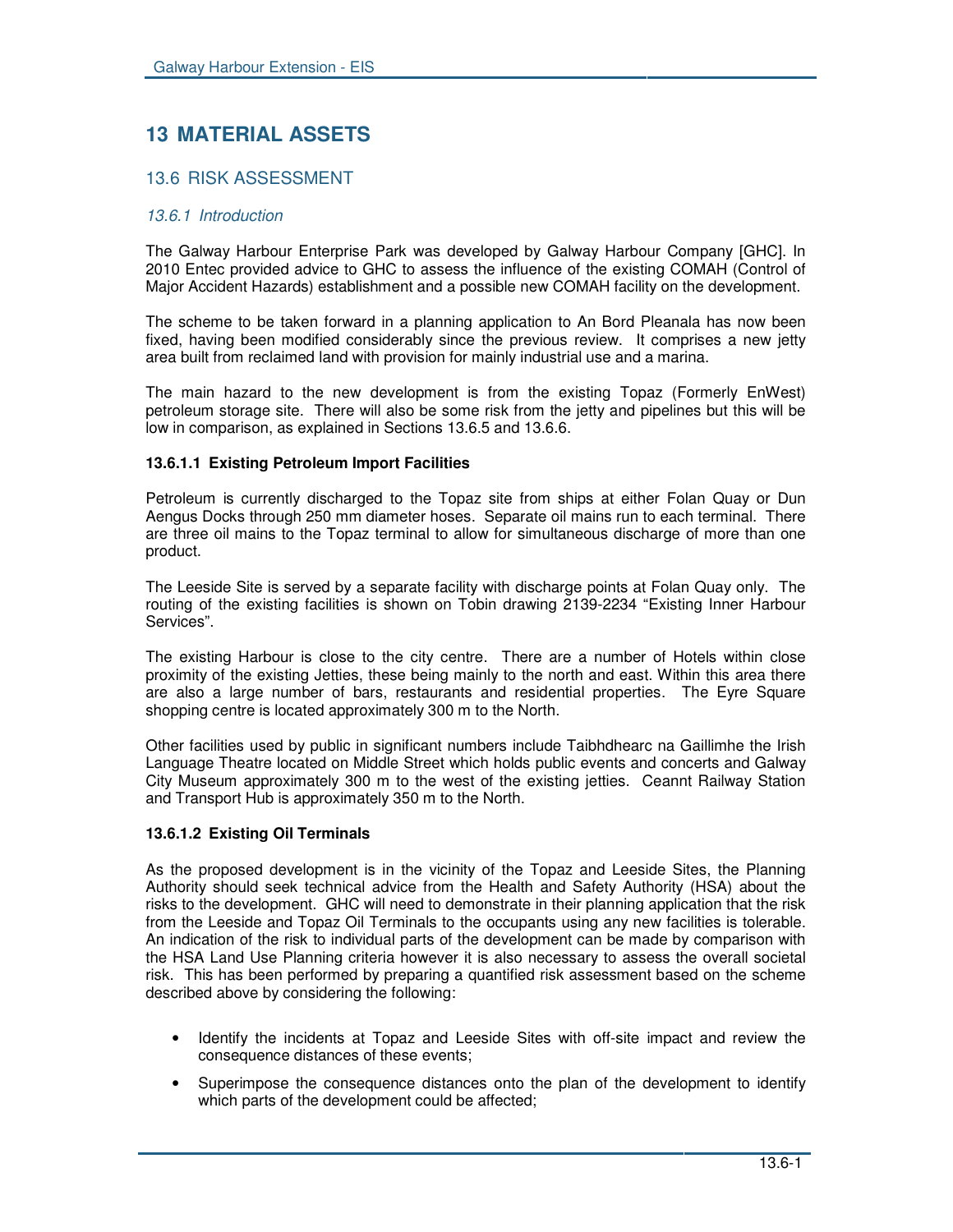- Use site-specific data to establish the probability of the incidents occurring;
- Use information about the development to determine the vulnerability of the population in the event that the selected events occur;
- Calculate site-specific risk integrals for the different sections of the development based on a representative set of scenarios;
- Assess the overall risk to the development with reference to the criteria that are included in the HSA planning approach document and make a comparison to the current situation.

The Topaz facility is described at 13.6.3.1, Leeside at 13.6.4.1.

The existing Cold Chon bitumen storage has been excluded from this analysis. It is not considered a major hazard site under the COMAHDS Regulations (section 13.6.1.4) and therefore is unlikely to contribute significantly to the risk to occupants of the new port development.

# **13.6.1.3 New Jetties and Pipeline**

The jetties and transfer pipelines do not come under the scope of the EU Seveso 2 Directive and therefore the COMAHDS *<sup>2</sup>* Regulations which implement the Directive in Ireland. There is no specific regulatory requirement to submit a quantified risk assessment of petroleum pipelines in lreland<sup>1</sup>.

Whilst a quantified risk assessment for the jetties and pipeline is not strictly required for planning approvals nevertheless they potentially present a high hazard and as such the HSA would expect that a suitable and sufficient risk assessment is carried out. A detailed risk assessment of the jetties and pipeline would:

- Demonstrate adequate separation between hazards and people (or identify any problems at an early stage);
- Reassure the authorities as to the compatibility of elements within the development;
- Aid the development of emergency plans for the harbour;
- Provide input into the scale and likelihood of accidental releases to be considered in the Environmental Impact Study (EIS).

The development also designates a plot for a future fuel storage site and a plot for a future bitumen yard extension. The risk from the future fuel storage yard has not been analysed in detail as the current planning application does not include for fuel storage at this time. The future oil storage yard will not store class I fuel or ethanol and so the risk to the development is assumed to be dominated by the existing neighbouring Topaz site. Before being constructed and brought into operation further planning permission will be required. Should the inventory exceed 2,500 tonnes of petroleum products the COMAHDS Regulations<sup>2</sup> will apply and a further risk assessment will be required.

Bitumen is not considered a major hazard under the COMAHDS Regulations and is unlikely to contribute significantly to the risk to occupants of the new harbour extension.

<sup>&</sup>lt;sup>1</sup> One of the recommendations from the Buncefield incident in the UK was for the UK to consider including gasoline pipes in the scope of the UK Hazardous Pipeline Regulations which would require a QRA. Within Irish Health and Safety legislation there are no equivalent Regulations covering Hazardous Pipelines and so what is deemed to be good practice in other international jurisdictions has been considered in this report.

<sup>&</sup>lt;sup>2</sup>S.I. No. 74 of 2006 European Communities (Control of Major Accident Hazards Involving Dangerous Substances) Regulations 2006 (COMAHDS 2006)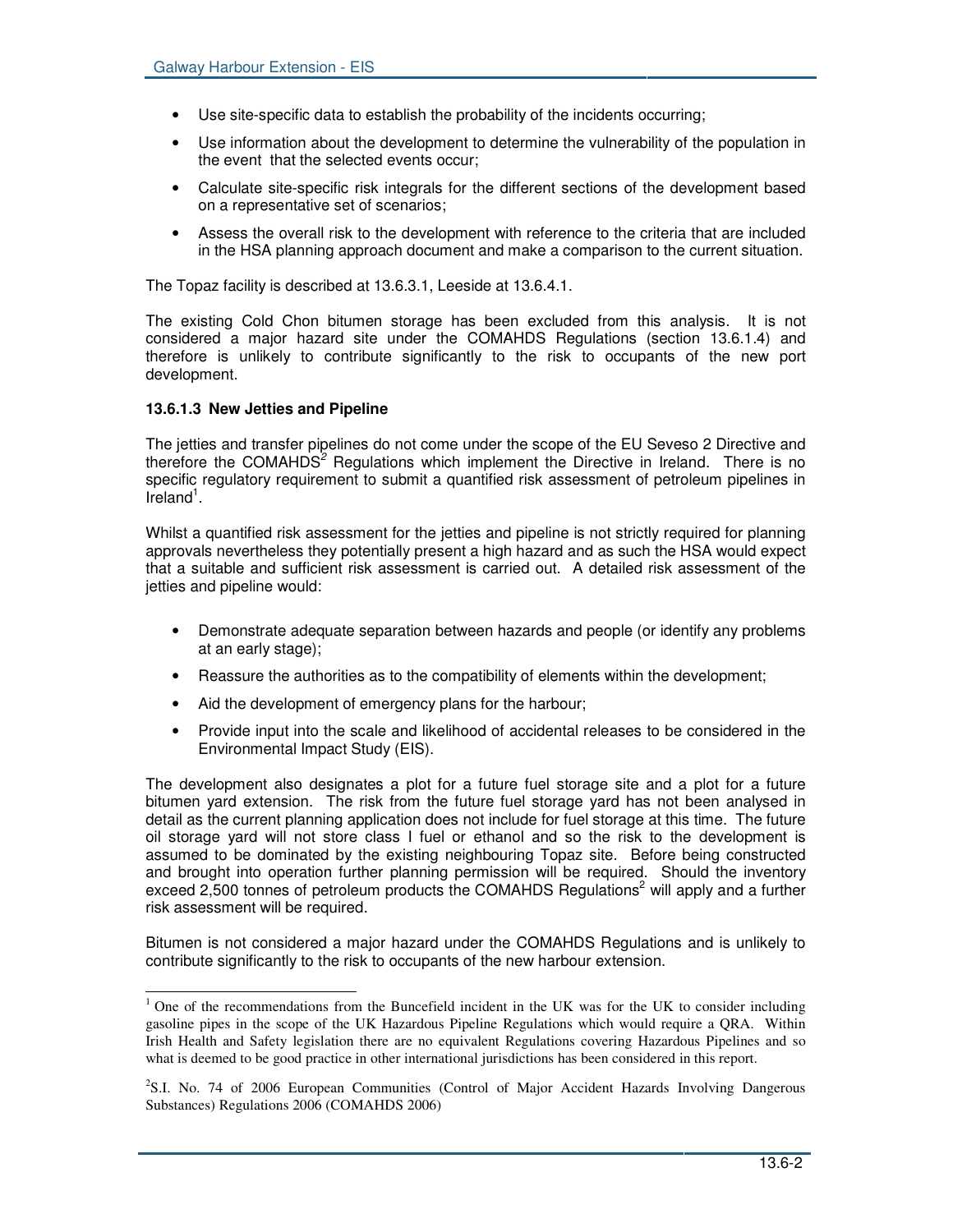## **13.6.1.4 Major Hazard Regulations**

The Seveso 2 Directive is the main piece of EU legislation that applies to the control of major accident hazards involving dangerous substances. It applies to installations where there are inventories of dangerous substances above listed thresholds:

- Directive 96/82/EC (December 1996) *on the control of major-accident hazards involving dangerous substances*;
- Directive 2003/105/EC (16 December 2003) amending Council Directive 96/82/EC *on the control of major-accident hazards involving dangerous substances* expanded the scope of the directive.

In Ireland the requirements of the above Directives are promulgated in the COMAHDS<sup>2</sup> Regulations. The objective of the regulations is to reduce the risk to the general public and there are two tiers of application and the requirements are greater where the installation exceeds the higher inventory threshold (upper tier). Operators of upper tier installations must notify the competent authority if they are holding dangerous substances in excess of the lower tier threshold. Member States must make arrangements in the Land Use Planning process to prevent incompatible developments encroaching too close to COMAHDS sites and for the suitable location of such sites when first built. Operators of upper tier sites produce a safety report in order to demonstrate that adequate safety and reliability have been incorporated into the design, construction, operation and maintenance of the installation. Lower tier sites must produce a Major Accident Prevention Policy (MAPP).

Some of the bulk liquids storage tanks contain petroleum products and come within the scope of the COMAHDS Regulations [S.I. No. 74 of 2006] and Planning and Development Regulations 2001-2006. Those containing petroleum spirit (gasoline) in particular are required to have significant separation from some other types of land use to ensure adequate safety in the event of a rare but possible major accident. The separation distances required can impose restrictions on the location of such storage and developments in the vicinity of them.

## **13.6.1.5 HSA Land Use Planning Advice**

The Health and Safety Authority (HSA) has issued a document<sup>3</sup> describing how they provide advice on Land Use Planning issues around Major Hazard sites.

## 13.6.1.5.1 Policy

The HSA's approach to land use planning policy is based upon the requirement of Article 12 of the European "Seveso 2" Directive [2003/105/EC] which requires that for Member States 'the objectives of preventing major accidents and limiting the consequences of such accidents are taken into account in their land use policies and/or other relevant policies'.

The HSA adopts a three level approach to assessing the tolerability of risk, where risk is intolerable (very high), development will be advised against; where it is insignificant ("broadly acceptable) development will not be advised against, and in the middle region of significant risk the risk will be "tolerable if ALARP" but the Planning Authority should be advised of the risk and take it into account when considering the benefits and costs of the scheme<sup>3</sup>,

<sup>&</sup>lt;sup>3</sup> Policy and Approach of the Health and Safety Authority to COMAH Risk-based Land-use Planning March 2010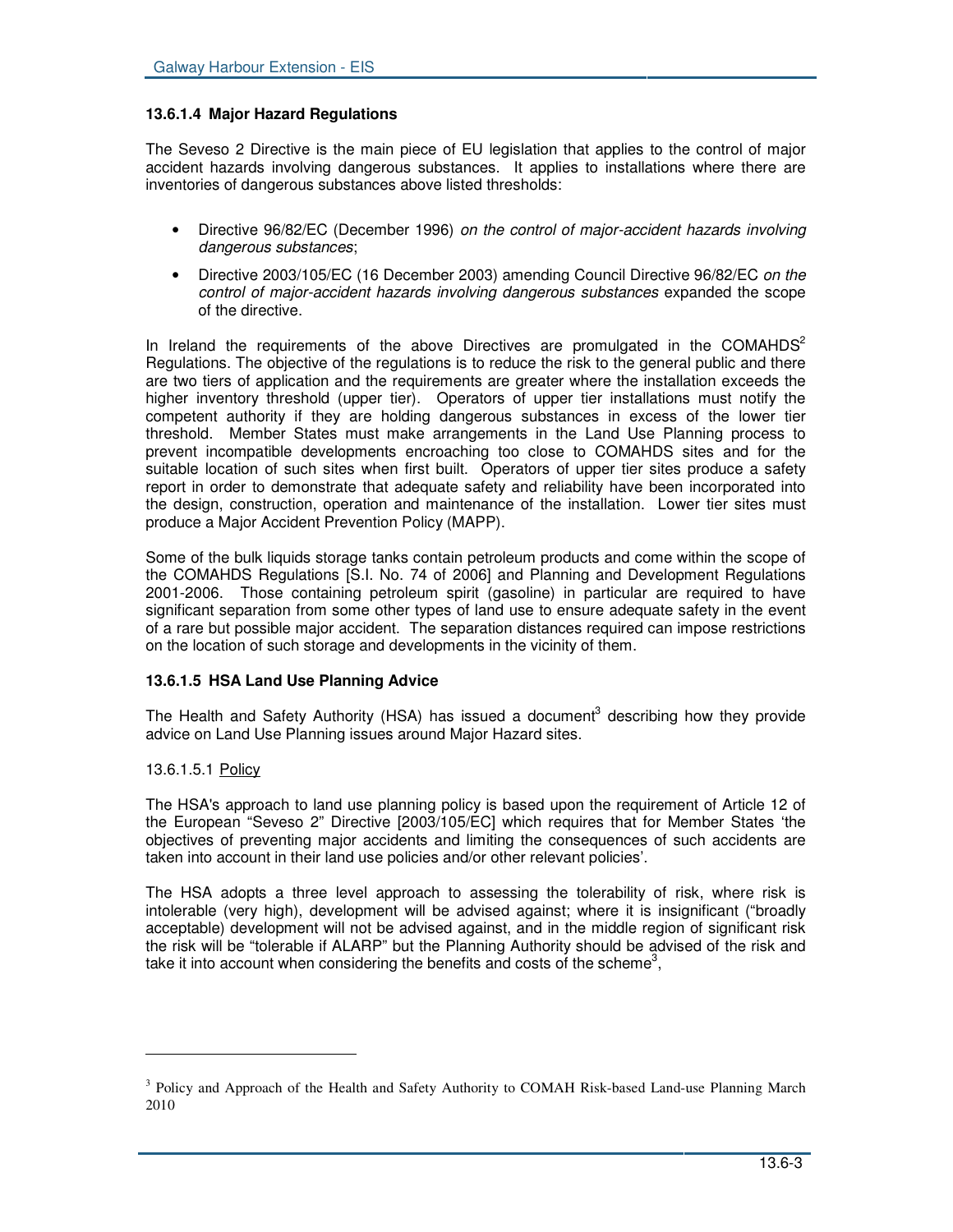# 13.6.1.5.2 Approach

The HSA follow a similar approach to the UK HSE, but, with particular reference to flammable liquid bulk storage allow for a more risk based approach. Therefore planning zones around petroleum products storage are defined based upon levels of individual risk of fatality arising from potential major accidents at the storage including fires and explosions. It should be emphasised that the primary objective of the HSA and operators is to prevent such accidents and the low levels of risk of such accidents are the residual levels of risk after "all measures necessary" have been taken to prevent them. This would be in compliance with the main requirement of the Seveso 2 Directive which is the prevention of major accidents.

In order to maintain suitable separation distances between hazardous materials and people not related to the hazardous material operations, three zones are defined to represent the areas of elevated, but decreasing levels of risk with increasing distance from the hazard. The HSA defines a Consultation Distance (CD) from the Major Hazard, set out in the Planning and Development Regulations 2001-6 and notified to the planning authority by the HSA at the time of notification of the establishment<sup>3</sup>.

The outer boundary of each zone is defined in terms of the risk of fatality to an individual permanently at one location (i.e. Individual Risk):

- Inner Zone 1 x 10-5 per year (10 in a million years or 1 in a hundred thousand years);
- Middle Zone 1 x 10-6 per year ( 1 in a million years);
- Outer Zone 1 x 10-7 per year (0.1 in a million years or 1 in ten million years).

The acceptability of development in each zone depends on the nature of the development and the vulnerability of the people likely to be present. The vulnerability will depend on several characteristics such as the ability to organise people in an emergency, the mobility of the people, the number of people and the proportion of their time spent in the vicinity.

The HSA has followed the UK HSE's characterisation of the sensitivity level of each type of development exactly (see pages 39 to 44 of Reference<sup>3</sup> and compare with section 4 of the HSE  $PADHI<sup>4</sup>$ ).

The online version of the HSA document has a print error: the Exclusions under DT2.4 (indoor use by the public) have been copied from the Exclusions under DT2.5 (outdoor use by the public) in error<sup>5</sup>. The HSA policy is in harmony with PADHI and will be corrected at the next update. The DT2.4 category is split into three 'levels', namely:

- Level  $1$  development is less than 250 square meters (sq. m);
- Level  $2$  development is  $> 250$  sq.m up to 5,000 sq.m;
- Level  $3$  development is  $> 5,000$  sq.m.

In the following assessments the HSA Policy and Approach document has been used, but where no detailed guidance has been given the approach used by the UK HSE has been described.

<sup>&</sup>lt;sup>4</sup> PADHI – HSE'S Land Use Planning Methodology September 2009 www.hse.gov.uk/landuseplanning/padhi.pdf

 $<sup>5</sup>$  E-mail from Brendan Rudden to Morag Armstrong  $27/7/2010$  forwarding on comments from the HSA to</sup> Tobin.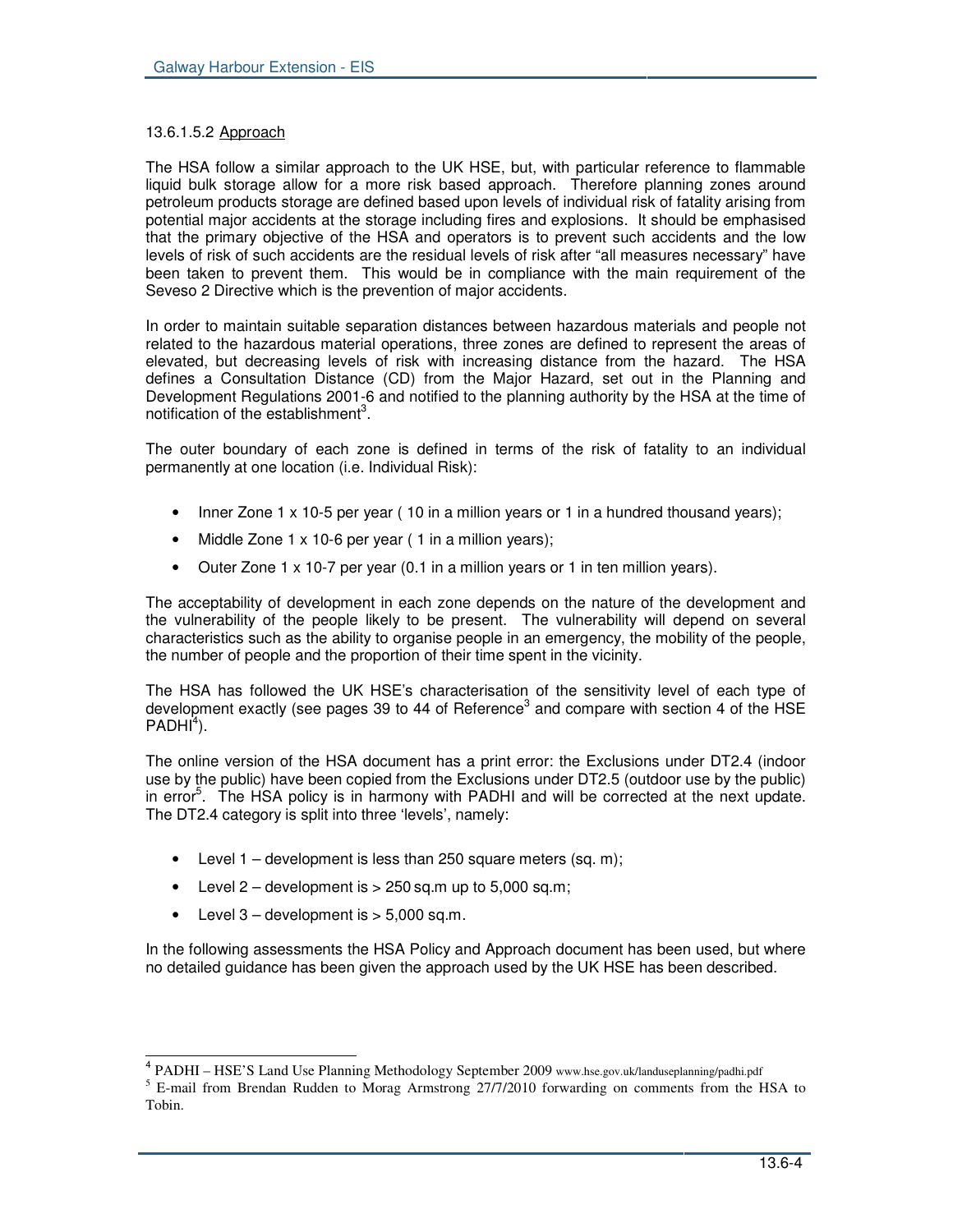## 13.6.1.5.3 Societal Risk

Societal risk refers to the risk of large numbers of people being affected in a single accident. In addition to the considerations in section 13.6.1.5.2 above for developments involving large numbers of people societal risk criteria must also be satisfied.

#### **13.6.1.6 Description of Development**

The following information is pertinent to the quantified risk analysis.

The development will consist of reclaimed land using salvaged dredged silts and sands capped with a rock fill. A degree of permeability will exist. This has the potential to have a bearing on the persistence of any leak and has been considered in the type of modelling performed.

There will be 5 normally occupied buildings on the development these being of block construction:

- 1. Harbour Company Warehouse Max 10 people, 24 hrs operation (5 day and 5 nights);
- 2. Marina Office (assume up to 10) Max 3 x employees, plus members of public (users of marina);
- 3. New Harbour Office Max 7 employees (5 day; 2 night time) plus occasional meetings (20- 40);
- 4. Passenger Terminal Occupancy up to 100 at a time for a short time while disembarking;
- 5. Security Gatehouse Max 2 employees day and night.

Provision is made to receive cruise ships and it is estimated that there could be up to 30 cruise ships visiting per year. Typically each ship could bring 850 passengers of which 70% go on bus tours, 15% walk to the city and 15% stay on board during the day. Those going on bus tours would not all disembark at the same time and the passenger terminal is designed for 100 passengers at a time. The ships could be in harbour for up to 2 days.

A new jetty will be provided for importing petroleum products. These will be piped directly to the Topaz terminal. The Leeside Site will not be served from the new jetties.

The development includes provision for a possible future marina village. Public access will be permitted along the Marina Village but will be restricted in the Quays and Jetty.

## *13.6.2 Properties of Petroleum Products*

The following substances are considered within this report:

- Gasoline (which is also sometimes referred to as ULP (unleaded petrol), ULG (unleaded gasoline), motor spirit, and petrol);
- Kerosene (which is sometimes referred to as kero);
- Diesel (which is sometimes referred to as ULSD (Ultra Low Sulphur Diesel) and Derv;
- Gasoil (marked gasoil, MGO);
- Ethanol (Also referred to as ETDN, Denatured Ethanol); and
- Diesel and gasoline additives.

Gasoline, Kerosene, Diesel and Gas Oil qualify as dangerous substances under the COMAHDS Regulations as they are considered 'Petroleum Products' a named substance under schedule 1 part 2.

Ethanol qualifies under the generic categories as 'highly flammable'.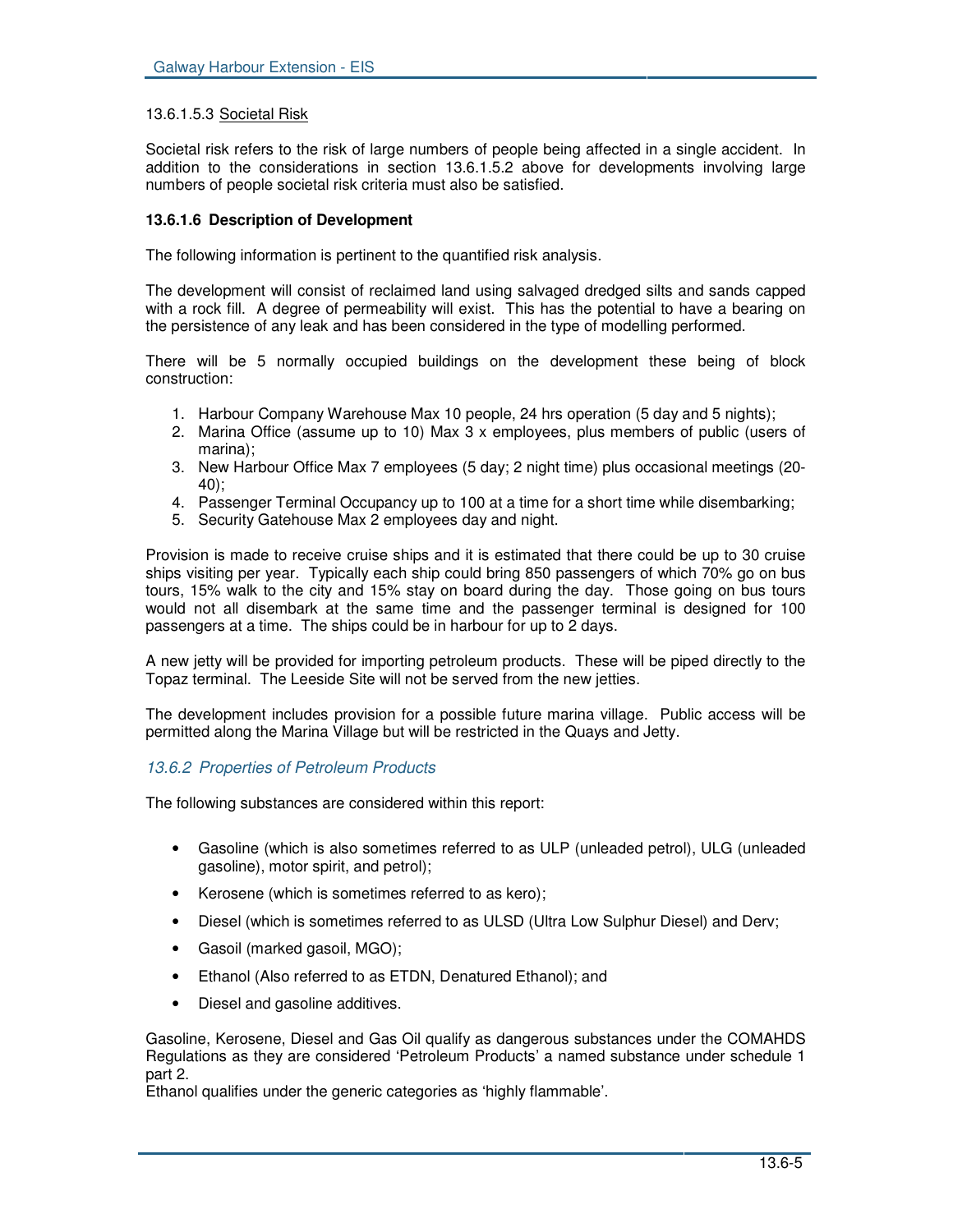Some Diesel additives and gasoline additives are classed as dangerous substances under the Regulations via schedule 1 part 3 (generic categories) as they are 'Dangerous to the Environment'.

The petroleum products identified below do not mix with water whilst the chemical Ethanol is fully miscible in water.

The substances handled and their hazards (taken from material safety data sheets) are summarised below:

# **13.6.2.1 Class I Petroleum Products**

# **ULG 95 (Gasoline / Unleaded Petrol) - Risk (R) Phrases:**

- R12- Extremely flammable;
- R45- May cause cancer;
- R46- May cause heritable genetic damage;
- R63- Possible risk of harm to the unborn child;
- R65- Harmful: may cause lung damage if swallowed;
- R38- Irritating to skin;
- R67- Vapours may cause drowsiness and dizziness;
- R51/53- Toxic to aquatic organisms, may cause long-term adverse effects in the aquatic environment.

# **13.6.2.2 Class II (1) Petroleum Products**

## **KERO (Kerosene) - Risk (R) Phrases:**

- R10 Flammable;
- R38 Irritating to skin;
- R65 Harmful: may cause lung damage if swallowed;
- R51/53 Toxic to aquatic organisms, may cause long-term adverse effects in the aquatic environment.

## **13.6.2.3 Class III (1) Petroleum Products**

## **Diesel (Ultra Low Sulphur Diesel) - Risk ( R ) Phrases:**

- R40 Limited evidence of a carcinogenic effect;
- R65 Harmful: may cause lung damage if swallowed;
- R51/53 Toxic to aquatic organisms, may cause long-term adverse effects in the aquatic environment.

## **Gas Oil - Risk ( R ) Phrases:**

- R40 Limited evidence of a carcinogenic effect;
- R65 Harmful: may cause lung damage if swallowed;
- R66 Repeated exposure may cause skin dryness or cracking;
- R51/53 Toxic to aquatic organisms, may cause long-term adverse effects in the aquatic environment.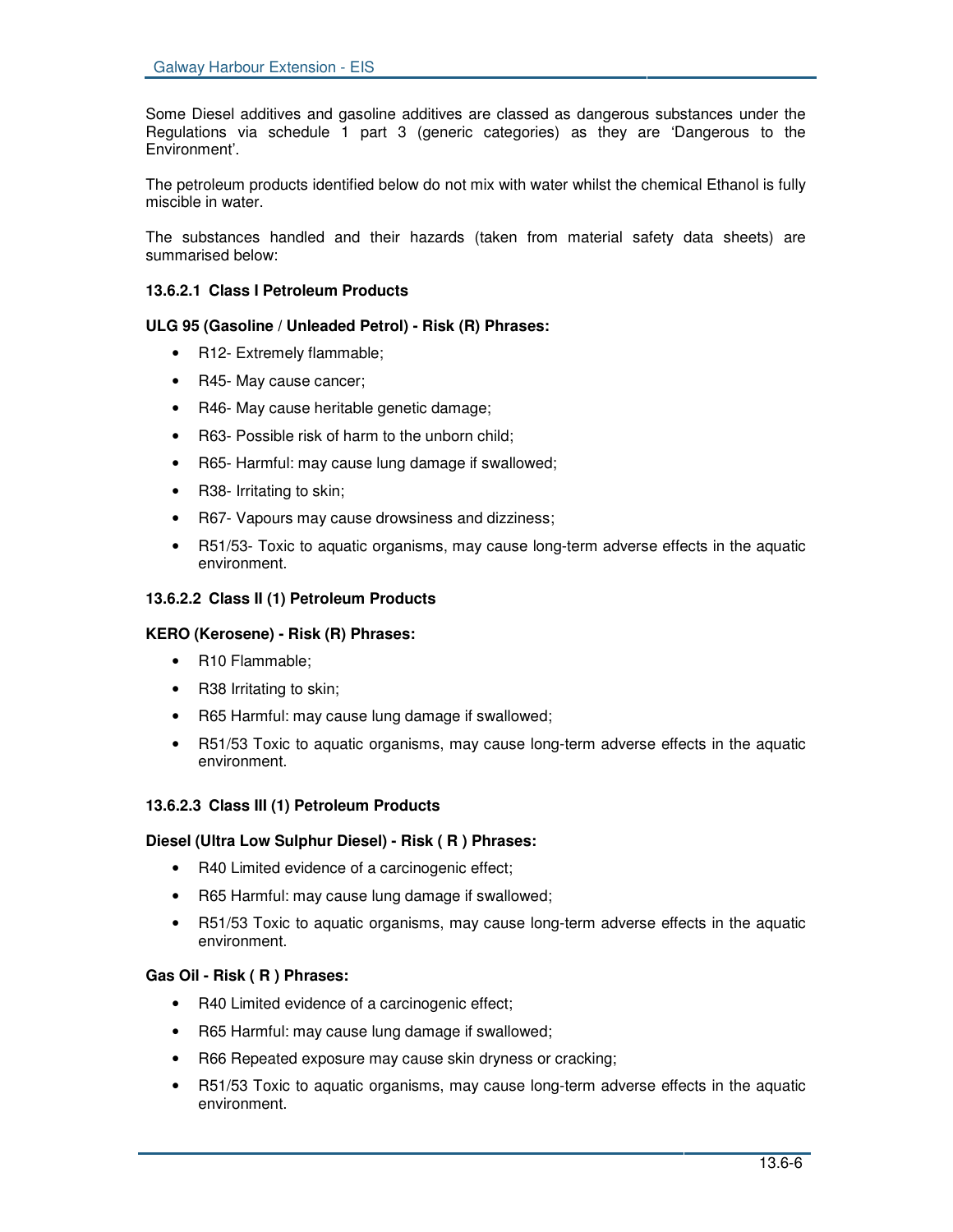# **13.6.2.4 Other Products**

# **Ethanol - Risk ( R ) Phrases:**

• R11 - Highly flammable.

# **13.6.2.5 Major Accident Hazards**

The potential major accident scenarios can be categorised as follows:

- Loss of containment (with or without ignition);
- Internal explosion (due to air ingress);
- Fire (Pool Fire from ignited liquid on the ground or Flash Fire from ignited drifting vapour);
- Vapour Cloud Explosion (Ignition of a Vapour Cloud which covers a congested area).

# **Loss of Containment without Ignition**

Unignited releases are not considered to present a major hazard to people as the products are not classed as toxic. A release into a confined space could present a hazard to personnel by displacing the oxygen however this is not considered a potential major accident to people under the COMAHDS Regulations.

Gasoline, kerosene, diesel, and gasoil are all classed as toxic to the aqueous environment; therefore loss of containment without ignition presents a risk of major accident to the environment.

# **Loss of Containment with Ignition**

Gasoline (flash point below minus 40°C) is classed as extremely flammable, ethanol (flashpoint 13°C) is classed as highly flammable and kerosene (flashpoint 38°C) is classed as flammable. In the event that loss of containment of one of these products was to ignite several outcomes are possible and these are considered in Table 13.6.2.1.

Diesel and Gas oil (flash point  $> 55^{\circ}$ C) are not classed as flammable for storage. In certain release scenarios it is possible that an aerosol could form vaporising lower boiling components and forming a flammable cloud, however the risk of ignition is very much lower than for gasoline, ethanol and kerosene. Also the consequences for people and equipment are generally less severe.

| <b>Consequences of Loss of Containment with Ignition</b> |                                                                                                   |                                                  |  |  |
|----------------------------------------------------------|---------------------------------------------------------------------------------------------------|--------------------------------------------------|--|--|
| <b>Outcome</b>                                           | <b>Conditions</b>                                                                                 | <b>Comments</b>                                  |  |  |
| Pool Fire                                                | Either immediate or delayed ignition of a liquid<br>release which has formed a pool on the ground |                                                  |  |  |
| Flash fire                                               | Delayed ignition                                                                                  |                                                  |  |  |
| Cloud Explosion<br>Vapour<br>(VCE)                       | in<br>ignition,<br>Delayed<br>accumulates<br>cloud<br>congested area                              | considered<br>Not<br>credible<br>for<br>kerosene |  |  |
| Jet Fire                                                 | Ignition of high momentum release e.g. from<br>discharge pipe work of export pumps.               |                                                  |  |  |

**Table 13.6.2.1 - Consequences of Loss of Containment with Ignition**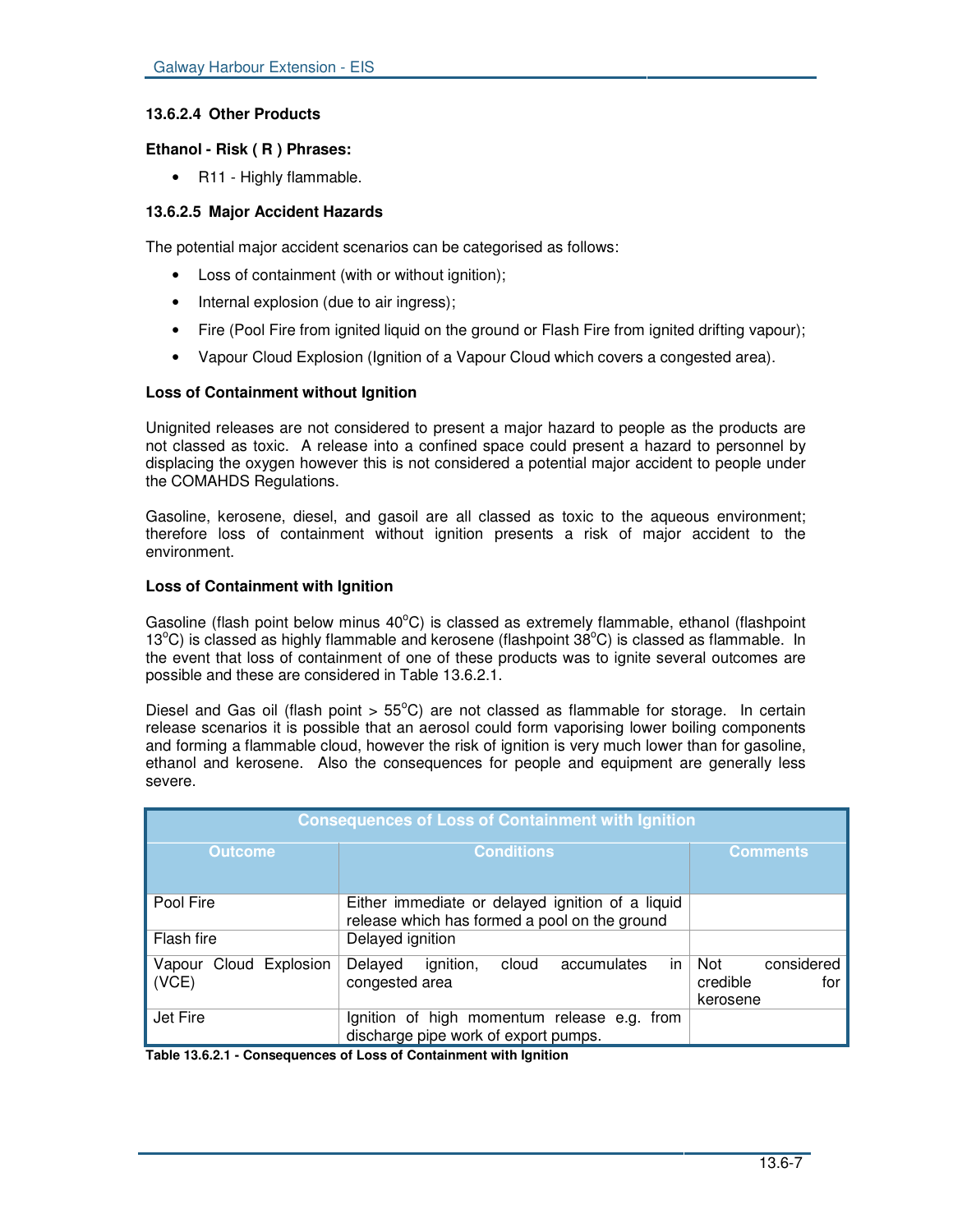All types of fire can cause harm to people, structures and other equipment by heat transfer. The main mechanism for this outside the area of the flame is thermal radiation. The degree of harm caused is dependent upon the rate of transfer (heat flux) and duration which together determine the total heat received, or thermal dose.

Fires will also generate smoke which could contain hazardous combustion products. The buoyant nature of a smoke plume means that it is unlikely to result in exposure to dangerous concentrations of smoke products off-site. The exception is if there are people in high rise buildings close to the site. This is not the case in the proposed developments around the Topaz and Leeside terminals and therefore the consequences of the exposure to such smoke events have not been considered quantitatively within this report.

# **Pool Fire**

Pool fires may be contained or uncontained. Oil storage tanks are located within 'bunds' which are designed to contain any spillage. In some circumstances a release could occur outside the bund (e.g. over-topping in the event of a sudden failure of a storage tank or releases from pipework outside the bund). These over-topped fractions would be 'uncontained' e.g. if onto road way or nearby ground, or semi-contained e.g. if the release was to a yard area.

## **Jet Fire**

Releases from pressurised equipment may give rise to vapour or liquid jets which, if ignited burn rapidly giving rise to higher local heat flux than pool fires. Generally these fires have a shorter duration and do not spread so widely as a pool fire. If the pressurised release is not ignited and the liquid falls to the ground then a pool will form and later a pool fire will occur if ignition occurs. A vapour cloud could also be formed if the liquid is sufficiently volatile.

# **Flash Fire and Vapour Cloud Explosion (VCE)**

All the incidents identified above could also give rise to a flammable vapour cloud. This could drift off the pool, driven by the wind, before being ignited and give rise to a burning vapour cloud or flash fire. This could then be followed by a pool fire burning on the residual liquid.

The area impacted by a flash fire depends on a number of variables including the rate and duration of release, the dispersion conditions, and the topography (the cloud formed by gasoline would be heavier than air).

Vapour cloud explosions occur when there is sufficient turbulence within the burning flammable cloud to accelerate combustion leading to higher over-pressures. This can occur if a flammable mixture is ignited within a congested area e.g. of process pipework and equipment.

In the extreme a worst case scenario would be a 'Buncefield' type event where an ignited vapour cloud burned so rapidly that detonation occurred and caused widespread damage from blast overpressure as well as severe fire damage within the vapour cloud.

The incident which occurred at Buncefield $^6$  in 2005 was as a result of a major loss of containment of gasoline when up to 300 tonnes of gasoline overflowed from a storage tank. The vapour migrated and eventually ignited causing a flash fire and large explosion leading to a pool fire. The subsequent major accident investigation determined that such a large VCE was a credible risk for gasoline where:

Tank filling rates exceeded 100 te/hr;

Tank height was greater than 5m.

The investigation concluded that a large VCE was not credible for Ethanol, Kerosene or Diesel.

<sup>&</sup>lt;sup>6</sup> The Buncefield Incident 11 December 2005: The final report of the Major Incident Investigation Board, 2008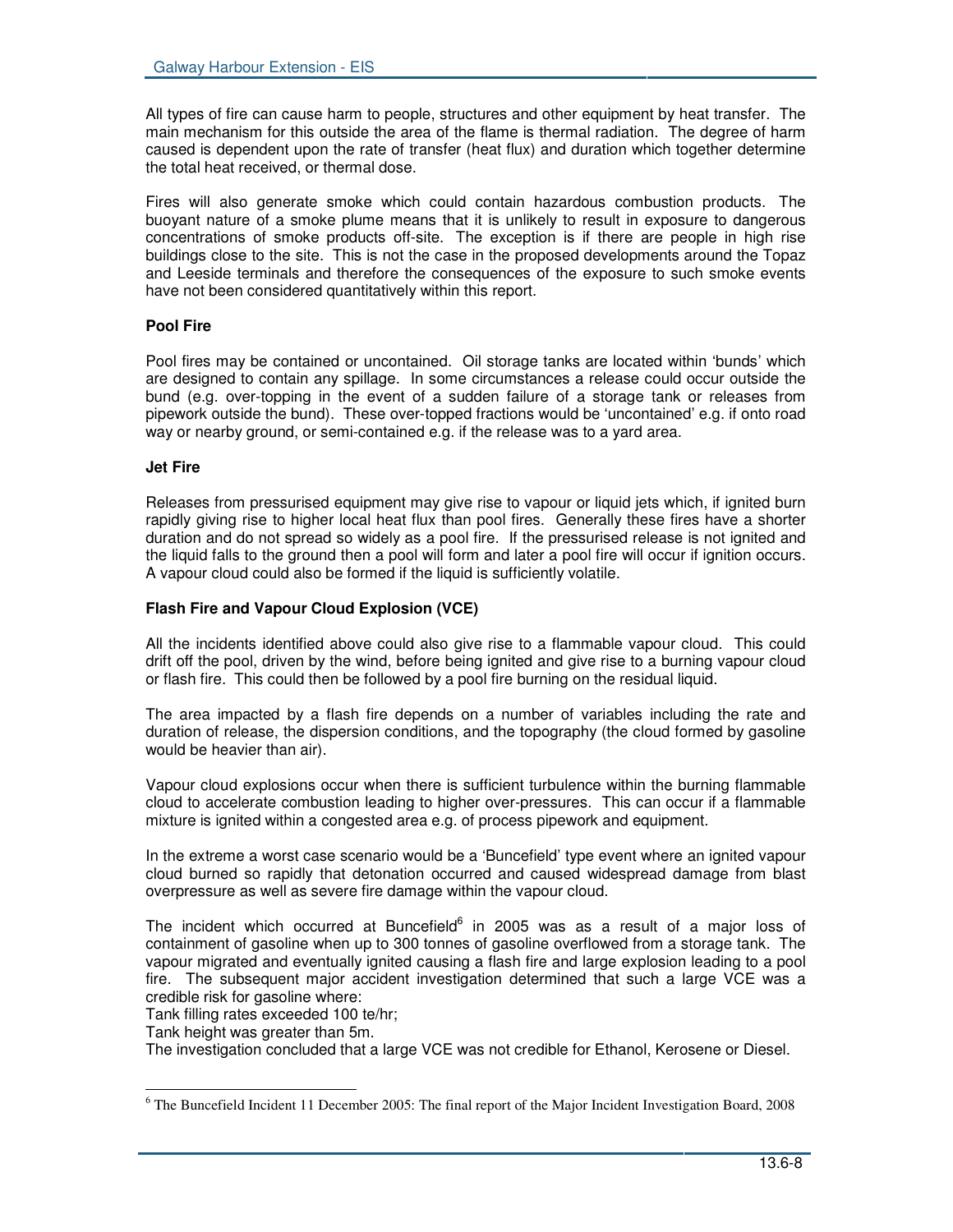## **Risk to Environment**

Gasoline, kerosene, diesel, and gasoil are all classed as toxic to the aqueous environment; therefore loss of containment without ignition presents a risk of major accident to the environment.

In the event of an ignited release firewater contaminated with unburned petroleum products and fire-fighting foam also presents a risk to the environment if it runs off the site and it cannot be contained.

The consequences of an accidental release to the environment have been considered in Appendix 3.3.4.3 and Chapters 7 and 8.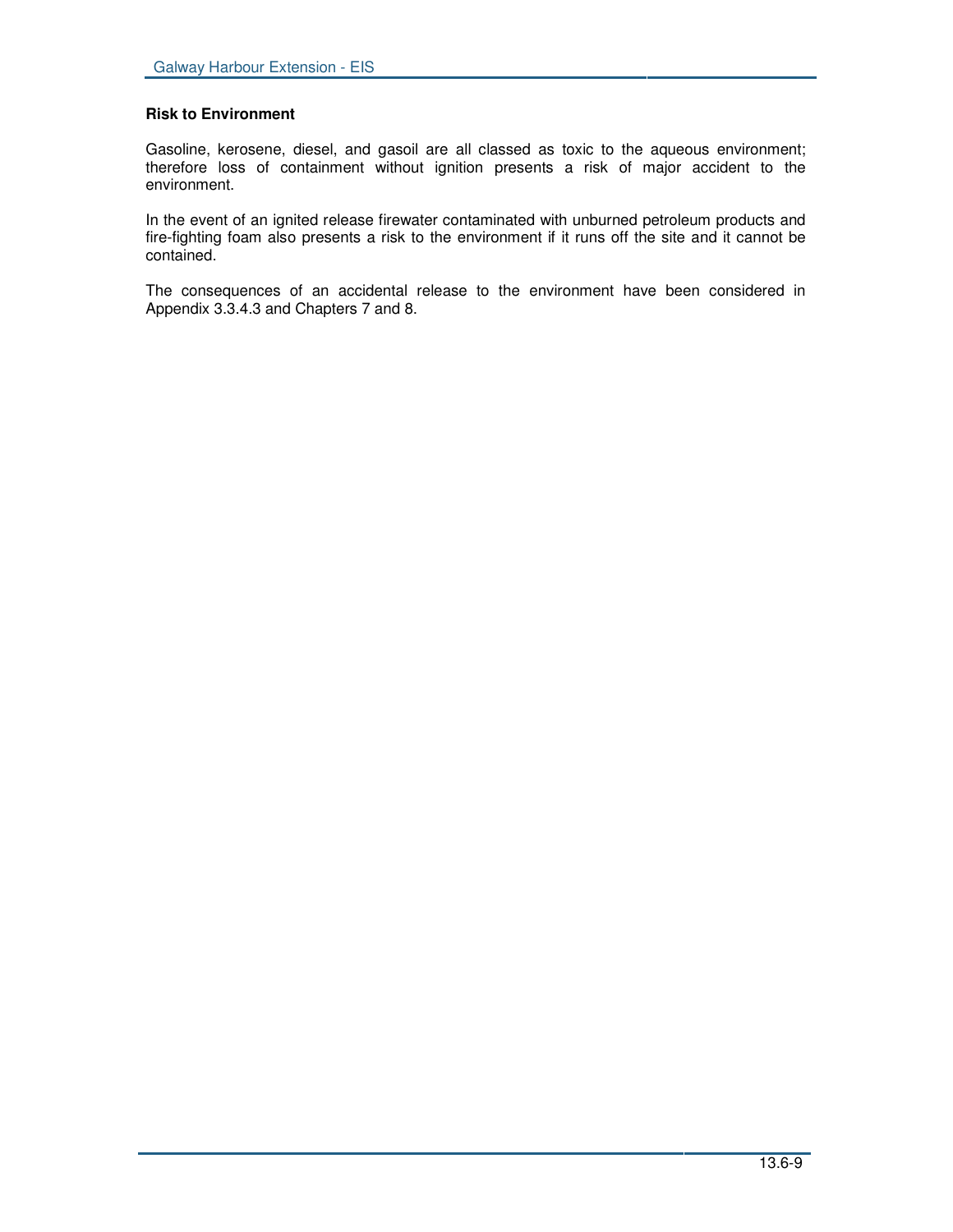# *13.6.3 Topaz Site*

## **13.6.3.1 Overview of Activities**

The Topaz (formerly Enwest) site is located in the Galway Harbour Enterprise Park and is operated by Topaz Energy Ltd.

The Topaz site compromises nine bulk tanks used for the storage of Kerosene (KERO), Unleaded Gasoline, Gas Oil (MGO), Diesel (ULSD) and Ethanol. The product area is split into 4 No. main storage tanks and 5 No. day tanks. There are also several smaller tanks used for the storage of additives and marker dyes.

The Tank farm is contained within a single bund, with intermediate bund walls in place to subdivide the bund into three compartments.

Diesel, Kerosene, gasoil and gasoline are transferred to the main tanks T1 to T4 from ships in the local harbour (approximately 300 m from the tank farm). Day tanks are provided so that tanker filling can be maintained whilst a ship is being unloaded. Road tankers can be loaded either from bulk tanks or day tanks at one of six purpose built loading gantries. There is also provision to receive ethanol from road tankers into a day tank T9, Ethanol is blended with gasoline at 5.75% - 10% directly at the road tanker gantry.

The main process blocks of the facility are:

- Gasoline transfer from ship to bulk tank; transfer from bulk tank to day tank, tanker loading from either bulk tank or day tank;
- ULSD (Diesel) transfer from ship to bulk tank; transfer from bulk tank to day tank, tanker loading from either bulk tank or day tank;
- MGO (Gas oil) transfer from ship to bulk tank; transfer from bulk tank to day tank, tanker loading from either bulk tank or day tank;
- KERO (kerosene) transfer from ship to bulk tank; transfer from bulk tank to day tank, tanker loading from either bulk tank or day tank;
- Ethanol transfer from ship to day tank, tanker loading from day tank (added to gasoline as a biofuel). Also receipt of ethanol from road tankers;
- Road tanker loading to load gasoline, diesel, MGO and kerosene into road tankers;
- Vapour Recovery Unit to recover vapour from the road tanker vents;
- Additives additives may be added to bulk tank during unloading from ship or may be fed directly into the road tanker during loading.

The Topaz site qualifies as a top tier Seveso site under the "Control of Major Accident Hazards Involving Dangerous Substances Regulations" which implement the European Communities Seveso 2 E.U. Directive.

## **13.6.3.2 Basis of Analysis**

The following table identifies the basis of the analysis used for the Topaz site. The number of tanks, their contents, the capacity, the diameter and height above ground are all identified in the table below.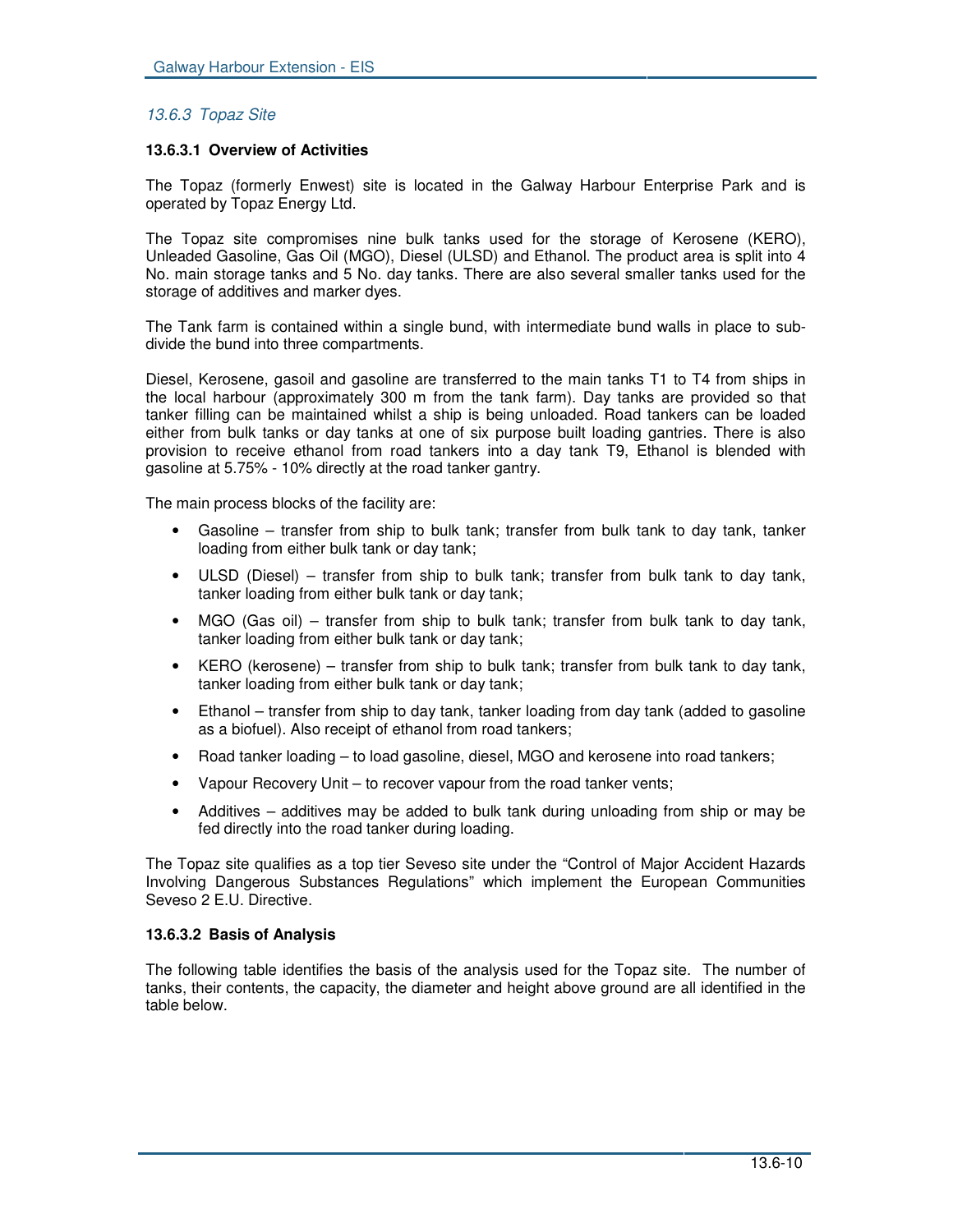| <b>Details of Topaz Storage Tanks (Bulk and Day Tanks)</b> |                 |                  |            |            |
|------------------------------------------------------------|-----------------|------------------|------------|------------|
| <b>Storage Tank</b>                                        | <b>Contents</b> | Capacity $(m^3)$ | $Dia^*(m)$ | Height*(m) |
|                                                            | Kerosene        | 8,000            | 30         | 13.2       |
| 2                                                          | Gasoline        | 15,000           | 40         | 13.2       |
| 3                                                          | Gasoil          | 12,000           | 36         | 13.2       |
|                                                            | Diesel          | 8,000            | 30         | 13.2       |
| 5                                                          | Diesel          | 763              | 9          | 13.2       |
| 6                                                          | Kerosene        | 763              | 9          | 13.2       |
|                                                            | Gasoil          | 763              | 9          | 13.2       |
| 8                                                          | Gasoline        | 763              | 9          | 13.2       |
| 9                                                          | Ethanol         | 1,039            | 10.2       | 13.2       |

## **Storage**

**Table 13.6.3.1 - Details of Topaz Storage Tanks (Bulk and Day Tanks)**

# **13.6.3.3 Accidents with Possible Off-Site Impact**

The HSA land use policy document<sup>7</sup> identifies the possible major accidents to be considered when determining the consultation distances from a site which meets the Seveso qualifying criteria. For a Large Scale Flammable Storage Site such as Topaz these are:

- Large Vapour Cloud Explosion [VCE] such as occurred at Buncefield;
- VCE from congested areas such as tanker loading bays;
- Large Pool Fires, contained and uncontained.

# **13.6.3.4 Consequence Review**

The consequences of these scenarios have been modelled using the methods described within the HSA land use policy document which is as described in Appendix 13.6. The detailed results of the consequence modelling are also provided for reference in this Appendix.

In order to determine the parts of the development that could be affected by an incident at the Topaz site, consequence contours were produced showing the distance within which there could be significant impact. These are shown on Drawing No. 28135/R/CVD/001/A. Note that on the drawing the hazard ranges have been adjusted to read the distance from the centre of the site (bulk storage event), centre of the gantry and the centre of day tank bund. The result of this screening is given in Table13.6.3. An incident is assumed not to have potential for significant impact if:

- The thermal radiation intensity does not exceed 4 kW/m<sup>2</sup>;
- The explosion over-pressure does not exceed 5 kPa;
- Flammable concentration is below the Lower Flammable Limit (LFL).

<sup>&</sup>lt;sup>7</sup> Policy and Approach of the Health & Safety Authority to COMAH Risk-based Land-use planning (19 March 2010)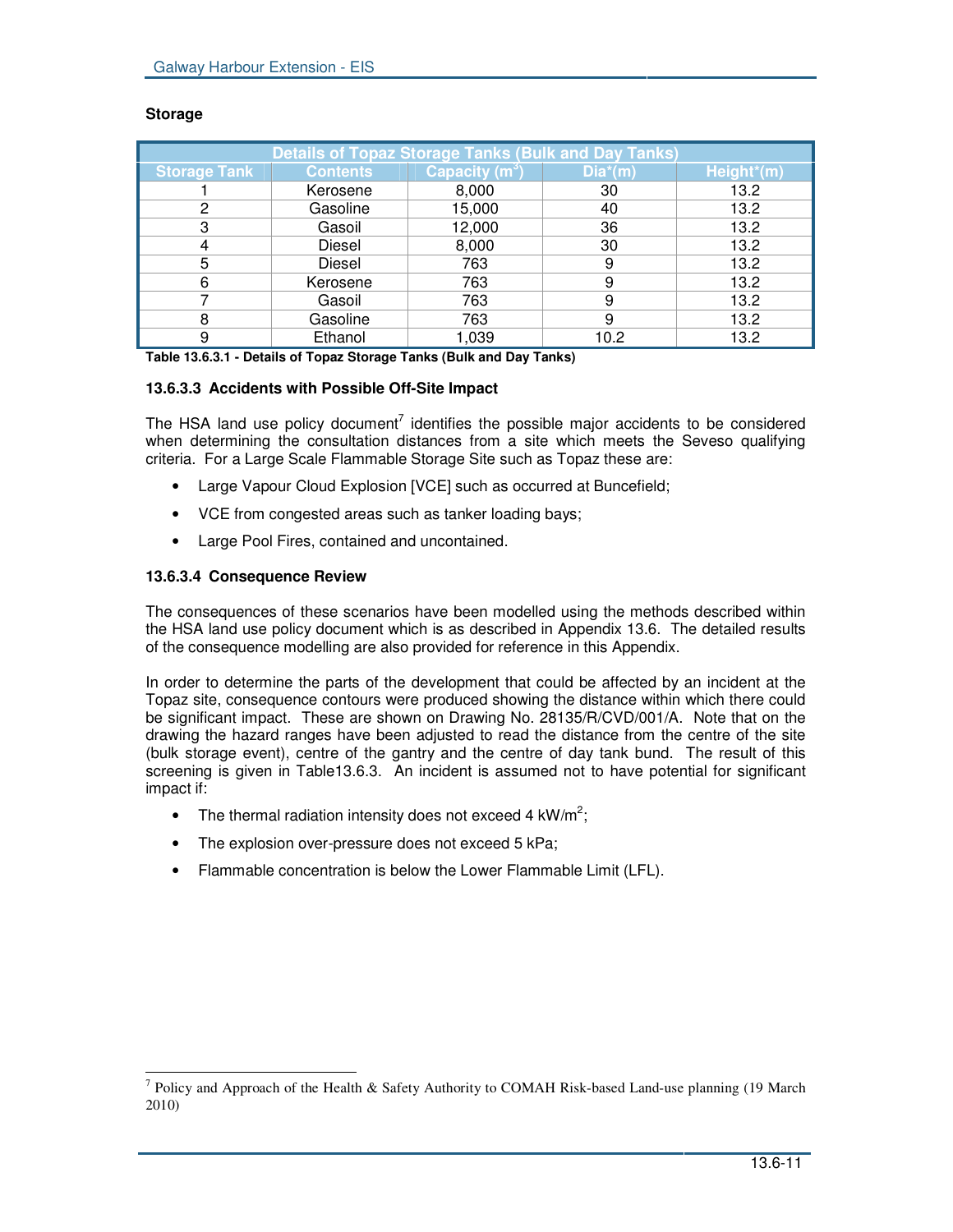| Areas of the Development affected by an Incident originating at the Topaz Site |                  |                  |                                                                                                 |  |  |
|--------------------------------------------------------------------------------|------------------|------------------|-------------------------------------------------------------------------------------------------|--|--|
| <b>Accident Scenario</b>                                                       | <b>Hazard</b>    | <b>Distance</b>  | <b>Areas</b>                                                                                    |  |  |
| Bulk tank Event 1<br>(over-<br>topped)                                         | Thermal          | 330 <sub>m</sub> | 3.0, 3.1, 3.2, 3.4, 3.8, 4.2, 4.3                                                               |  |  |
| Bulk tank Event 2 (in bund)                                                    | Thermal          | $230 \text{ m}$  | 3.1, 3.2,                                                                                       |  |  |
| 'Large' VCE (from storage)                                                     | Over<br>Pressure | 650 m            | 3.0, 3.1, 3.2, 3.3, 3.4, 3.5, 3.6,<br>3.7, 3.10, 3.11, 3.12, 3.16,<br>3.17, 4.2, 4.3, 4.4, 4.5, |  |  |
| VCE at tanker loading gantry                                                   | Over pressure    | 240m             | 3.1, 3.2, 3.3 (just) 3.4, 3.8, 4.1,<br>4.2                                                      |  |  |
| Day Tank Event 1<br>(over-<br>topped)                                          | Thermal          | $290 \text{ m}$  | 3.1, 3.2, 3.3                                                                                   |  |  |
| Day Tank Event 2 (in bund)                                                     | Thermal          | 190 m            | $3.1, 3.2$ (just)                                                                               |  |  |
| Ethanol Event 1                                                                | Thermal          | $270 \text{ m}$  | $3.1, 3.2, 3.3$ (just)                                                                          |  |  |

**Table 13.6.3.2 - Areas of the Development affected by an incident originating at the Topaz Site**

## **13.6.3.5 Frequency Assessment**

The frequency of these events is based on the information provided in the HSA land use policy document.

# 13.6.3.5.1 Frequency of a VCE

The frequencies adopted for this study are those used in the HSA land use planning policy document and in their associated decisions.

## **VCE from Storage**

The HSA methodology for land use planning uses a frequency of large scale VCE of 10 $4$  per year per terminal. This is based on there being ten tanks that could give rise to a Buncefield type explosion. Furthermore the HSA allows a ten fold reduction in frequency where recommendations from Buncefield regarding over-fill prevention have been implemented.

The investigation into the Buncefield explosion mechanism<sup>8</sup> concluded that:

- There was the potential for large VCE from gasoline storage tanks that were more than 5 m tall and filled at rates greater than 100 m<sup>3</sup>/hr;
- Ethanol, kerosene and diesel were not likely to form a large vapour cloud leading to a Buncefield type VCE.

Both the gasoline bulk storage tank and the gasoline day tank meet the first of these criteria meaning that a large VCE of the type that occurred at Buncefield could in theory occur if the tanks were to be over-filled, the over-fill go undetected and the resulting flammable cloud ignite after a delay.

It is understood that the recommendations from the Buncefield investigation have been implemented at the Topaz terminal (a layer of protection analysis has been carried out and there is an independent high level automatic shut off trip).

On this basis the frequency of a large VCE from storage is taken as **2 x 10 -5 per year**.

<sup>&</sup>lt;sup>8</sup> Process Safety Leadership Group (PSLG) Final Report - 'Safety and Environmental Standards for Fuel Storage Sites, Appendix 1.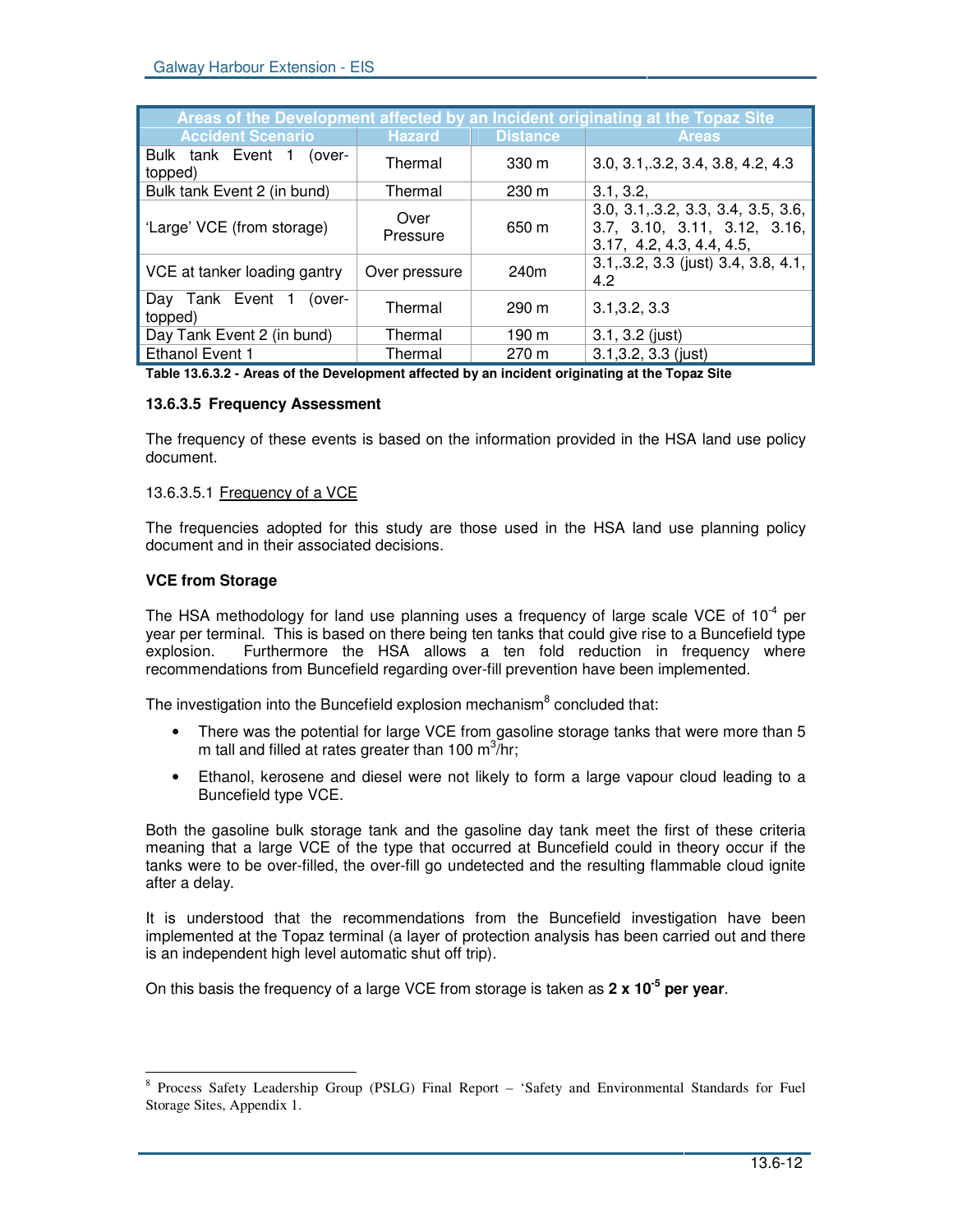# **VCE at Out Loading Gantry**

The frequency of a VCE at the Out-loading bay is taken as **1 x 10 -3 per year**.

13.6.3.5.2 Pool Fire

# **Event 1: Over-topped Fire**

The guidance in the land use policy document proposes a frequency of 10<sup>-4</sup> per year for a small site, and that the frequency should be distributed along a locus 50m from the edge of the bund at a frequency of  $10^{-4}$ /(100 $\pi$ ) per year.

This event could occur in any direction. Should the pool form on any side apart from the opposite side to the harbour development, thermal radiation at the development will exceed  $4 \text{ kW/m}^2$ .

Therefore applying the HSA generic method the frequency that a fire occurs outside the bund would be **7.5 x 10 -5 per year**.

A site specific frequency can be calculated based on the likelihood of catastrophic failure of a bulk storage tank capable of over-topping a volume greater than 175 m<sup>3</sup> which will give the maximum pool size. At the Topaz site five of the storage tanks contain products that could ignite:

- Gasoline bulk tank and day tank;
- Ethanol day tank;
- Kerosene bulk tank and day tank.

Lees (1996) gives a frequency of catastrophic failure for atmospheric storage tanks of 6 x 10<sup>-6</sup> per yr . If the probability of ignition is conservatively taken as 1 for all of these products a site specific frequency of **3 x 10 -5 per yr** is arrived at, which is similar to the HSA value.

## **Event 2: Pool Fire Contained in Bund**

The guidance in the HSA land use policy document proposes a generic frequency of 10 $3$  per year for a pool fire that covers the surface of the bund.

A site specific estimate can be determined based on the number of storage tanks. Tarns IChemE, Vol.74, part B, May 1997 quotes the following frequencies for a fire in a bund:

- highly flammable liquids <sup>-4</sup> per vessel per year;
- flammable liquids  $\cdot^5$  per vessel per year.

Gasoline and Ethanol are considered highly flammable, and kerosene flammable which gives a frequency of 3.84 x 10<sup>-4</sup> per year split 40% from bulk tank and 60% from day tanks. This is lower than the HSA frequency as there are fewer tanks on the site compared to that of a generic terminal. Hence, this is the frequency adopted for the study.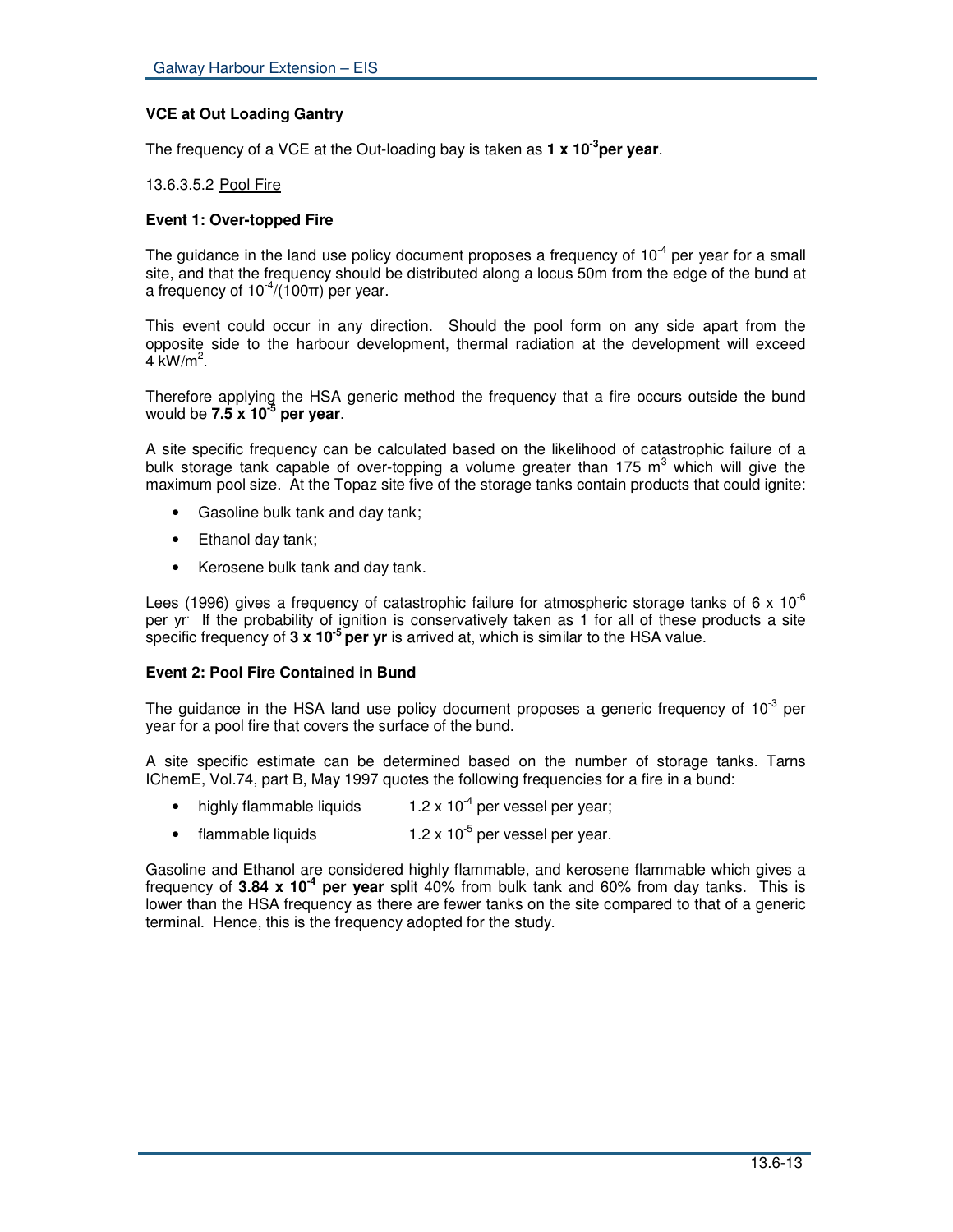# *13.6.4 Leeside Site*

# **13.6.4.1 Overview of Activities**

The Leeside site is located to the west of the Topaz site, and comprises eleven bulk tanks used for the storage of Kerosene (KERO), Unleaded Gasoline, Gas Oil (MGO) and Ultra Low Sulphur Diesel. There are also several smaller tanks used for the storage of additives, marker dyes, Gas, Kerosene and Non-conformity Diesel, these are situated within the tank farm.

The Tank farm is contained within a single bund, with intermediate bund walls in place to subdivide the bund into two compartments.

The main process blocks of the facility are:

- Gasoline transfer from ship to bulk tank and tanker loading from bulk tank;
- Diesel (ULSD) transfer from ship to bulk tank and tanker loading from bulk tank;
- MGO (Gas oil) transfer from ship to bulk tank and tanker loading from bulk tank;
- KERO (kerosene) transfer from ship to bulk tank and tanker loading from bulk tank;
- Road tanker loading to load gasoline, diesel, MGO and KERO into road tankers;
- Vapour Recovery Unit to recover vapour from the road tanker vents;
- Additives additives may be added to a bulk tank during unloading from ship or may be fed directly into the road tanker during loading.

The Leeside site qualifies as a lower tier site under COMAHDS due to the quantity of petroleum products stored on site. The site has prepared a 'Safety Statement' which includes a description of the major accident scenarios for the site and describes the prevention, control and mitigation measures in place to manage the risk.

## **13.6.4.2 Basis of Analysis**

The Leeside site will presently continue to import petroleum using the existing jetty and transfer pipeline. It is envisaged in the medium term that this facility will close down and that business will transfer to the Topaz site. The new oil pipelines are therefore not proposed to extend from the new jetty to Leeside. The details of the storage tanks and their contents are tabulated below.

| <b>Details of Leeside Storage Tanks</b> |                 |                  |      |         |
|-----------------------------------------|-----------------|------------------|------|---------|
| <b>Storage Tank</b>                     | <b>Contents</b> | Capacity $(m^3)$ | Dia* | Height* |
|                                         | Kerosene        | 1,840            | 12.2 | 16.78   |
| 2                                       | Gasoline        | 1,772            | 12.2 | 16.78   |
| 3                                       | Gasoline        | 3,434            | 17.0 | 16.78   |
| 4                                       | Diesel          | 2,634            | 14.8 | 16.78   |
| 5                                       | Kerosene        | 2,615            | 14.8 | 16.78   |
| 6                                       | Gas oil         | 2,652            | 14.8 | 16.78   |
|                                         | Gas oil         | 646              | 8.0  | 14.0    |
| 8                                       | Gasoline        | 593              | 8.0  | 14.0    |
| 9                                       | Gasoline        | 593              | 9.0  | 14.0    |
| 10                                      | Diesel          | 787              | 9.0  | 14.0    |
| 11                                      | Diesel          | 1,004            | 10.0 | 14.0    |

**Table 13.6.4.1 - Details of Leeside Storage Tanks**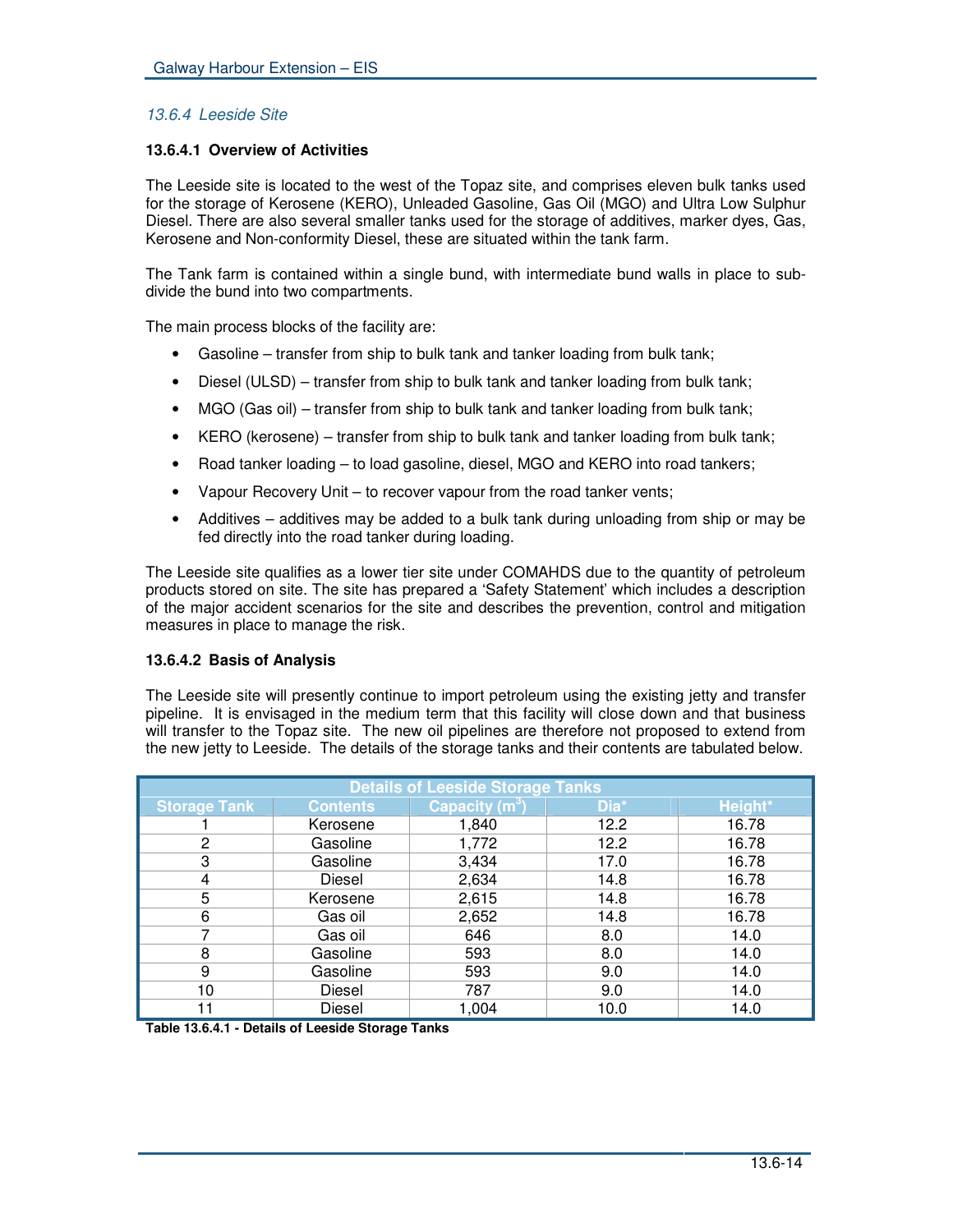# **13.6.4.3 Accidents with Possible Off-Site Impact**

Activities at the Leeside Site are similar to the Topaz Site and the same potential accidents are considered, namely:

- Large Vapour Cloud Explosion such as occurred at Buncefield;
- VCE from congested areas such as tanker loading bays;
- Large Pool Fires, contained and uncontained.

## **13.6.4.4 Consequence Review**

The consequences of these scenarios have been modelled using the methods described within the HSA land use policy document as described in Appendix 13.6. Detailed results are also reported in this Appendix.

In order to determine the parts of the development that could be affected by an incident at the Leeside Site the consequence contours were produced showing the distance within which there could be significant impact. These are shown in Drawing No. 28135/R/CVD/002/A. The results of this screening are given in Table 4.2.

An incident is assumed not to have potential for significant impact if:

- The thermal radiation intensity does not exceed 4 kW/m<sup>2</sup>;
- The explosion over-pressure does not exceed 50 mbar (5 kPa);

| Areas of the Development affected by an Incident originating at the Leeside Site |               |                     |                                                |  |
|----------------------------------------------------------------------------------|---------------|---------------------|------------------------------------------------|--|
| <b>Accident Scenario</b>                                                         | <b>Hazard</b> | <b>Hazard Range</b> | <b>Areas</b>                                   |  |
| Pool Fire<br>(Over<br>Topped)                                                    | Thermal       | 330m                | None                                           |  |
| 'Large' VCE                                                                      | Over Pressure | 650 <sub>m</sub>    | 3.0, 3.1, 3.2, 3.3, 3.4,<br>3.6, 3.7, 4.2, 4.3 |  |
| I VCE<br>Tanker<br>at<br>Loading Gantry                                          | Over Pressure | 240m                | None                                           |  |

• Flammable concentration is below the Lower Flammable Limit (LFL).

**Table 13.6.4.2 - Areas of the Development affected by an Incident originating at the Leeside Site**

## **13.6.4.5 Frequency Assessment**

## 13.6.4.5.1 VCE from Storage

The frequency of a VCE from the storage of flammable liquids was determined as described in Section 13.6.3.5.1 in the preceding section.

At the Leeside Site there are four gasoline tanks considered capable of creating a large VCE and these are tanks 2, 3, 8 and 9. These are fitted with independent high level alarms which are tested every 6 months. However these are not SIL (Safety Integrity Level) rated<sup>9</sup> therefore the more conservative probability of explosion is used.

The likelihood of a large VCE occurring at Leeside is therefore assumed to be **4 x 10 -5 per year**.

 $9$  SIL equipment is certified to IEC 61508 as meeting a given target reliability (e.g. SIL 1, SIL 2 etc). The high level trips will reduce the likelihood of a major vapour cloud explosion but the level of risk reduction has not been formally demonstrated.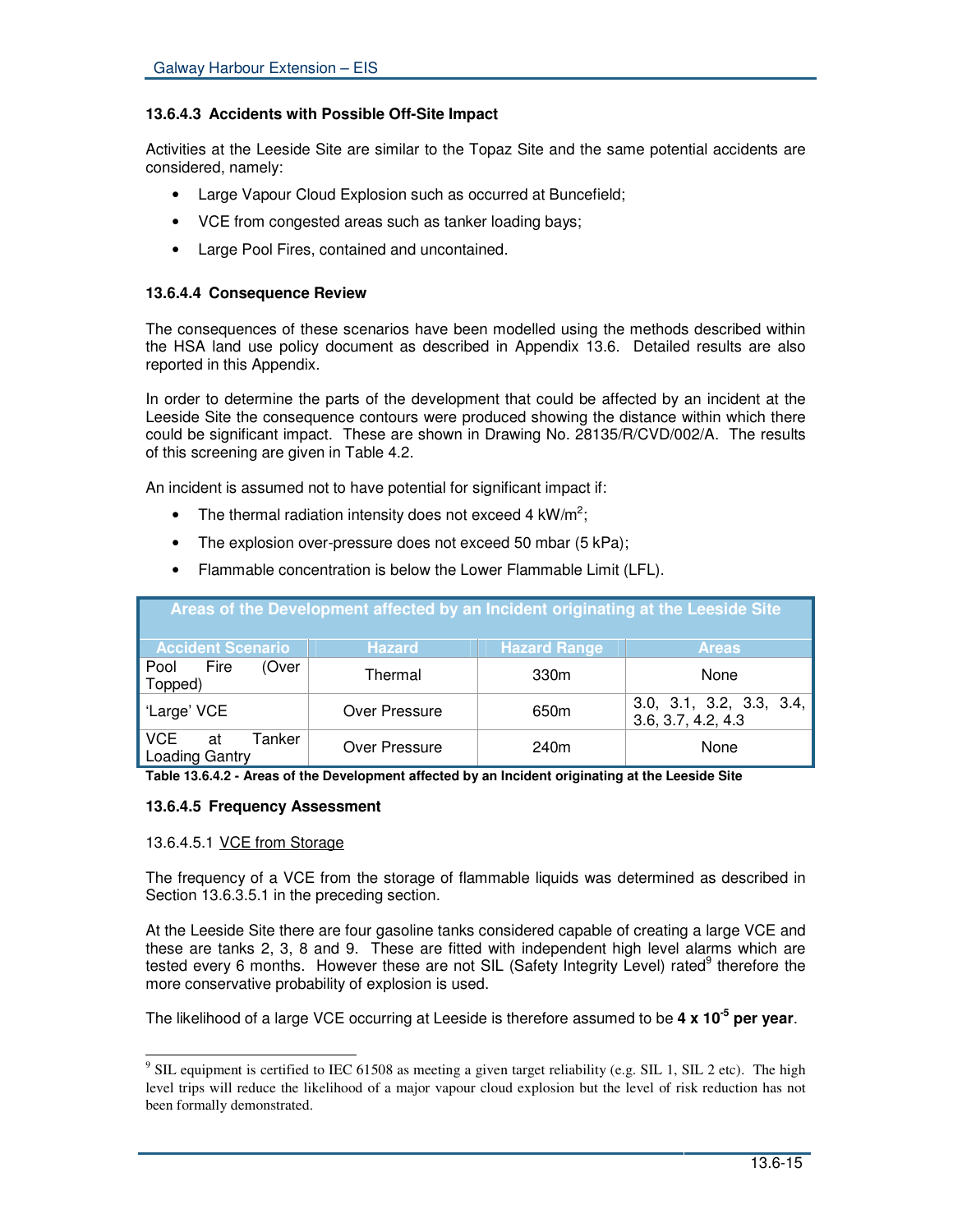# *13.6.5 Jetties*

# **13.6.5.1 Overview of Activities**

Petroleum will be unloaded from tankers at the jetty. Petroleum products are unloaded either through loading hard arms or hoses.

The analysis is based on the design of the unloading and transfer being similar to the existing unloading facilities in Galway Harbour i.e. three lines so that different products can be offloaded simultaneously. Lines will be blown clear after unloading of the ship. Amec has been advised<sup>10</sup> that the new facility will use hard arms. Safety features will include ranging alarms and emergency release couplings.

The petroleum products will only be pumped to the Topaz site from the new jetty. The Leeside Site will not be connected into the new jetty.

Detailed design of the jetties and pipelines is on going there is sufficient information from design work so far to enable an assessment of major hazards for planning purposes. The jetties and pipelines will be designed in accordance with recognised international standards and codes of practice such as The Bulk Transfer of dangerous liquids and gases between ship and shore (HSG 186), 1999, Health and Safety Executive and PD8010 -1:2004: Code of Practice for Pipelines. In accordance with these codes and recognised best practice the detailed design process includes formal safety reviews such as HAZOP.

# **13.6.5.2 Basis of Analysis**

It is assumed that the diameter of the unloading hose is the same as the transfer pipeline i.e. 10" nominal bore (254.4 mm internal diameter). The operating pressure is expected to be in the range 4 – 8 bar and conservatively the consequence modelling is based on 8 barg. The transfer rate is 550 m<sup>3</sup>/hr (pumped from the ship). Ships will transfer in lots of approx 4,000 m<sup>3</sup>.

# **13.6.5.3 Representative Accident Scenarios**

Three release cases were considered:

- Full bore rupture;
- 80-mm leak (representing 10% of the cross sectional area);
- 10-mm leak.

Possible outcomes considered were flash fire, pool fire (which would occur if liquid 'rained out') and a jet fire. These were determined for both vertical and horizontal releases and at two representative dispersion conditions.

## **13.6.5.4 Consequence Review**

The consequence modelling undertaken follows the methods explained in Appendix 13.6 and the details of the findings are also contained in this Appendix.

The consequence results have been screened and the thermal radiation scenarios which effect the development are outlined in the table below.

<sup>&</sup>lt;sup>10</sup> Telecon with B. Rudden of Tobin 4/8/2011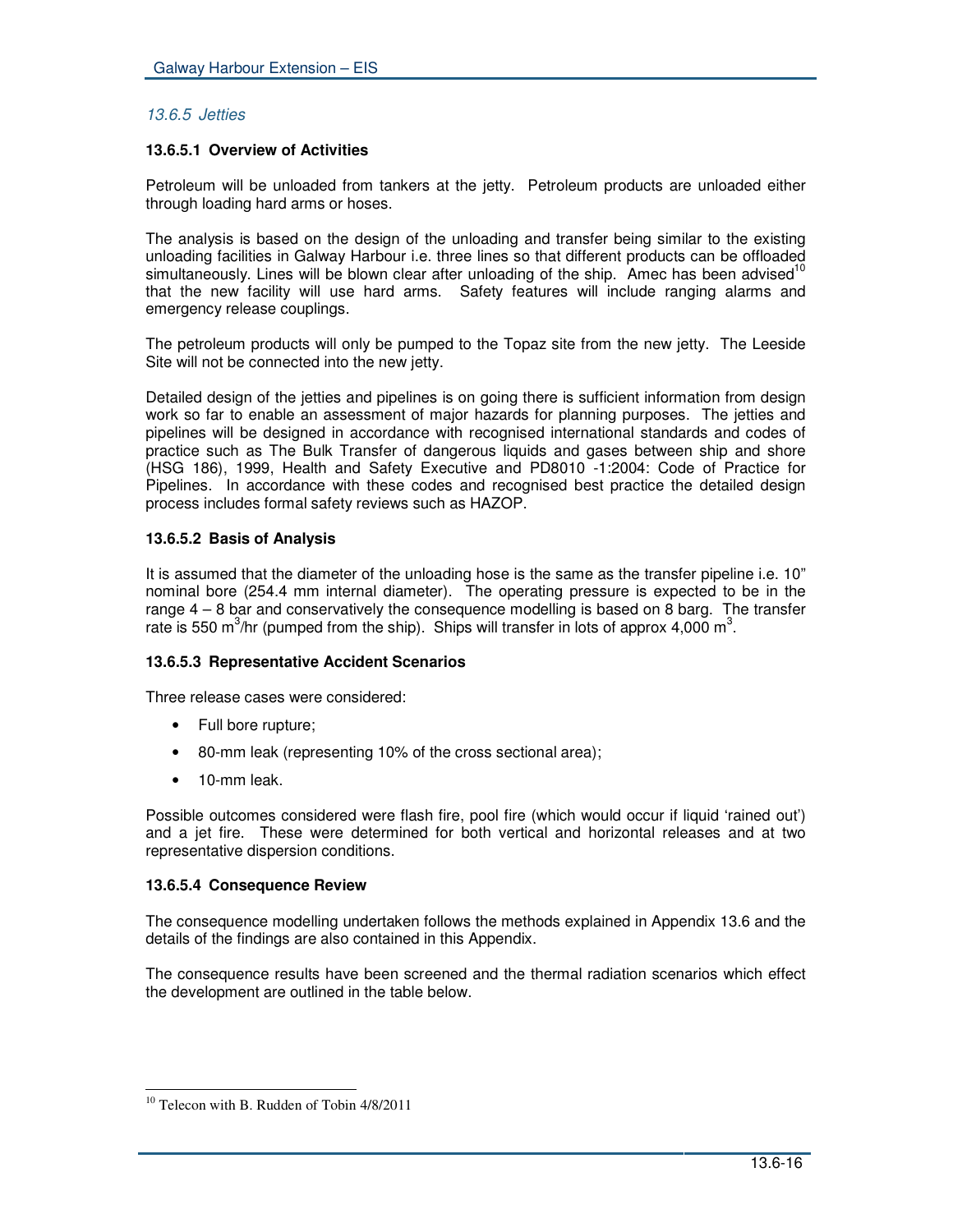| Areas of the Development affected by an Incident originating at the Jetty |               |                        |                                                                           |  |  |
|---------------------------------------------------------------------------|---------------|------------------------|---------------------------------------------------------------------------|--|--|
| <b>Accident Scenario</b>                                                  | <b>Hazard</b> | <b>Hazard</b><br>Range | <b>Areas</b>                                                              |  |  |
| Pool Fire FB Rupture (worst<br>case)                                      | Thermal       | 146 m                  | None                                                                      |  |  |
| Jet Fire 80-mm (worst case)                                               | Thermal       | 220 m                  | 3.15 (including building)                                                 |  |  |
| Jet Fire 10-mm (worst case)                                               | Thermal       | 37 m                   | None                                                                      |  |  |
| FB Release Flash Fire, F2                                                 | Burn          | 204 - 240 m            | (including<br>building),<br>3.15<br>cruise ship                           |  |  |
| FB Release Flash Fire D5 &<br>D <sub>15</sub>                             | <b>Burn</b>   | $87 - 140$ m           | None                                                                      |  |  |
| Horizontal<br>Release<br>80-mm<br>Flash Fire; F2,                         | <b>Burn</b>   | 340 m                  | 3.15 (including building)<br>3.14 (including<br>building),<br>cruise ship |  |  |
| Horizontal<br>Release<br>80-mm<br>Flash Fire; D5                          | <b>Burn</b>   | 220 m                  | 3.15 (including<br>building),<br>cruise ship                              |  |  |
| Release<br>80-mm Horizontal<br>Flash Fire; D15                            | <b>Burn</b>   | 156 m                  | None                                                                      |  |  |
| 80-mm Vertical Release Flash<br>Fire (all)                                | <b>Burn</b>   | 41 m                   | None                                                                      |  |  |
| 10-mm Releases Flash Fire<br>(worst case)                                 | Burn          | 42 m                   | None                                                                      |  |  |

**Table 13.6.5.1 - Areas of the Development affected by an Incident originating at the Jetty**

# **13.6.5.5 Frequency Assessment**

FPC Advantica (1990) cites a frequency of spills more than 1-te of 2.2x10<sup>-4</sup> per cargo for a transfer hose for petroleum products, based on 12 hour operation.

This is approximately three times greater than the generic frequency quoted by the UK HSE<sup>11</sup> for transfer of liquid cargoes using loading / unloading arms. It quotes the frequency of full bore rupture as 3.8 x 10<sup>-5</sup> per cargo; and the frequency of an 80mm hole leak of 3.3 x 10<sup>-5</sup> per year, when one arm is used. These frequencies assume a transfer time of 12 hours, that there will be 10 passing ships during unloading and that the following safety features are present:

- The unloading system is fitted with ranging alarms; and
- Emergency release couplings.

Currently the Topaz Terminal receives approximately 50 gasoline cargoes per year. The medium scenario for the Harbour extension envisages a threefold increase in throughput of petroleum products<sup>12</sup> by 2035. There will be fewer passing ships in the location proposed for the petroleum jetty.

Based on using one hard arm for gasoline the total failure frequency would be 1.0 x 10<sup>-2</sup> per year of gasoline. Assuming that the probability of ignition is 0.3, this gives a frequency of a gasoline fire of 3.2 x 10<sup>-3</sup> per year. Note that even if the release did not ignite this presents a potential major accident to the environment (MATTE) as it is likely that any spillage would run to the harbour. Oil booms will be deployed during unloading to minimise the risk of spillage (See Appendix 3.34).

A release of kerosene could also give rise to a fire. Assuming a similar number of cargos (ships usually deliver more than one petroleum product) and conservatively taking a probability of

<sup>&</sup>lt;sup>11</sup> Failure Rate and Event Data for use within Land Use Planning Risk Assessments, UK HSE

 $12$  Email from B. Rudden of Tobin Consulting to M. Armstrong of Entec dated 02 June 2011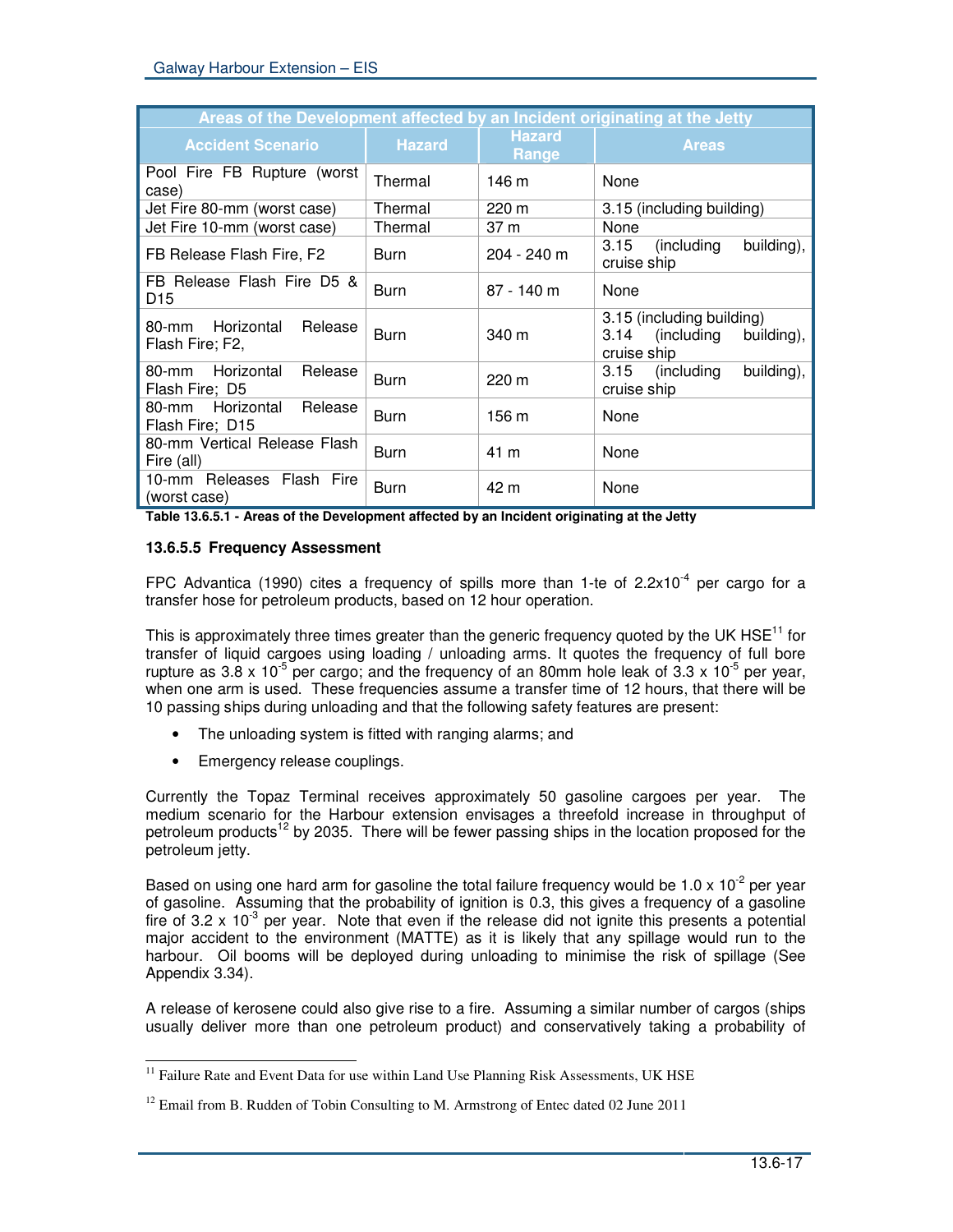ignition of 0.3, the overall risk of release of a major ignited release is 6.4 x 10<sup>-3</sup> per year. This is broken down as:

- The frequency of fire caused by full bore rupture of an unloading arm = **3.4 x 10<sup>-3</sup> per year;**
- The frequency of fire caused by an 80mm hole release from an unloading arm = **2.9 x 10 -3 per year.**

It is assumed that of the ignited releases one third are delayed ignition events.

Consequence modelling has been based on gasoline which is much more volatile and higher flammability compared to kerosene. Kerosene has a flash point of 49°C which is above ambient temperature. Kerosene does not give rise to a significant flash fire hazard.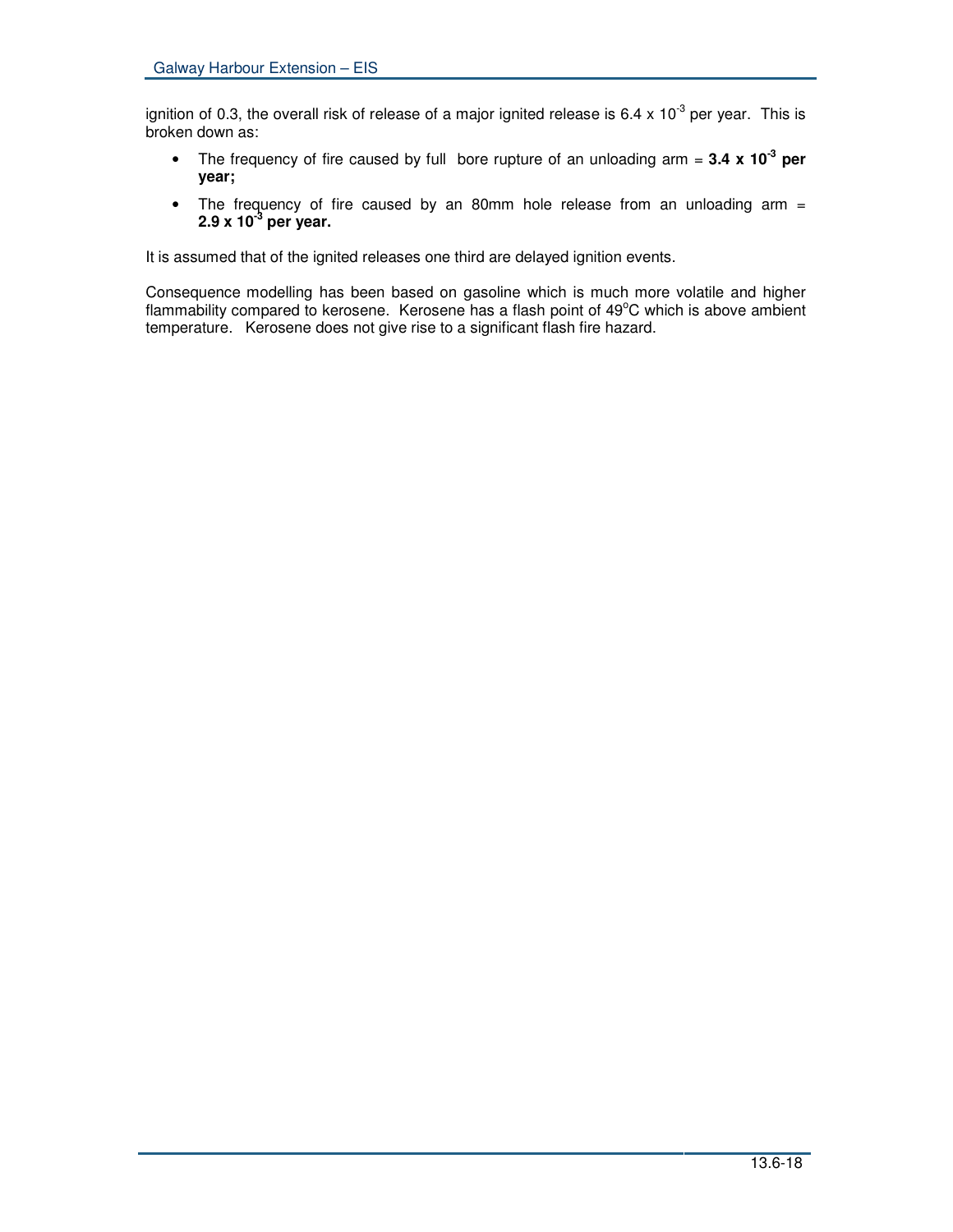# *13.6.6 Pipeline*

## **13.6.6.1 Overview of Activities**

It is proposed that the pipeline will run from the jetty underground to the Topaz terminal following the route taken by the road as shown on Drawing No. 28135/R/CVD/003/A (The Leeside site will not be supplied from the new jetty). Three lines will be routed within an impervious lined chamber. The trench will be approximately 3 m wide. This is shown on Drawing No. 2139-2187.

# **13.6.6.2 Basis of Analysis**

The pipeline will have the same specification as the pipeline that is currently used to transfer petroleum products from the Harbour to the Topaz site. These are summarised in the table below.

| <b>Pipeline Specifications</b>                       |                                                                                                                                                                             |  |  |
|------------------------------------------------------|-----------------------------------------------------------------------------------------------------------------------------------------------------------------------------|--|--|
| <b>Feature</b>                                       | <b>Parameter Value</b>                                                                                                                                                      |  |  |
| Design Code:                                         | The pipeline will be constructed to an<br>appropriate recognised code of practice e.g.<br>PB8010 -1:2004: Code of Practice for Pipelines<br>Part 1: Steel Pipelines on Land |  |  |
| Pipeline Length                                      | 1.13km                                                                                                                                                                      |  |  |
| Pipeline Diameter (nominal)                          | 254.4mm (10 inch)                                                                                                                                                           |  |  |
| Pipe Wall Thickness                                  | $9.5 \text{ mm}$                                                                                                                                                            |  |  |
| Design Pressure                                      | 19.6barg                                                                                                                                                                    |  |  |
| Maximum Allowable<br>Operating<br>Pressure<br>(MAOP) | 18barg                                                                                                                                                                      |  |  |
| Normal operating Pressure                            | $4 - 8$ barg                                                                                                                                                                |  |  |
| Depth of Cover                                       | 1.5m to 2.0m (nominal)                                                                                                                                                      |  |  |
| Physical protection                                  | 200-mm pre-cast slabs                                                                                                                                                       |  |  |
| Grade of Steel                                       | ASTM A106 or API 5L Grade B                                                                                                                                                 |  |  |
| <b>Corrosion Coating</b>                             | To be advised                                                                                                                                                               |  |  |
| Product - Substance Carried                          | Gasoline, Kerosene, Marked Gas Oil (MGO)<br>and Diesel                                                                                                                      |  |  |
| <b>Isolation Valves</b>                              | There are no intermediate isolation valves.                                                                                                                                 |  |  |

**Table 13.6.6.1 - Pipeline Specifications**

## **13.6.6.3 Representative Accident Scenarios**

Three release cases were considered:

- Full bore rupture;
- 80mm leak (representing 10% of the cross sectional area);
- 10mm leak.

Possible outcomes considered were flash fire, trench fire, pool fire and jet fire. The circumstances in which these outcomes will occur and the detailed results are presented in Appendix 13.6 and summarised in the event tree in Figure 13.6.1 below.

## **13.6.6.4 Consequence Review**

The consequences were modelled for two separate wind and dispersion meteorological conditions as summarised in Appendix 13.6. In order to be consistent with the assumptions in the HSA land-use policy document pentane has been used as a surrogate compound for gasoline.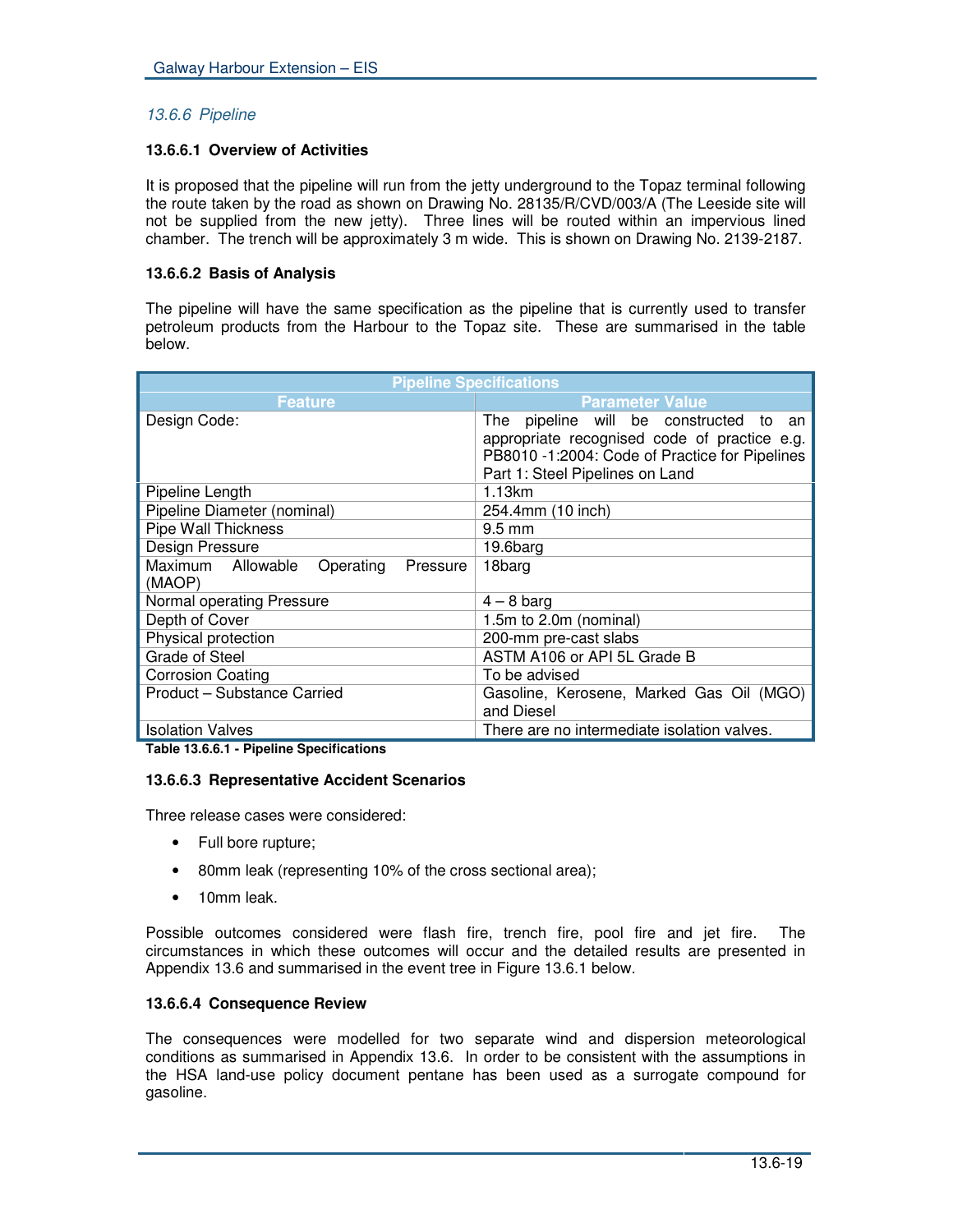# **Trench Fire**

The distance to a thermal dose of 1,000 tdu (which corresponds to 1% fatality) is approximately 40 m for a 75 second exposure. This has the potential to affect all sections of the development along the route, depending upon the direction of the wind. Buildings that would be vulnerable are the passenger terminal and the security gate house.

# **Pool Fire (unconfined)**

Only vertical releases that occur when the pipe is uncovered are considered to have the potential to spray outside of the trench forming an unconfined pool fire. Full bore releases do not have sufficient pressure to spray outside of the trench. Modelling results for an 80 mm and 10 mm vertical release indicates that this will not result in a pool fire as there is no rain out. This result is based on using pentane as a surrogate compound for gasoline. In practice gasoline will contain higher boiling components and there would be some rain out.

# **Jet Fire**

Only vertical releases that occur when the pipe is exposed are considered to have the potential to spray outside of the trench forming a jet fire. For an 80mm release the distance to a thermal dose of 1,000 tdu (which corresponds to 1% fatality) is approximately 100 - 125 m for a 75 second exposure. This has the potential to affect most of the development, depending upon the direction of the wind although sections further from the route may be protected by buildings and other obstacles closer to the fire. Buildings that could be affected are the passenger terminal, security gate houses, the marina office and the Harbour Company warehouse. For a 10mm release the corresponding distance is 20 – 22 m.

# **Explosion inside the Chamber**

Although unlikely due to the lack of ignition sources it is possible that a release of gasoline into the chamber could ignite. If sufficient quantities were involved this could damage the duct and cause damage at the surface, with the attendant hazard of missiles.

# **13.6.6.5 Frequency Assessment**

The failure frequency analysis is based on updated failure data published by CONCAWE (2002, 2003, 2004, 2005, 2006 and now 2010 $^{13}$ ). The two highest causes of pipeline incidents are third party interference and mechanical failure, with corrosion in third place and minor contributions from operational and natural hazards.

The pipeline failure frequency data presented by CONCAWE covers the carriage of Crude Oil, Clean Products and hot oils. Gasoline and kerosene are considered to be a clean oil product. Data has been collected from 1971 to 2009 (39 years). At approximately 35,000 km the inventory covers transporting 870 million  $m^3$  per year of crude oil and oil products. A subset of the CONCAWE data was selected to consider only pipelines carrying clean oil products and with a diameter class of 8 to 12". The summary of this analysis is detailed in Table 13.6.6.2. It is assumed that the transfer pipeline will be continuously welded and so all flange failures have been excluded. For the length of pipe involved (inventory 57.4m<sup>3</sup>) isolation valves would not normally be required. Note that smaller diameter pipelines have thinner pipe walls and less structural resistance to interference and other damage. Therefore using the whole of this category for a 250mm pipeline is conservative.

<sup>&</sup>lt;sup>13</sup> Performance of European cross-country oil pipelines Statistical summary of reported spillages in 2009 and since 1971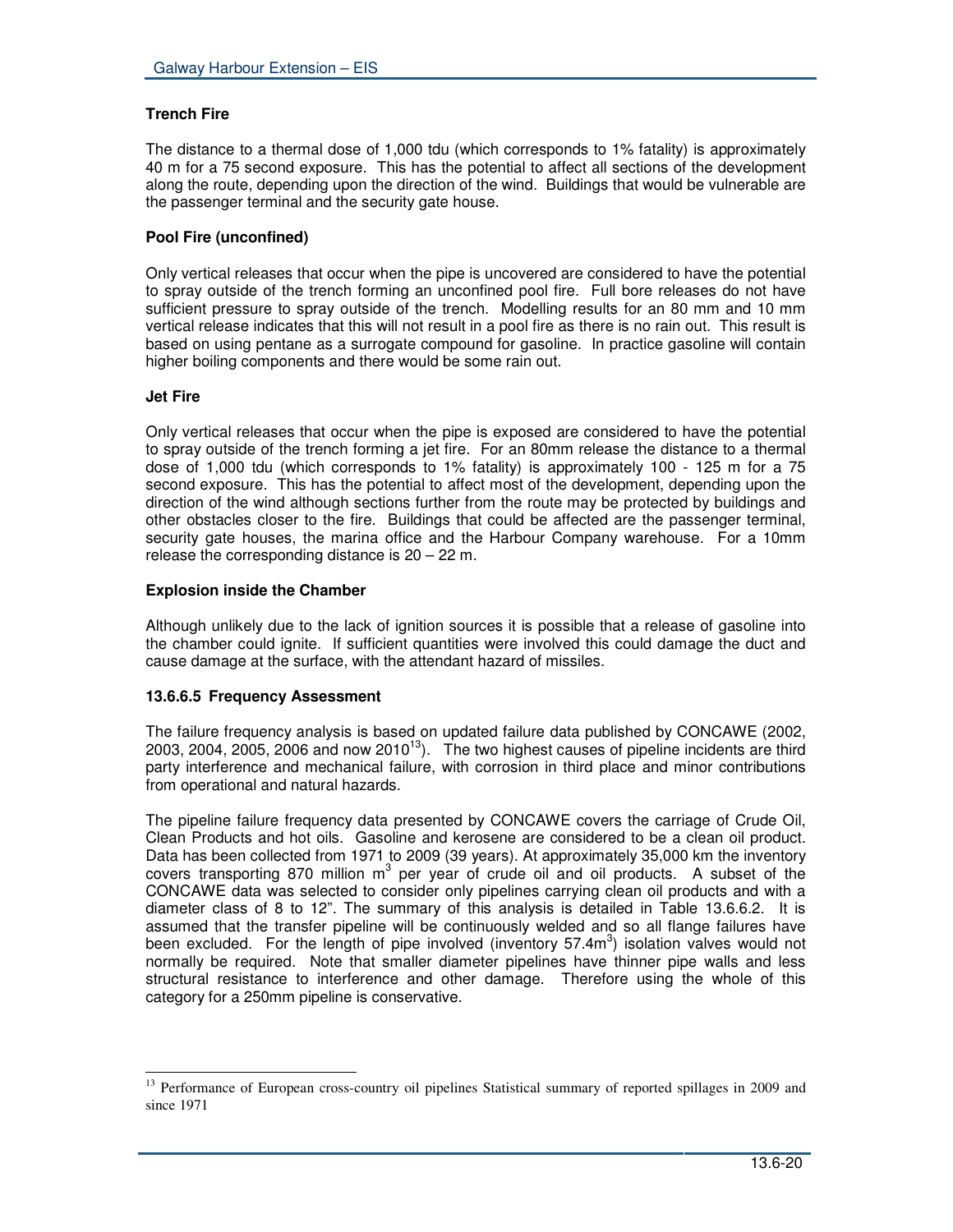| Pipeline Failure Frequency based on CONCAWE Data (2009) (700,872 km-yr) |                          |                          |                                 |  |
|-------------------------------------------------------------------------|--------------------------|--------------------------|---------------------------------|--|
| <b>Failure Cause</b>                                                    | <b>Recorded Failures</b> | <b>Failure Frequency</b> | <b>Failure Frequency</b>        |  |
| <b>Description</b>                                                      |                          |                          |                                 |  |
|                                                                         | (# Failures)             | $(km^{-1}.yr^{-1})$      | $(1.13km$ Pipeline) $(yr^{-1})$ |  |
| <b>Mechanical Failure</b>                                               | 123                      | 1.755E-04                | 1.98E-04                        |  |
| Operational                                                             | 31                       | 4.42E-05                 | 5.00E-05                        |  |
| Corrosion                                                               | 130                      | 1.85E-04                 | 2.10E-04                        |  |
| Natural Hazard                                                          | 15                       | 2.14E-05                 | 2.42E-05                        |  |
| <b>Third Party Activity</b>                                             | 175                      | 2.50E-04                 | 2.82E-04                        |  |
| <b>Total</b>                                                            | 474                      | 6.76E-04                 | 7.64E-04                        |  |

**Table 13.6.6.2 - Pipeline Failure Frequency based on CONCAWE data (2009) (700,872 km-yr)**

This base data is conservative in that it does not take into account other specific mitigation measures such as depth of cover, pipeline wall thickness and additional protection measures. These are examined separately in the following sections and adjustment factors determined.

#### 13.6.6.5.1 "Depth of Cover"

The CONCAWE failure data does not include information regarding depth of cover. Other data sources such as UKOPA<sup>14</sup> and EGIG<sup>17</sup> show that pipes which are buried deeper have a lower frequency of incidents.

In the design proposed above the pipes will run below ground but rather than being buried will be fixed within a concrete channel protected by a 200-mm slab. Therefore no adjustment has been made to base failure frequencies to allow for depth of cover. (An allowance has been made for protection in section13.6.6.5.3).

## 13.6.6.5.2 Pipeline Wall Thickness

Thicker walled pipes have lower frequency of incidents. Jones and Gye<sup>15</sup> (1991) discuss the effect of pipeline wall thickness as a method of protection. However, this is not presented in terms of failure frequencies. EGIG<sup>17</sup> (2008) presents a breakdown of failures arising from external interference and corrosion with pipeline wall thickness. The failure data is based on European natural gas transmission pipelines. PD8010 part 3 and IGEM/TD/2<sup>16</sup> also include methods for adjusting frequency to account for wall thickness, depth of cover additional protection (e.g. slabs) and inspection frequency.

The pipe specification has a wall thickness of 9 mm. For this thickness there is no adjustment as the reference number for the scale is one.

## 13.6.6.5.3 Additional Protection Measures – Slabs

Over the period from 2000 to 2009 external interference was found to contribute to almost 50% of incidents in the CONCAWE data set. The majority of these were caused by digging or earth moving machinery. The data set also included a number of events (approx 13%) where the damage was intentional, mostly due to attempted theft.

<sup>&</sup>lt;sup>14</sup> 6th Report of the UKOPA Fault Database Management Group: Pipeline Product Loss Incidents (1962 - 2008), G.Arunakumar, Dec 2009.

<sup>&</sup>lt;sup>15</sup> Jones, D.A. and T. Gye (1991); "Pipelines Protection - How protective measures can influence a risk assessment of pipelines", Pipe Protection Conference, Cannes, 23 - 25 September

<sup>&</sup>lt;sup>16</sup> Application of pipeline risk assessment to proposed developments in the vicinity of high pressure Natural Gas pipelines, Institution of Gas Engineers and Managers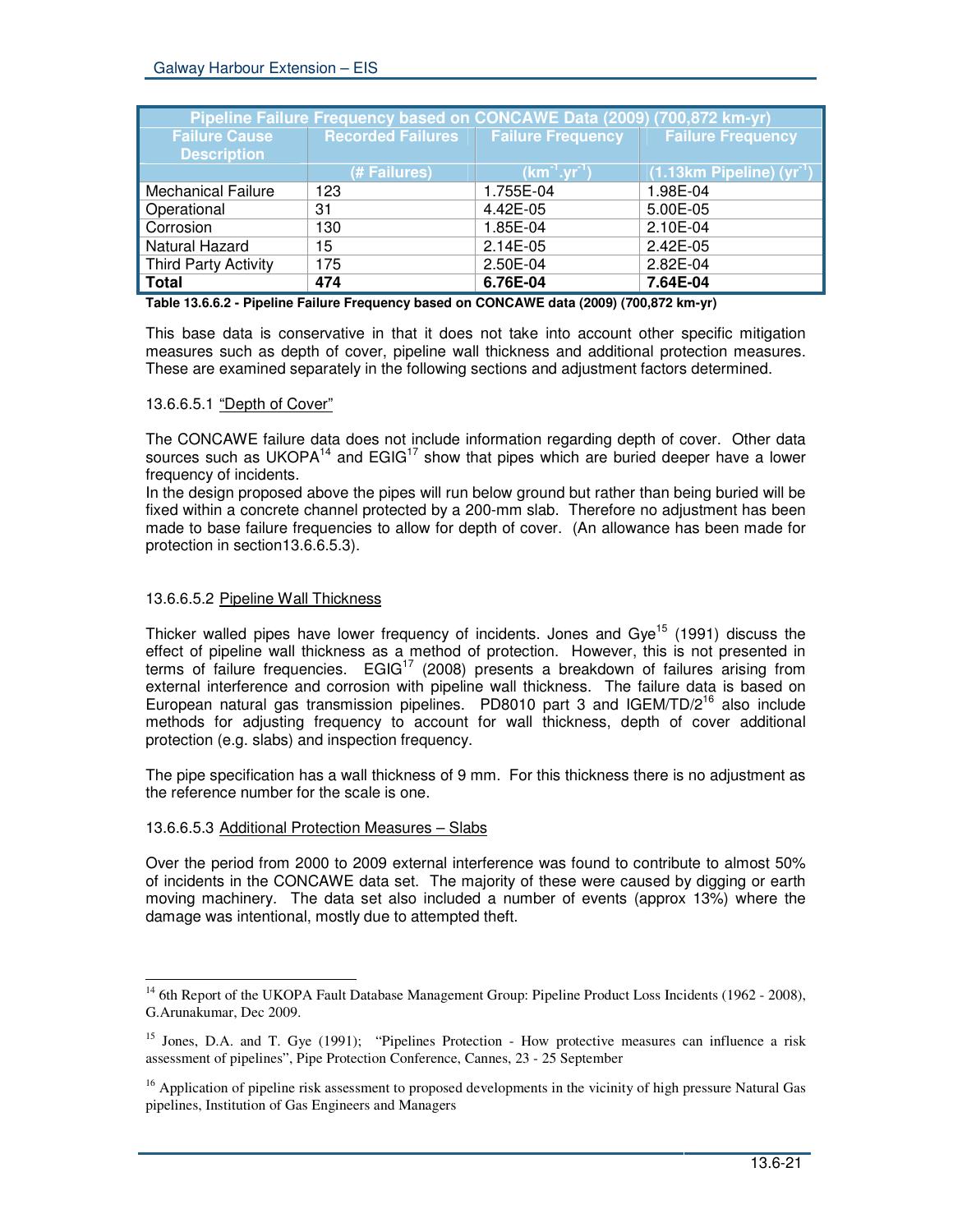The Transfer line from the jetty to the oil terminal will be protected against external interference by 200-mm concrete slabs. The pipeline runs through port land and any maintenance work will be under the control of the Harbour Management Company. The transfer pipes will be segregated from other services. It has been assumed that this additional protection will eliminate 90% of failures due to external activities.

# 13.6.6.5.4 Additional Protection Measures - Inspection Frequency

Another means of preventing failures of the pipeline is inspections and initial testing. The entire pipeline will be inspected and pressure tested when installed in accordance with recognised standards for pipelines. Transfer of product from ship to terminal will be monitored to ensure that fuel leaving ships is reaching the terminal. This will detect large leaks.

Continuous leak detection would reduce the likelihood of a failure going unrevealed and hence reduce the frequency of spillage as a result of line failure. This measure is most valuable for long distance pipelines that run through property belonging to third parties. For the purpose of analysing the risk for planning purposes it is assumed to be not required for the Harbour transfer line which is 1.13 km long and runs through Harbour land.

## 13.6.6.5.5 Adjusted Total Pipeline Failure Frequencies

The frequency data above have been used and adjusted to calculate the frequencies for the complete pipeline (Table 13.6.6.3 below). This includes all major and minor leaks from valves, flanges and thermal relief.

| <b>Failure Frequencies for Complete Pipeline</b> |                                 |                          |                         |  |
|--------------------------------------------------|---------------------------------|--------------------------|-------------------------|--|
| <b>Failure Cause</b>                             | <b>Base Failure</b>             | <b>Adjustment Factor</b> | <b>Adjusted Failure</b> |  |
| <b>Description</b>                               | <b>Frequency</b>                |                          | <b>Frequency</b>        |  |
|                                                  | $(1.13km$ Pipeline) (yr $\vert$ | (1.13km Pipeline) (yr    | (1.13km Pipeline) (yr   |  |
| <b>Mechanical Failure</b>                        | 1.98E-04                        |                          | 1.98E-04                |  |
| Operational                                      | 5.00E-05                        |                          | 5.00E-05                |  |
| Corrosion                                        | 2.10E-04                        |                          | 2.10E-04                |  |
| Natural Hazard                                   | 2.42E-05                        |                          | 2.42E-05                |  |
| <b>Third Party Activity</b>                      | 2.82E-04                        | 0.1                      | 2.82E-05                |  |
| <b>Total</b>                                     | 7.64E-04                        |                          | 5.10E-04                |  |

# **Table 13.6.6.3 - Failure Frequencies for Complete Pipeline**

Date from EGIG<sup>17</sup> has been used to distribute the pipeline failure frequency by hole size giving the following results:

| । Failure Frequencv with Hole Size  ' |                  |                       |                     |  |
|---------------------------------------|------------------|-----------------------|---------------------|--|
|                                       | ZPinhole (10-mm) | <b>Hole (80-mm)</b> ا | <b>Rupture (FB)</b> |  |
| Fraction                              | 0.506            | 0.129                 | 0.055               |  |
| . Failure rate / km year              | $3.14E-04$       | 8.02E-05              | 3.42E-05            |  |

#### **Table 13.6.6.4 - Failure Frequency with Hole Size**

The event tree illustrates that several outcomes are possible depending on whether the release comes to the surface, is ignited, whether the line is covered or uncovered and the orientation of the release.

The probability of a leak giving rise to a specific effect (jet fire, flash fire and pool fire) was determined by event tree for the purposes of the risk calculation. The event tree is detailed in Figure 13.6.6.1 below.

<sup>&</sup>lt;sup>17</sup> EGIG (2008); "7th EGIG Report 1970-2007 Gas Pipeline Incidents", report EGIG 08.R.0002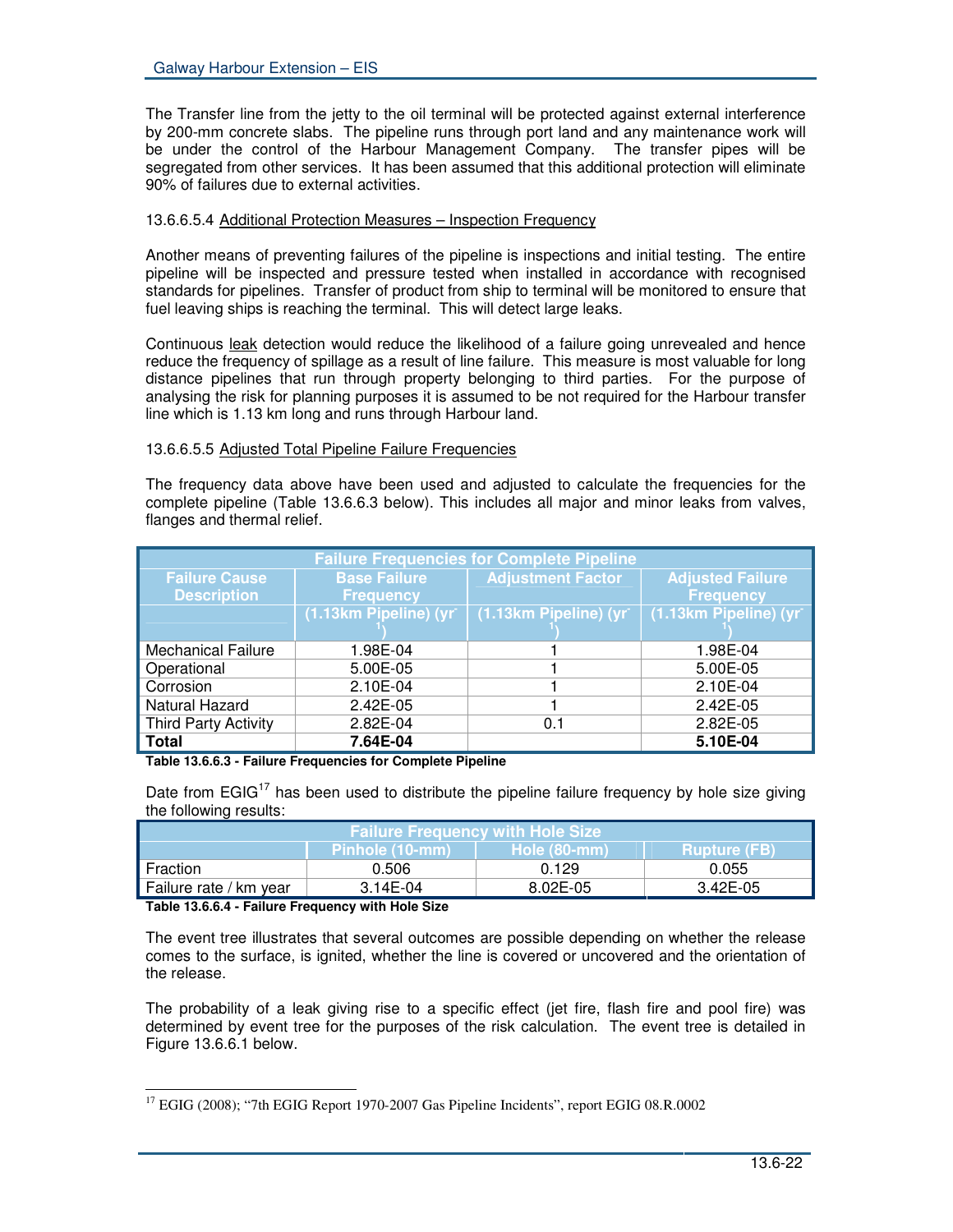



**Figure 13.6.6.1 - Event Tree for Pipeline Accident Scenario**

The probability of ignition from pipework was based on the findings contained in HSE Contract Research Report (CRR) 210/1999<sup>18</sup> and was taken as 0.05. It was assumed that 25% of ignitions were immediate and 75% delayed.

The CRR found that the fraction of releases giving rise to a spray was 0.16 across all incidents analysed. It is assumed that there is insufficient pressure from a full bore release to give rise to a spray. Therefore the probability of an10-mm and 80-mm release resulting in a spray was adjusted to 0.19 so that the overall probability remained at 0.16.

This is conservative as the CRR included lines operating typically at much higher pressures than the transfer line which would be more likely to result in spray releases.

A release while the chamber is covered would collect within the duct. As noted in Appendix 13.6.3 it cannot be ruled out that it could escape and rise to the surface forming a pool. The CRR found that approximately half of pipeline incidents resulted in a surface pool forming. That is considered to be conservative for the transfer line which is designed to contain a release. Therefore it is assumed that if the leak is detected before the section fills no pool fire will occur. At full rates it would take approximately 20 minutes for a 100-m sub-section to fill. During transfers from ship to shore the level at the receiving tank will be monitored and compared to the quantity being transferred from the ship. Therefore the probability that the leak is not detected before a surface pool forms is taken as 0.1, (equivalent to failure to follow a procedure). Release

<sup>&</sup>lt;sup>18</sup> CRR 210/1999 Assessing the risk from gasoline pipelines in the United Kingdom based on a review of historical experience. Health and Safety Executive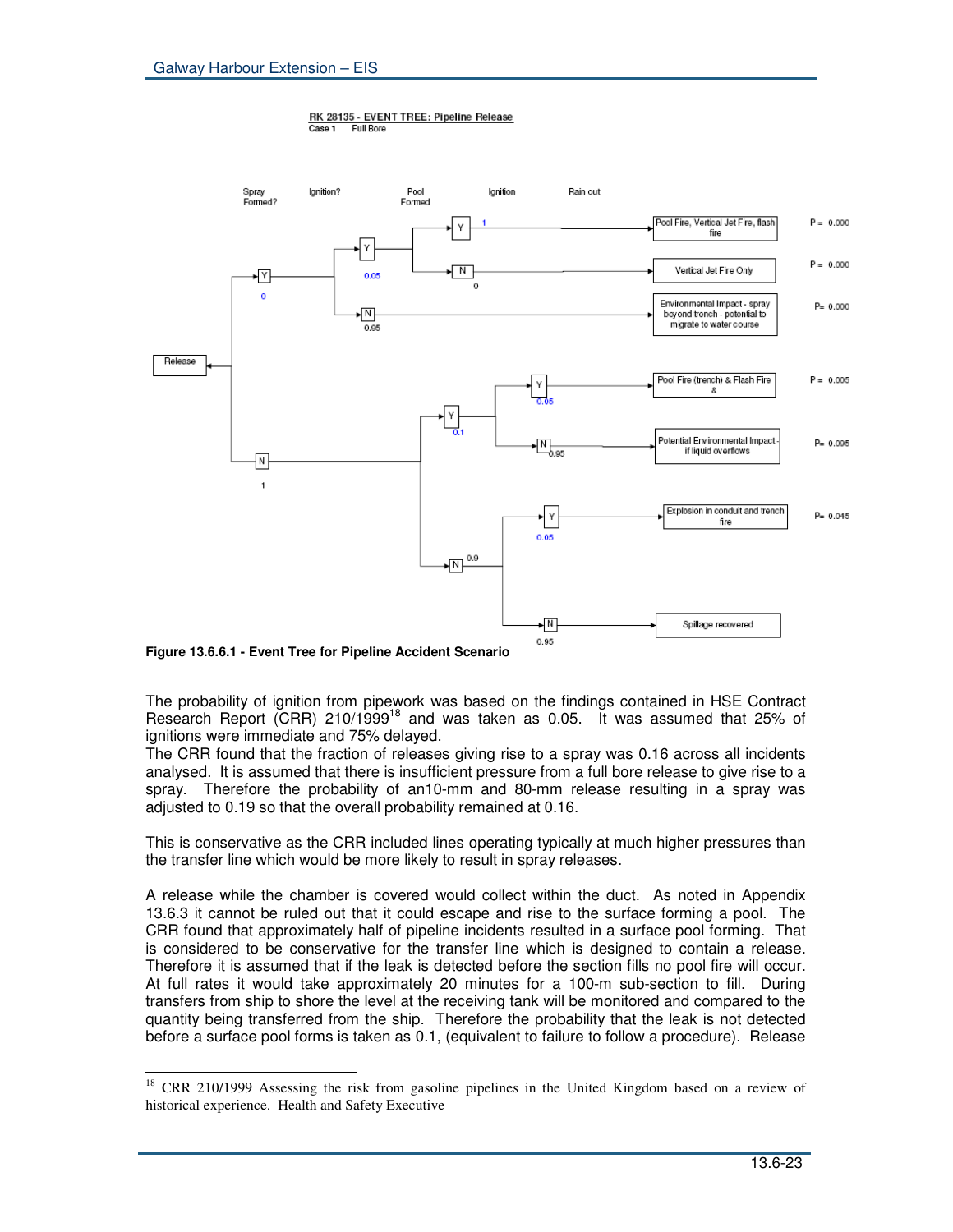that reached the surface would be visible and may also be detected during surveys of the pipe route. Smaller releases will be harder to detect and so the probability that a pool forms is taken as 0.5 after the CRR report.

The pipe failure frequency and the conditional probabilities are used to develop a 'risk transect' for the pipe line as described in section 13.6.7.1.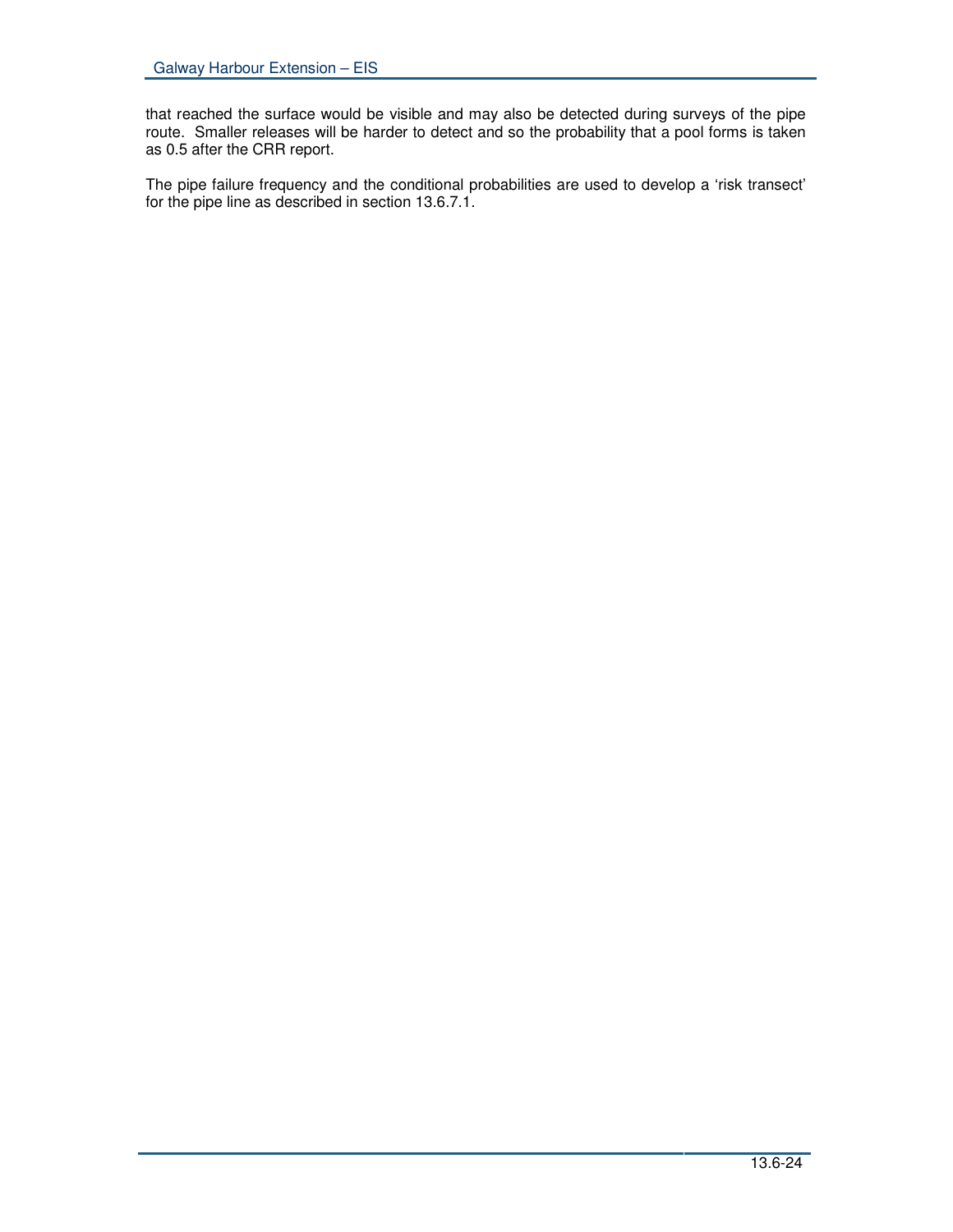# *13.6.7 Risk Analysis*

# **13.6.7.1 Risk from Pipeline**

A risk transect is a means of illustrating the frequency or probability of a specific hazardous outcome at a range of distances from the pipe. The risk transect is of interest in this case as it enables the risk to people in the vicinity of the pipeline to be determined.

A risk transect is developed as follows:

- Identify possible accidents that present a hazard to personnel in the vicinity of the pipeline and define representative accident scenarios;
- For each hazard define a specified level of harm ('harm criteria') for example, the HSA fatality criteria, or UK HSE "dangerous dose";
- Determine the hazard range to the specified level of harm for each representative accident scenario;
- For a range of distances determine the likelihood that the specified level of harm will be exceeded for each accident scenario; and
- Determine the overall likelihood of exceeding the specified level of harm by adding the frequencies of all the scenarios that could exceed the specified level of harm.

The accident hazards were identified and modelled as described in sections 13.6.6.3 and 13.6.6.4. For the risk transect for jet fires and pool fires the hazard range was set as the distance to thermal radiation of 13.4 kW/m<sup>2</sup>. This is equivalent to a 50% probability of fatality for persons who are located outside. For persons who are located inside within buildings and other structures that provide some shelter from thermal radiation the HSA assumes that at this range they will escape outside and so have a risk of fatality corresponding to that of people outdoors.

The probability of fatality in event of flash fire was taken as 1 within the lower flammable limit and 0 outside. This is conservative compared to the findings of the Contract Research Report and as people inside would be protected.

Failure frequencies for the range of leak scenarios were determined in the way described in Section 13.6.6.5.

There are three unloading lines for use with gasoline, kerosene, diesel, and gasoil. Based on the discharge rates and parcel size given in section 13.6.5.2 gasoline and kerosene transfer will be equivalent to 1 line in use 60% of the time. Therefore to be conservative failure frequency is based on one pipeline.

The resulting risk transect is shown in Figure 13.6.7.1 below.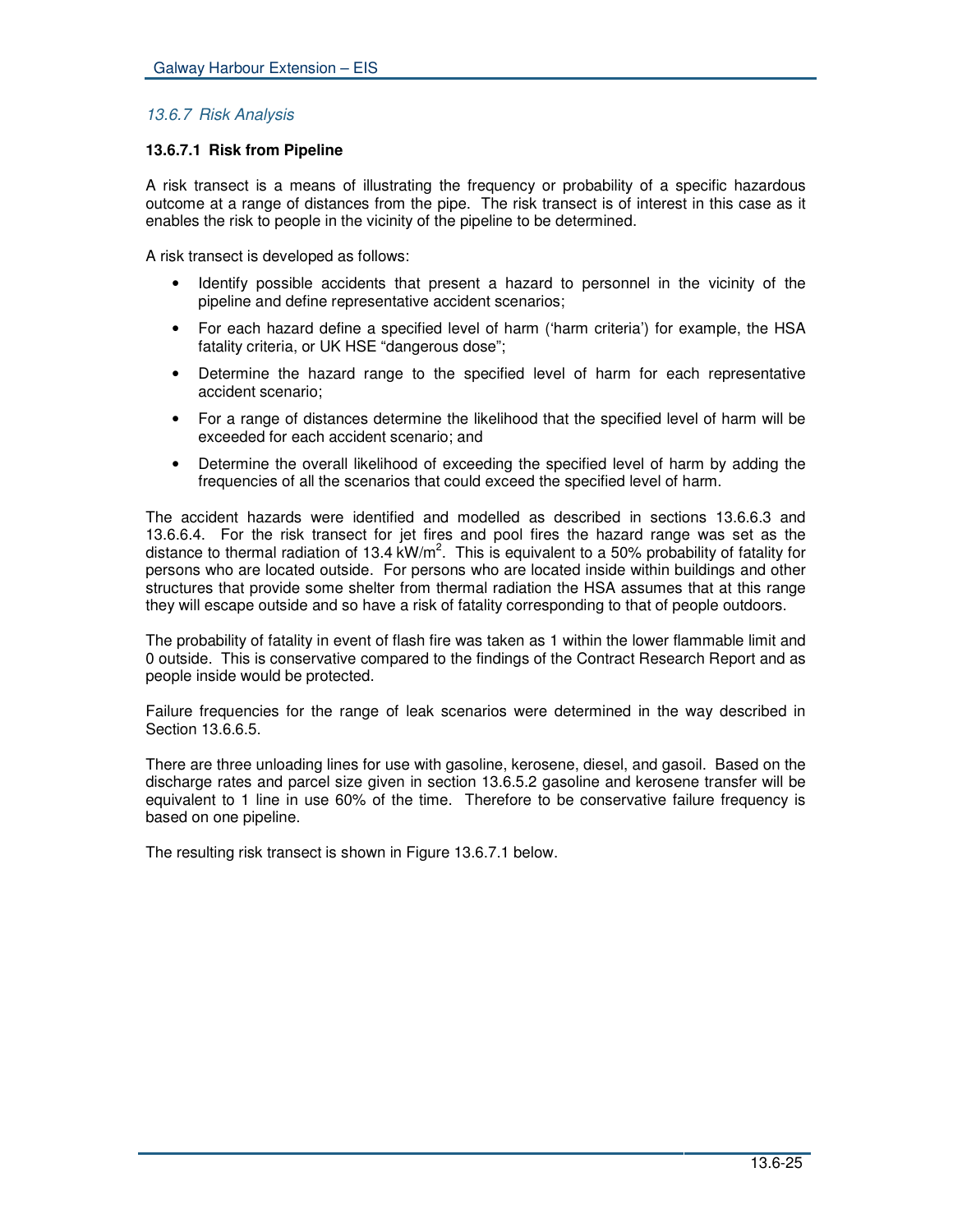

**Figure 13.6.7.1 - Pipeline Risk Transect**

For comparison the risk of fatality equivalent to HSA planning zone boundaries is shown. Note that the pipeline is outside the scope of the Seveso Directive and there are no regulatory planning restrictions around pipelines carrying hazardous substances in Ireland.

Overall within about 25 m of the line the individual risk of fatality is approximately 1.5 x 10<sup>-7</sup> per year (or less than 1 in 5 million years).

A generic study of gasoline pipeline risks for the UK HSE<sup>19</sup> found that for cross country pipelines (more exposed to third party damage than the Galway Harbour route) the level of risk at 100m would be below the "broadly acceptable" threshold of concern.

Within 20 m of the pipeline the risk is approximately equal between jet fire and trench fire with flash fire making a significant contribution. Above 20 m vertical jet fire dominates.

<sup>&</sup>lt;sup>19</sup> Risks from Gasoline Pipelines in the United Kingdom, Research Report 206/1999 by AD Little for HSE.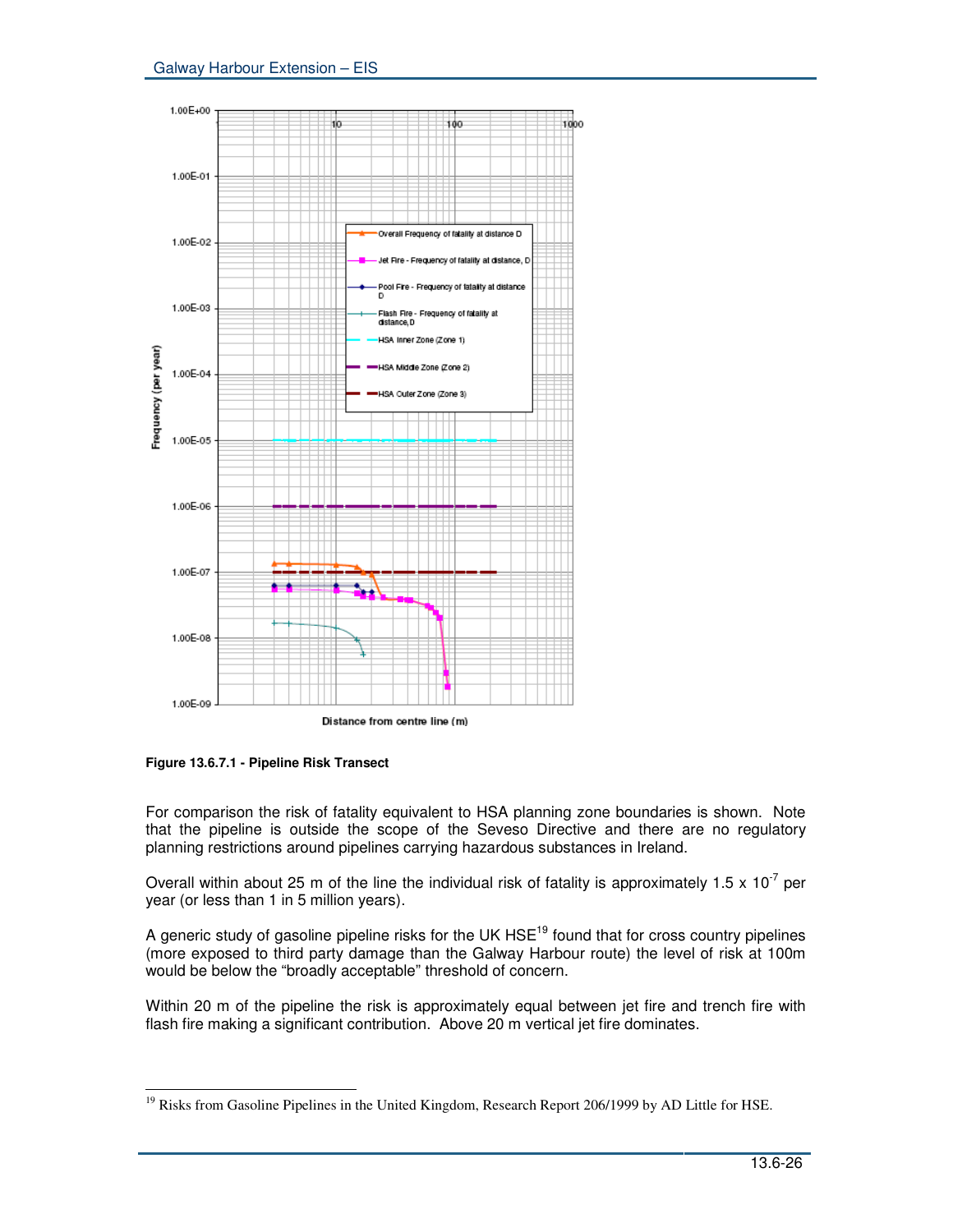# **13.6.7.2 Risk to Development**

## 13.6.7.2.1 General Industrial Areas

The main use of the development is for Port related services. The area most at risk are those adjacent lands at the north end of the development, area 3.1 future oil yard and area 3.2 Harbour Company yard / maintenance compound. The table below summarises the risk to individuals at these developments on the basis that they are outdoors. The consequence levels are based on the part of the development closest to the source of hazard.

| Individual Risk Calculations for Affected Industrial Areas 3.1 & 3.2 |                             |                              |                                    |       |                      |                                                                    |
|----------------------------------------------------------------------|-----------------------------|------------------------------|------------------------------------|-------|----------------------|--------------------------------------------------------------------|
| <b>Location</b>                                                      | <b>Event</b>                | <b>Frequency</b><br>per year | <b>Consequence</b><br><b>Level</b> |       | <b>Vulnerability</b> | <b>Individual</b><br><b>Risk of</b><br><b>Fatality</b><br>per year |
| Topaz                                                                | VCE from storage            | 2.00E-05                     | 43                                 | kPa   | 0.165                | 3.30E-06                                                           |
| Topaz                                                                | VCE from loading<br>gantry  | 1.00E-03                     | 50                                 | kPa   | 0.2                  | 2.00E-04                                                           |
| Topaz                                                                | Bulk<br>Day tank<br>event 1 | 2.40E-05                     | 38                                 | kW/m2 | 1                    | 2.40E-05                                                           |
| Topaz                                                                | Bulk tank event 2           | 1.52E-04                     | 14                                 | kW/m2 | 0.52                 | 7.90E-05                                                           |
| Topaz                                                                | Day tank event 2            | 2.28E-04                     | 9.5                                | kW/m2 | 0.05                 | 1.14E-05                                                           |
| Topaz                                                                | ETDN event 1                | 6.00E-06                     | 13                                 | kW/m2 | 0.5                  | 3.00E-06                                                           |
| Leeside                                                              | VCE from storage            | 4.00E-05                     | 9.5                                | kPa   | 0.05                 | 6.00E-06                                                           |
|                                                                      |                             |                              |                                    |       |                      | 3.23E-04                                                           |

**Table 13.6.7.1 - Individual Risk Calculations for Affected Industrial Areas**

It can be seen that the individual risk of fatality is less than 3.4 x 10<sup>-4</sup> per year and is dominated by the calculated risk of VCE from the out loading gantry. The risk from the pipe is small in comparison.

Some of the events above have potential to cause damage to process equipment at the future oil storage yard. This will be considered in detail during the design of the yard to ensure that design is optimised (e.g. separation distances and protective measures guided by relevant codes of practice) and that communication and emergency response plans are revised / developed to manage this risk.

## 13.6.7.2.2 Nautical Slipway and Yard

The nautical slipway and yard (area 3.10) is provided for use by youth and other groups. It is within the 5 kPa contour of a large VCE originating at Topaz storage. It is outside the contours from Leeside and beyond the consequence distances of scenarios at the jetty and pipeline.

The actual over-pressure would be  $7 - 9$  kPa. As the users would be outside this is unlikely to result in serious injuries.

## 13.6.7.2.3 Risk to Occupied Buildings

The following occupied buildings have been identified on the site:

- Harbour Company Warehouse Max 10 people, 24 hrs operation (5 day and 5 nights);
- Marina Office Max 3 x employees, plus members of public (users of marina), assume up to 10 total;
- New Harbour Office Max 7 employees (5 day; 2 night time) plus occasional meetings (20- 40);
- Passenger Terminal Occupancy up to 100 at a time for a short time while disembarking;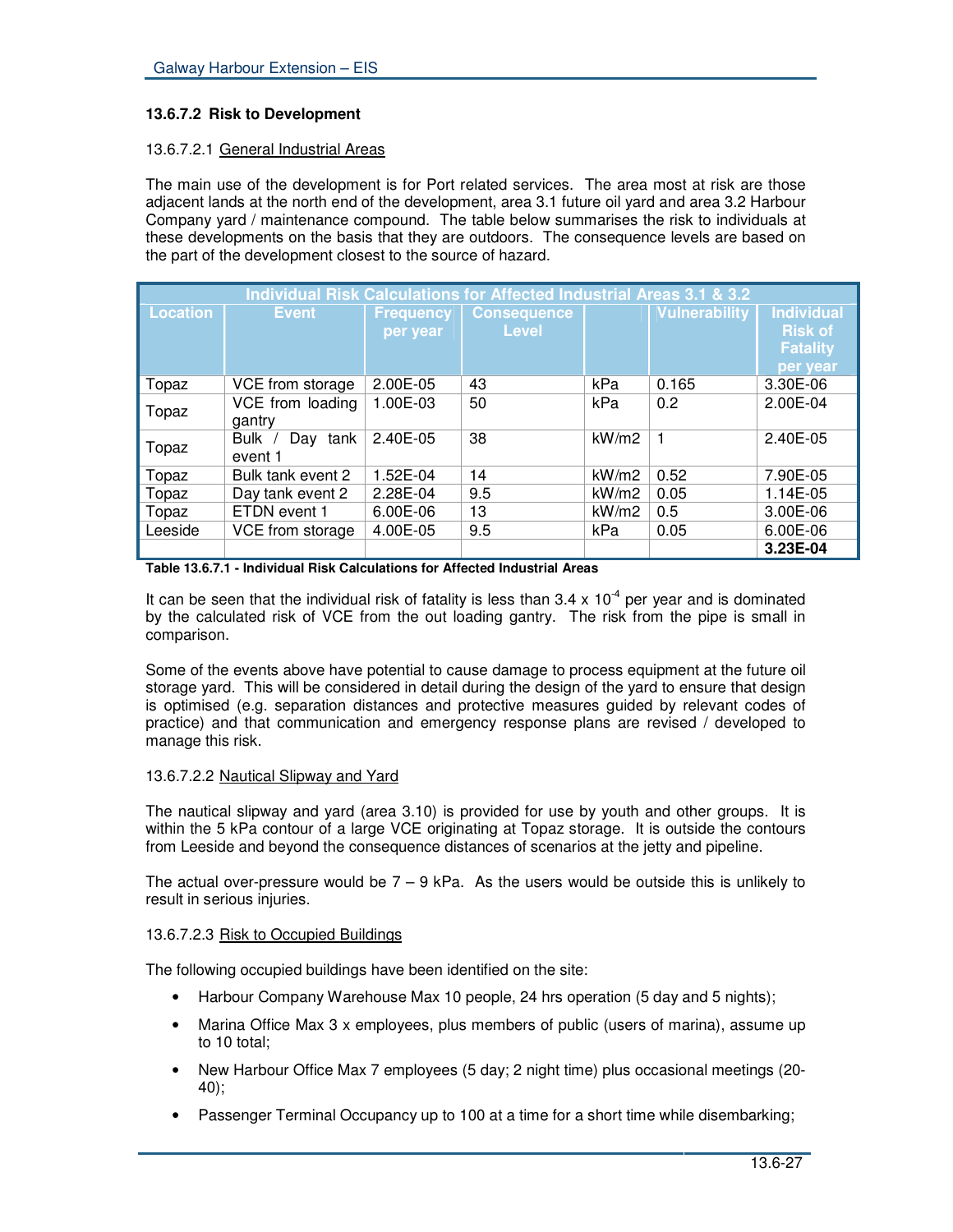• Security Office Max 2 employees day and night.

The risk to occupants of these buildings is calculated in the same way as above.

# **Harbour Company Warehouse**

The Harbour company warehouse is building 4.2 in area 3.4.

| Harbour Company Office Warehouse 4.2 in Area 3.4<br>195 m from Centre of Topaz |                                      |                              |                                    |            |                                        |                                                                    |
|--------------------------------------------------------------------------------|--------------------------------------|------------------------------|------------------------------------|------------|----------------------------------------|--------------------------------------------------------------------|
| <b>Location</b>                                                                | <b>Event</b>                         | <b>Frequency</b><br>per year | <b>Consequence</b><br><b>Level</b> |            | <b>Vulnerability</b><br><b>Indoors</b> | <b>Individual</b><br><b>Risk of</b><br><b>Fatality</b><br>per year |
| Topaz                                                                          | VCE.<br>from<br>storage              | 2.00E-05                     | 30                                 | <b>kPA</b> | 0.06                                   | 1.20E-06                                                           |
| Topaz                                                                          | <b>VCE</b><br>from<br>loading gantry | 1.00E-03                     | 9.5                                | kPa        | 0.05                                   | 5.00E-05                                                           |
| Topaz                                                                          | Bulk / Day tank<br>event 1           | 2.40E-05                     | 8.5                                | kW/m2      | $\Omega$                               | $0.00E + 00$                                                       |
| Topaz                                                                          | Bulk tank event 2                    | $0.00E + 00$                 | 2.5                                | kW/m2      | $\mathbf{0}$                           | $0.00E + 00$                                                       |
| Topaz                                                                          | Day tank event 2                     | $0.00E + 00$                 | 2.5                                | kW/m2      | 0                                      | $0.00E + 00$                                                       |
| Topaz                                                                          | Ethanol event 1                      | 6.00E-06                     | 9                                  | kW/m2      | $\Omega$                               | $0.00E + 00$                                                       |
| Leeside                                                                        | VCE.<br>from<br>storage              | 4.00E-05                     | 6.5                                | kPa        | 0.02                                   | 8.00E-07                                                           |
|                                                                                |                                      |                              |                                    |            |                                        | $5.2E-0.5$                                                         |

**Table 13.6.7.2 - Harbour Company Office Warehouse 4.2 in Area 3.4**

The individual risk of fatality is 5 x 10<sup>-5</sup> per year and is dominated by the calculated risk of VCE from the Topaz out loading gantry. The risk from the pipe is small in comparison (the warehouse is about 75 m from the pipeline).

There could be up to ten people in this office.

# **Marina Office**

The Marina Office is building 4.5 in area 3.5. The Marina Office can only be affected by VCE from storage on Topaz site. The over-pressure experienced would be 9.5 kPa, with vulnerability for people indoors of 0.05. Individual risk of fatality is **1 x 10 -6 per year.**

## **New Harbour Office**

The New Harbour Office is building 4.6 at the edge of area 3.5. It is outside the area that could be adversely affected by an incident at the Leeside Site and at 350 m from the unloading jetty it is not predicted to be affected by an incident originating there. The predicted over-pressure from a large VCE at Topaz is 4 kPa which could cause minor damage such as broken windows which could cause injuries but these are not likely to be fatal.

It is approximately 10 m from the pipeline and so could be affected in event of an incident. In event of a trench fire or a vertical spray fire thermal radiation levels could exceed 25 kW/m<sup>2</sup>. At these levels the building could catch fire. Several of the flash fire scenarios could encompass the Harbour office. As the occupants are inside they are protected from the effects of the fire. The frequency of fatality to the occupants has been determined using the same method described for the transect in section 13.6.7.1 by increasing the consequence and vulnerability levels for spray fire to take into account that at 10 m thermal radiation levels will be greater than 13.4 kW/m<sup>2</sup>, and to reduce vulnerability from flash fires to 0.1 and is found to be 1.5 **x 10<sup>-7</sup>** per **year**.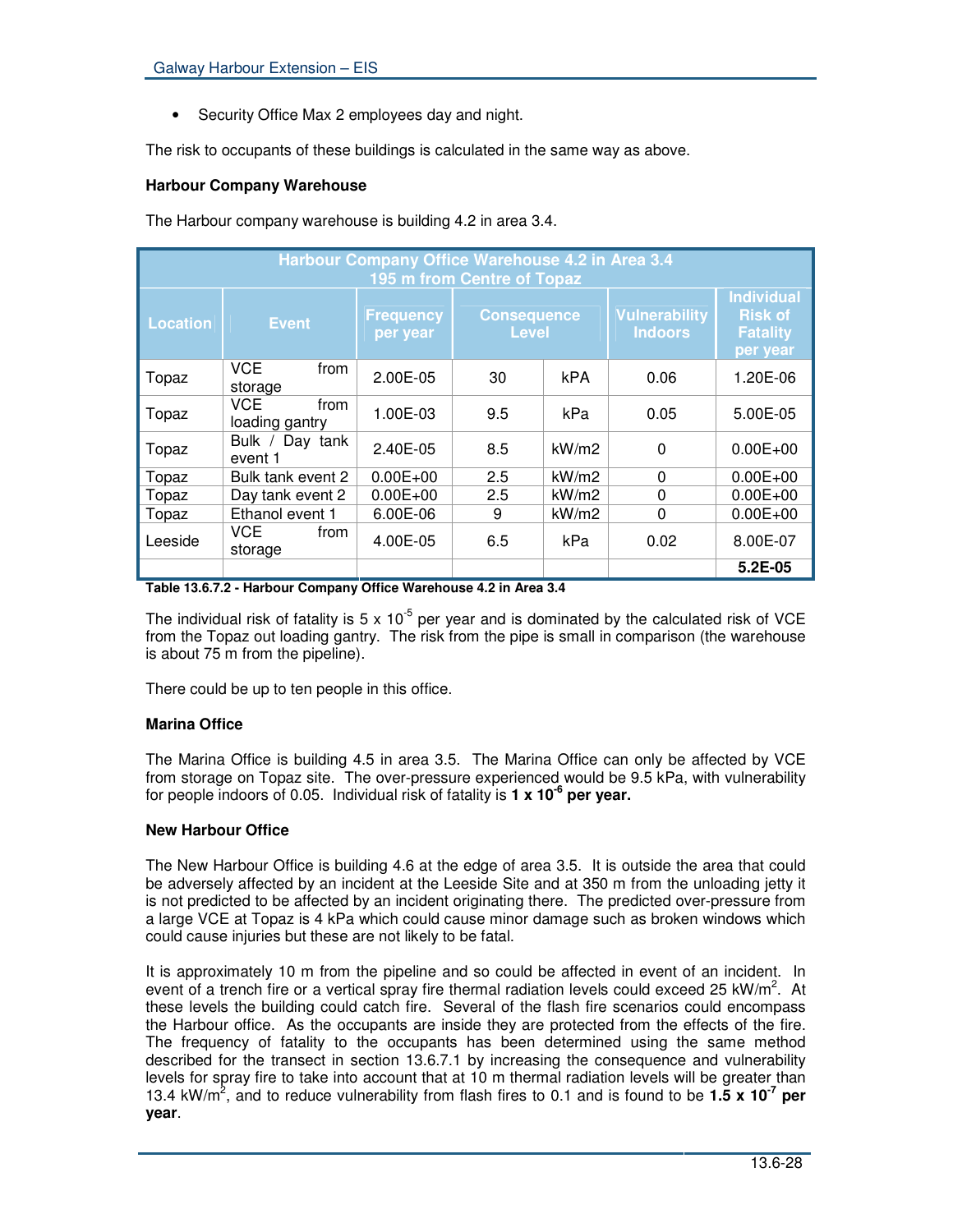There are typically 5 occupants during the day and 2 in the evening. Occasionally there could be 30 – 40 people attending a meeting.

## **Passenger Terminal and Cruise Ship**

The Passenger Terminal is building 4.7 and is approximately 290 m from the jetty. The passenger terminal can be affected by a horizontal release with delayed ignition from the jetty or by an incident involving the pipeline.

A horizontal flash fire from an 80-mm release will only affect the terminal in F2 conditions (assumed to occur 20% of the time) and if the wind is blowing towards the terminal (conservatively assumed to be 50% of the time). Thus the frequency of a flash fire affecting the terminal is  $2.4 \times 10^{-5}$  per year.

On occasions there could be up to 100 passengers disembarking in the area. Projections are that there could be up to 30 cruise ships visiting per year. The ships could be in harbour for up to 2 days, but there would only be this number of people exposed disembarking at any one time. It is assumed that they take 30 minutes to disembark and 30 minutes to re-embark, and that up to 600 per ship could go on trips. Therefore 100 people are present 2% of the time and the risk of 100 fatalities is **5.0 x 10 -7 per year** (if they were all outside). In fact this is an over estimate as passengers are more likely to be in the terminal during the day when dispersion conditions tend to be more favourable.

The cruise ship can also be affected by flash fire from a horizontal release in F2 conditions. Cruise ships will be in Harbour for approximately 2 days per visit. Typically there could be 850 passengers of whom it is assumed 70% go on bus tours, 15% walk to the city and 15% stay on board during the day. F2 conditions are more likely to occur at night when it is assumed that a higher fraction would be on board. People inside would be less vulnerable than those outside.

Adjusting for the fraction of time a ship is in harbour (16%) the frequency of a flash fire affecting the ship is **4.0 x 10 -6 per year**. If 10% of the occupants were outside this could result in 80 - 100 casualties.

This is a conservative estimate of probability as it does not take into account that unloading of class I products will be restricted when the cruise ship is in harbour. This management measure will reduce the risk by approximately one order of magnitude.

## **Security Office**

The security office is building 4.3 in area 3.7. It could be affected by a large VCE originating at the Topaz site or by an incident in the transfer pipeline.

At 335 m from the centre of a VCE the predicted over-pressure is 11.5 kPa at which the vulnerability of occupants is 0.05. The risk of fatality from the pipeline is determined by adjusting the transect as described for the new harbour office above and is 1.5 x 10<sup>-7</sup> per year. The overall risk of fatality is **1.15 x 10 -6 per year**, dominated by VCE from Topaz. This could result in two casualties.

## **Future Marina Village**

The risk to an individual indoors at the future Marina Village (area 3.5) ranges from **9 x 10 -7 per year** down to 2 **x 10<sup>-7</sup> per year** and is dominated by a large VCE originating at the Topaz site.

Vulnerability indoors ranges from 4.5% to 1% (average 3%) so if the development was used by 500 people, all indoors there is risk of 15 fatalities at a frequency of **2 x 10 -5 per year**.

With a maximum vulnerability of 0.1% the risk to people outdoors is low.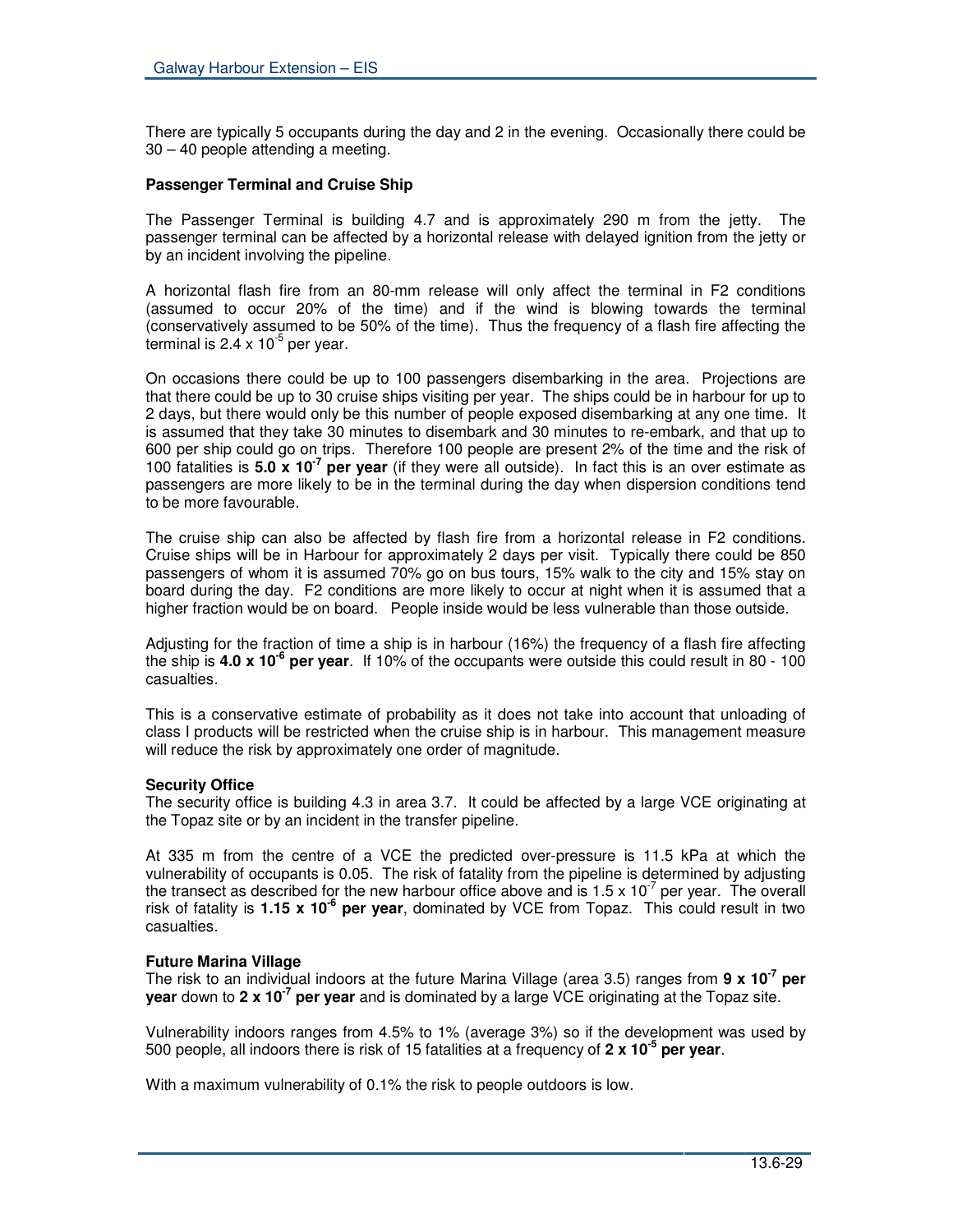# *13.6.8 Risk Acceptance Criteria*

The HSA has a two stage approach to assessing the acceptability of developments in the vicinity of hazardous sites as described in section 13.6.1.5.

The first is based on the size and type of development using the PADHI system. If the recommendation is to advise against then the HSA will not examine the risk further. If the outcome of the PADHI review is not to advise against then the HSA will assess the development based on societal risk.

## **13.6.8.1 Planning Criteria**

The HSA have specified the following Zones around the Topaz Site.

| Topaz Site Planning Zones (HSA May 2010) |                                |  |  |  |
|------------------------------------------|--------------------------------|--|--|--|
| <b>Zone</b>                              | Distance from Bund (m) Class 1 |  |  |  |
| Outer Limit of Inner Zone                | 188                            |  |  |  |
| <sup>1</sup> Outer Limit of Middle Zone  | 230                            |  |  |  |
| Outer Limit of Outer Zone                | 471                            |  |  |  |
|                                          |                                |  |  |  |

**Table 13.6.8.1 - Topaz site Planning Zones (HSA May 2010)**

The majority of the development would be considered as workplaces, predominantly non-retail. Provided they are for fewer than 100 occupants and with less than three occupied stores these are considered level 1 development and would not be advised against.

The nautical centre, marina and cruise liner berth and terminal are for use by the general public so more stringent restrictions apply. The cruise liner berth and terminal are outside the consultation distance for Topaz.

## **Marina Village**

The site of the proposed marina village is 225 to 425 m from the bund and so this straddles the middle and outer zones. The UK HSE has a 10% straddling rule which applies to developments straddling two zones. The rule can be applied if more than 10% of a development area is within the innermost zone then the whole development is counted as being within that zone. The HSA document does not refer to this rule, but in the absence of such guidance it is assumed that it is appropriate to apply this approach.

The village would therefore be considered as in the outer zone and the HSA would not advise against level three developments based on the PAHDI criteria:

- Shops, restaurants and cafes of total floor space below 5,000 m2 would be considered level 2 and would not be advised against;
- Shops, restaurants and cafes of total floor space more than 5,000 m2 would be considered level 3 and would not be advised against;
- If it was considered a predominantly outdoor facility for use by between 100 and 1000 people it would be considered level 3 sensitivity and would not be advised against;
- If the facility were for use by more than 1,000 people outdoors, it would be considered level 4 and would be advised against.

Table 13.6.8.2 below summarises the sensitivity of the development in relation to the planning zones around the TOPAZ terminal.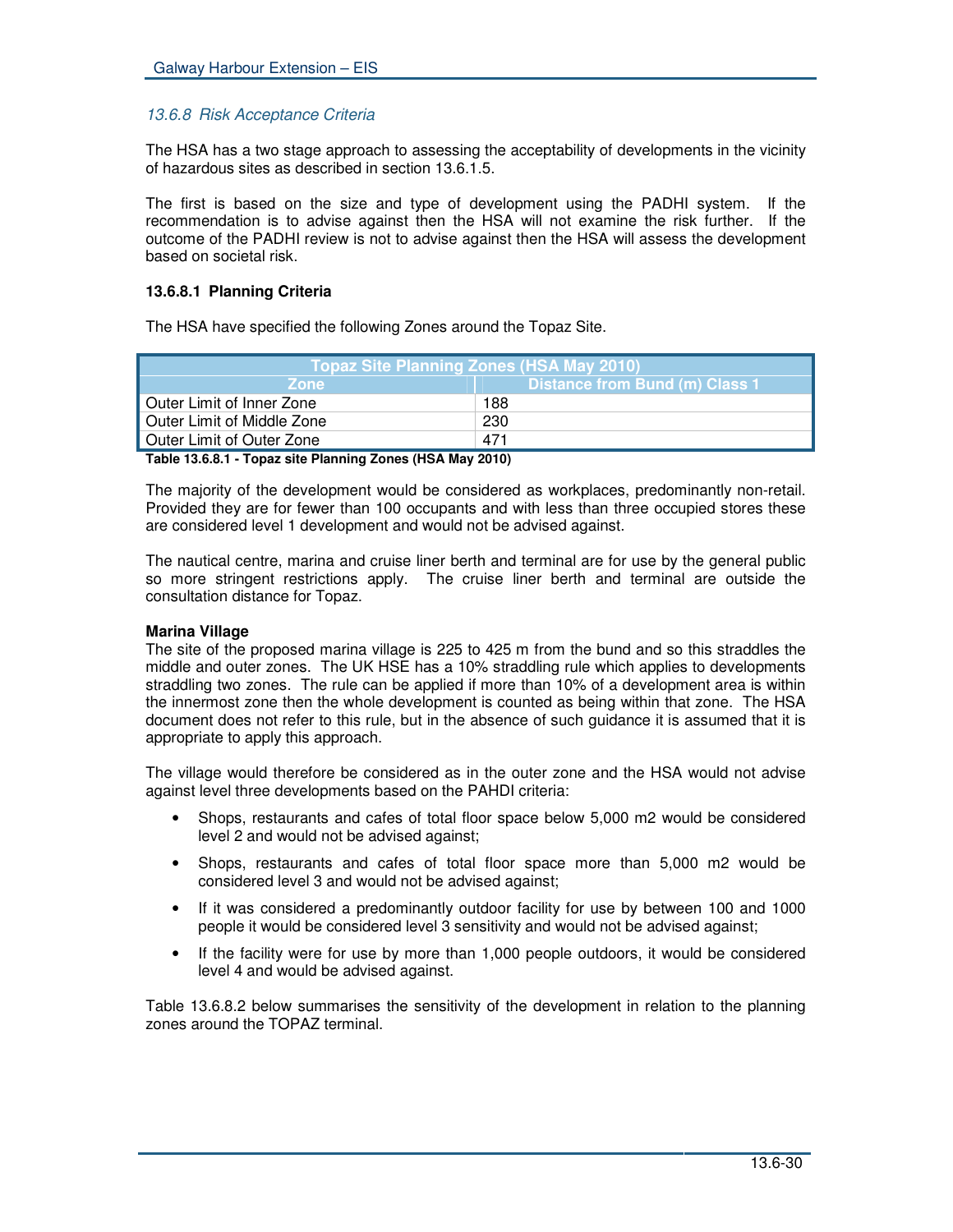|                                              | <b>Developments in New Harbour Extension Area</b>                                                                                                           |                    |                                            |
|----------------------------------------------|-------------------------------------------------------------------------------------------------------------------------------------------------------------|--------------------|--------------------------------------------|
| <b>Development</b>                           | <b>Assumed Category</b>                                                                                                                                     | Sensiti            | Zone from<br>Topaz                         |
| General<br>Industrial Areas<br>e.g. 3.1, 3.2 | DT 1.1 Workplaces (predominantly non-retail), providing<br>for less than 100 occupants in each building and less than<br>3 occupied storeys                 | Level 1            | Inner<br><b>Middle</b><br>Outer            |
| <b>Nautical Centre</b>                       | DT 2.5 if for general population <1000<br>DT4.1 if specific facilities for school age or those with                                                         | Level 3<br>Level 4 | Outer<br>Outer                             |
| Harbour<br>Company<br>Warehouse              | disabilities<br>DT 1.1 Workplaces (predominantly non-retail), providing<br>for less than 100 occupants in each building and less than<br>3 occupied storeys | Level 1            | Inner                                      |
| Harbour<br>New<br>Office                     | DT 1.1 As above                                                                                                                                             | Level 1            | <b>Outside</b><br>Planning<br><b>Zones</b> |
| Marina<br>Marina Office                      | DT 2.2 cf Caravan Site > 33 boats<br>(see below)                                                                                                            | Level 3            | Outer                                      |
| Cruise<br>Liner<br><b>Berth</b>              | DT2.2 Holiday Accommodation > 100 beds or<br>DT 2.5 Ferry Terminal 100 - 1,000 people                                                                       | Level 3<br>Level 3 | <b>Outer</b>                               |
| Inshore<br>Fishermen                         | DT1.1 or 1.2 No more than 100 in any building                                                                                                               | Level 1            | <b>Outside</b><br>Planning<br><b>Zones</b> |

**Table 13.6.8.2 - Developments in New Harbour Extension Area**

## **13.6.8.2 Societal Risk**

Societal risk considers the risk to a population exposed to a particular hazard. It considers the risk of a large numbers of fatalities as a result of an incident.

The HSA, in its Land-use Planning policy describes its approach to societal risk (section 2.2). In effect it uses the risk integral concept. Risk Integrals were introduced by the UK HSE in the late 1990's as a measure of the scale of potential major accidents, in terms of the numbers of people that could be affected as well as the frequency of the accident. It is an indicator of what is described as "Societal Risk".

The Scaled Risk Integral which is used for new developments in the vicinity of a COMAH Site is described as a 'useful' screening tool, prior to the use of an FN curve to resolve inconclusive results from the approximate methods. The proposed development is not straightforward to analyse for approximate integrals as it is spread over a large area, with diverse uses and local concentrations of population exposed to different risks, from several sources. Therefore the approach taken in this report is to develop an FN curve. An FN curve was determined for the development taking into account the risk presented by the pipeline, the jetties and the Topaz Site.

The risk to the development from the Leeside Site is low and therefore was not included in the FN curve. The nearest part of the development is approximately 375 m from the centre of Leeside Site. In the event of a large VCE originating at the Leeside site the over-pressure at the development would be 9.5 kPa, which corresponds to 5% chance of fatality to people indoors and is unlikely to cause fatalities to those outdoors. The over-pressure at the nearest building (the Harbour Warehouse) results in a risk of fatality to occupants of 8 x 10<sup>-7</sup> per year. A large VCE is an omni-directional event and societal risk from a large VCE at Leeside is dominated by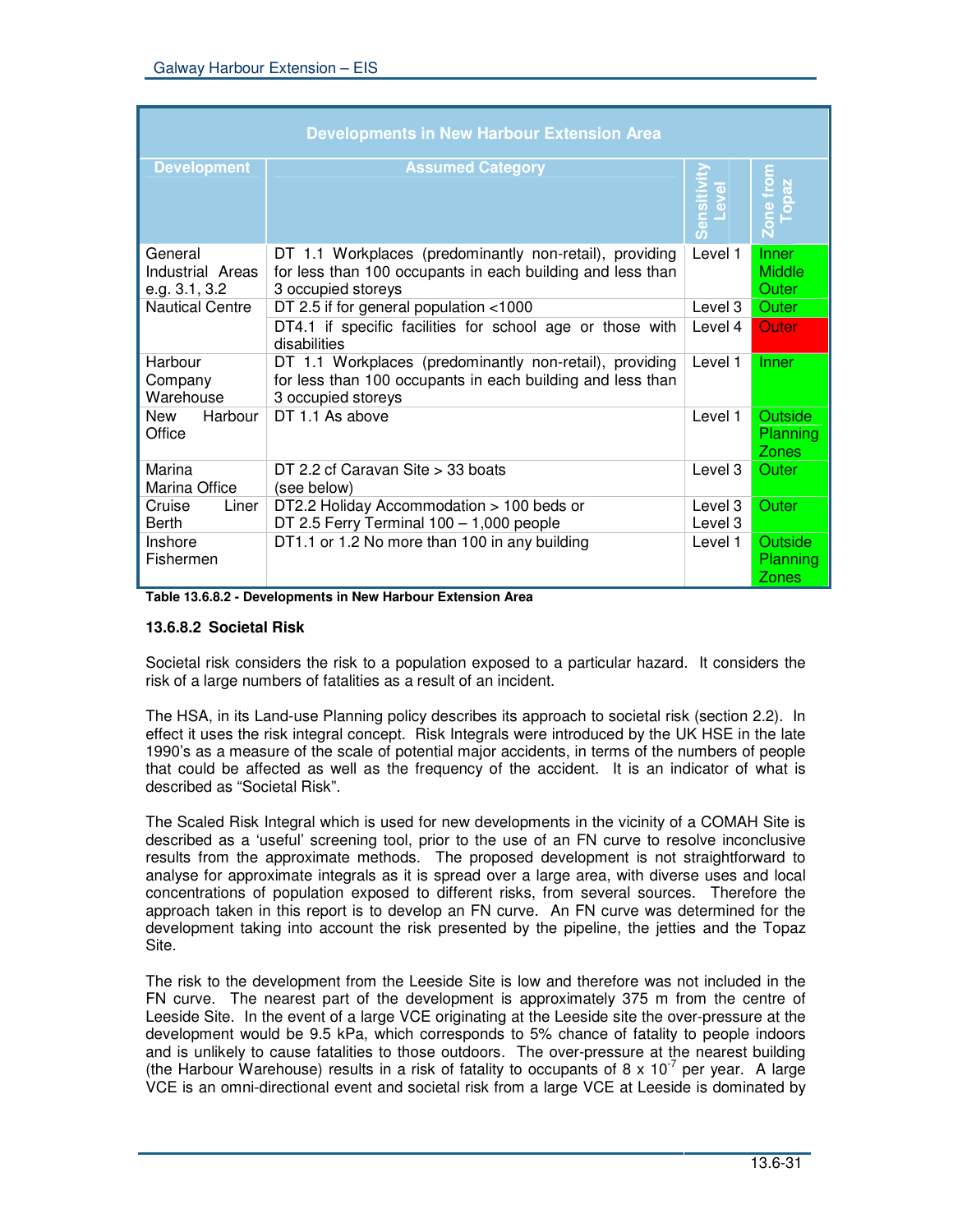the population to the east. It can be concluded that the Harbour development results in negligible increase in societal risk from the Leeside Site.

As described in section 13.6.7.2.2 the risk of fatality to people using the nautical yard is small and so has been neglected in determination of the FN curve.

None of the events are predicted to impact on the fisherman's pier.

The FN curve was determined as follows:

- For each of the representative scenarios that could result in multiple fatalities the total number of fatalities that would occur under different representative conditions was determined;
- Where the day time and night time population differed it is assumed that the day population is present 50% of the time and the night time population 50% of the time;
- The exposed population is based on the number of occupants where known (e.g. buildings);
- For the future oil storage yard (3.1) and bitumen yard (3.0), a shift presence of four per yard is assumed (two operators and two drivers) with an additional four personnel on site during the day (maintenance, management). This is considered conservative as in fact it is possible that they will be operated by the same personnel who operate the existing yards;
- It is assumed that the other outside industrial yards (3.6, 3.11, 3.12, 3.13, 3.14, 3.15, 3.17) will only be manned when a ship is being unloaded to that area or when goods are being collected for onward distribution. The population of the Galway Harbour Warehouse includes Harbour personnel who will be involved in the loading / unloading. There will also be visitors such as lorry drivers present. It is assumed that in total there could be up to five people present during loading/unloading operations, that at any one time there will be loading / unloading in one area, and that the proportion of time is equal per yard. (For simplicity no reduction was made to the occupancy of the Galway Harbour warehouse). There are seven of these yards so it is assumed that 5 personnel are present 14% of the time in each;
- Area 3.2 and 3.4 are used to store the equipment that harbour personnel use. There could be 1-2 people present for short periods of time to collect / deliver equipment;
- The marina buildings and yards (area 3.5 and 3.3) a population 20 people is assumed.
- The number of fatalities is determined by the population of the area multiplied by the average vulnerability;
- Where an event affects only part of an area it is assumed that the population are evenly distributed;
- The frequency of fatalities is calculated as the frequency of the initiating event multiplied by any conditions necessary to affect the area such as dispersion, wind direction, probability that the numbered population was present, and directionality (e.g. of overtopped bund, of horizontal release);
- The FN curve excludes the impact on existing units which are not part of the new development.

Results are shown on figure 13.6.3. It is the cumulative risk curve, which plots the risk of 'N or more' fatalities, against which acceptability is judged. For information the individual event points are also plotted from which the main contributors to overall risk can be identified (NB these are not cumulative).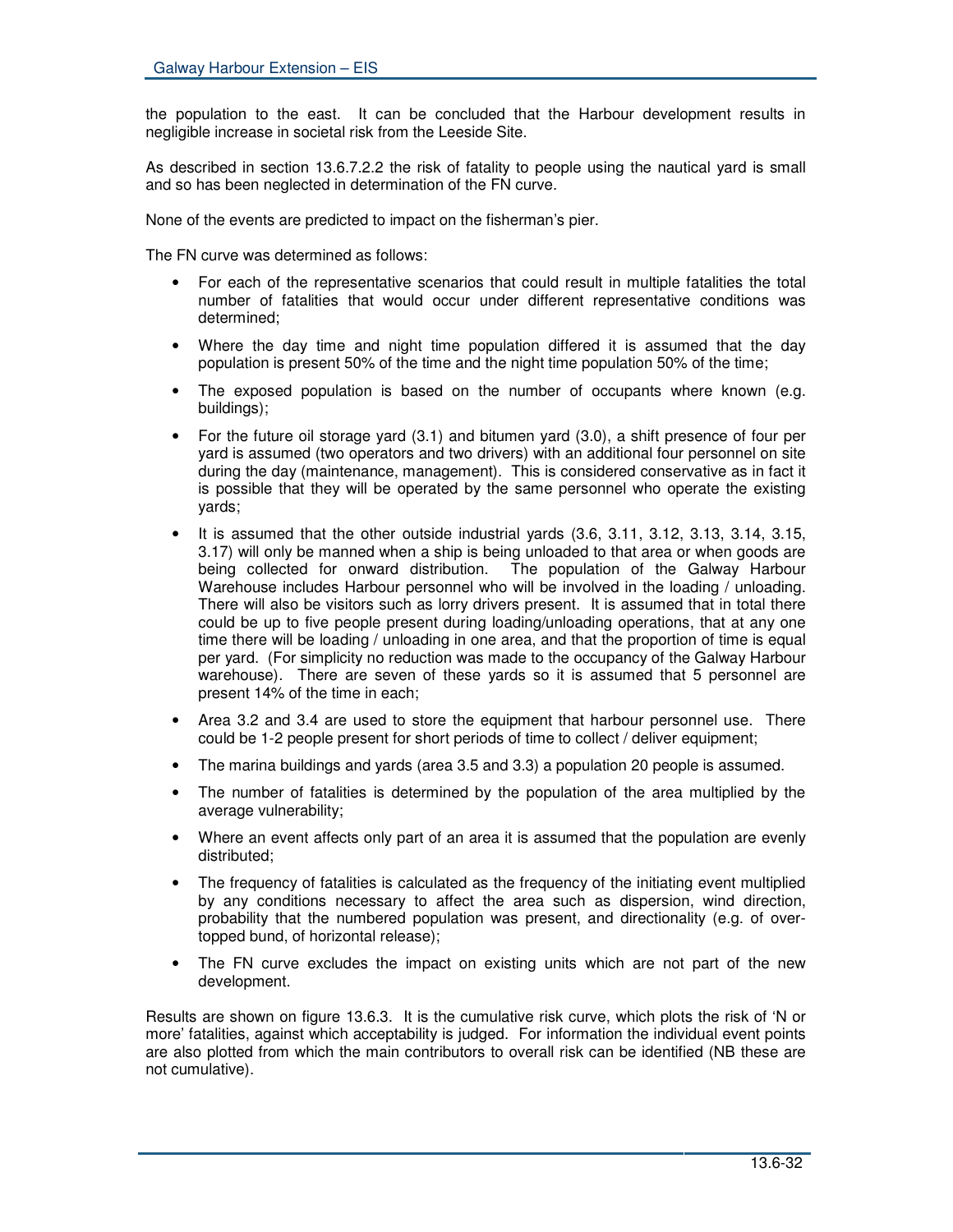In the land use policy document the HSA does not state what they consider to be an unacceptable level of societal risk when measured by FN curve. The criterion that they use for the risk integral is the same as the criterion used by the UK HSE. These have been developed based on the so called 'Canvey Island' point described in R2P2 <sup>20</sup> which states "*the risk of an accident causing the death of 50 people or more in a single event should be regarded as intolerable if the frequency is estimated to be more than one in five thousand per annum*".

This is extrapolated to other numbers of casualties by drawing a line of slope -1 on the FN curve. The 'broadly acceptable' level of risk is considered to be two orders of magnitude lower.

Overall the cumulative risk to members of the public at the development is tolerable if ALARP. The risk of large numbers of casualties  $(N>10)$  is dominated by horizontal flash fire at the jetty in F2 conditions. If the rule that unloading of gasoline will not take place when a cruise ship is at berth is strictly enforced then the casualties from this event are reduced and the FN curve for N.10 is all in the "broadly acceptable" region. Even allowing for 90% reduction in the chance of a release whilst the cruise liner is in port, by restricting unloading operations would make it broadly acceptable. The only other event identified that could give rise to more than 10 casualties is an incident associated with the pipeline that affected the Galway Harbour Office when a meeting was taking place. At a frequency of  $<$  10<sup>-8</sup> per year this is not considered a significant societal risk.

At N between 5 and 10 the risk is dominated by an event that could occur at Topaz. The major group affected are personnel running the new fuel yard (area 3.2). As described above it is possible that the future yard will be run by the same personnel who run the current yard. In which case this represents negligible increase in societal risk (the future fuel yards will not store class I products). If it is not the case that the same team runs the extended yard then this risk could be reduced by locating occupied buildings such as control rooms and workshops at the opposite side of the area to Topaz. Consideration could also be given to designing any buildings so as to protect the occupants. The emergency plans that Topaz is required to prepare under COMAH include procedures for communicating with neighbours in event of an incident. These plans should dovetail with the Ports own emergency response plans to ensure that there is good communication between the Port and Topaz in event of an incident which will also help to reduce the overall risk.

For comparison Figure 13.6.8.2 shows the FN curve taking into account that gasoline will not be offloaded whilst there is a cruise ship in harbour and assuming that the future fuel yards will be run by the same personnel who run the existing yards.

<sup>&</sup>lt;sup>20</sup> R2P2 Reducing Risks Protecting People, UK HSE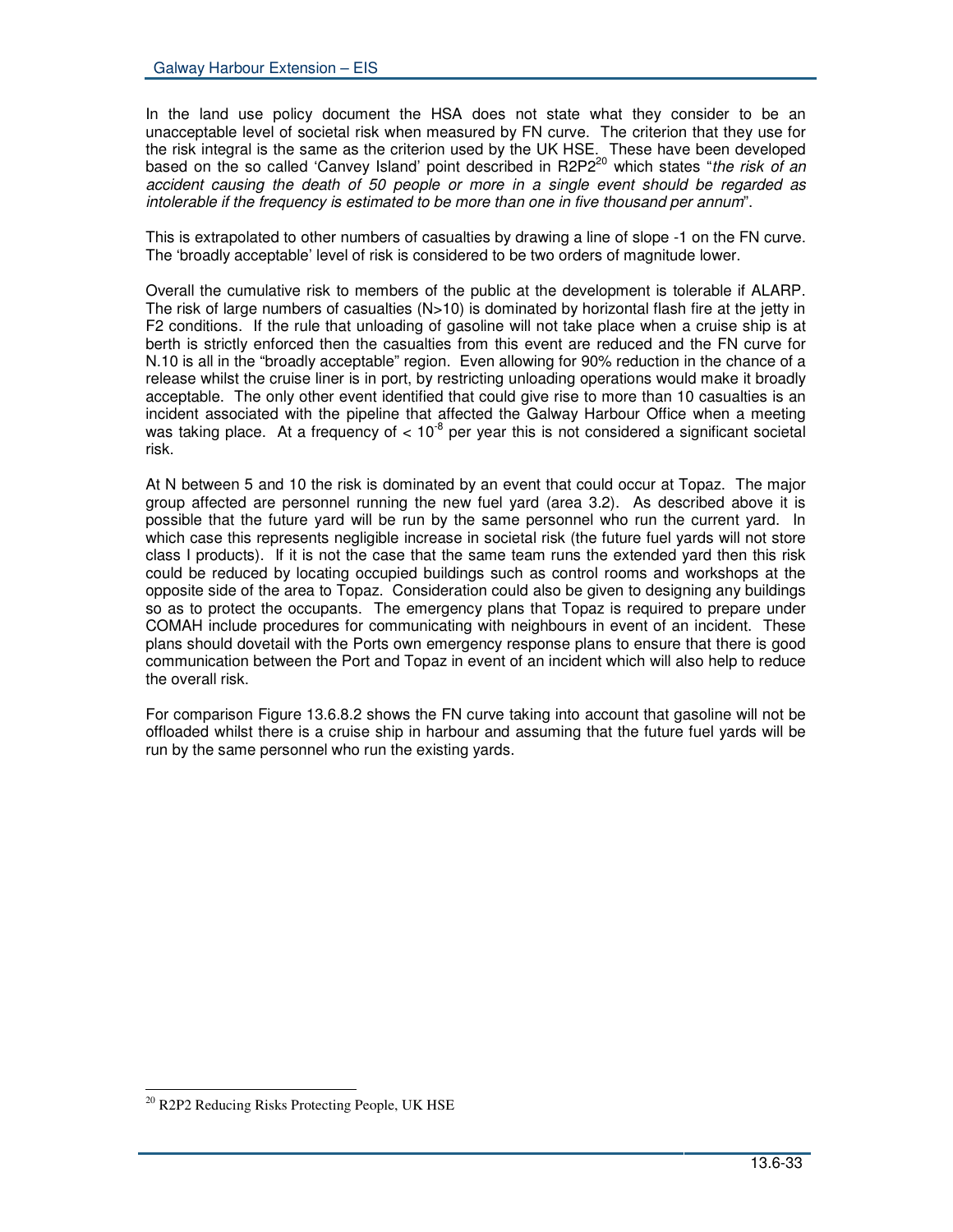

# **Figure 13.6.8.1 - FN Curve for Development (Unrestricted unloading, non combined fuel yards) Frequency per year**



# **Frequency per year**

**Figure 13.6.8.2 - FN Curve for Development – Sensitivity Study (restricted unloading, combined fuel yards)**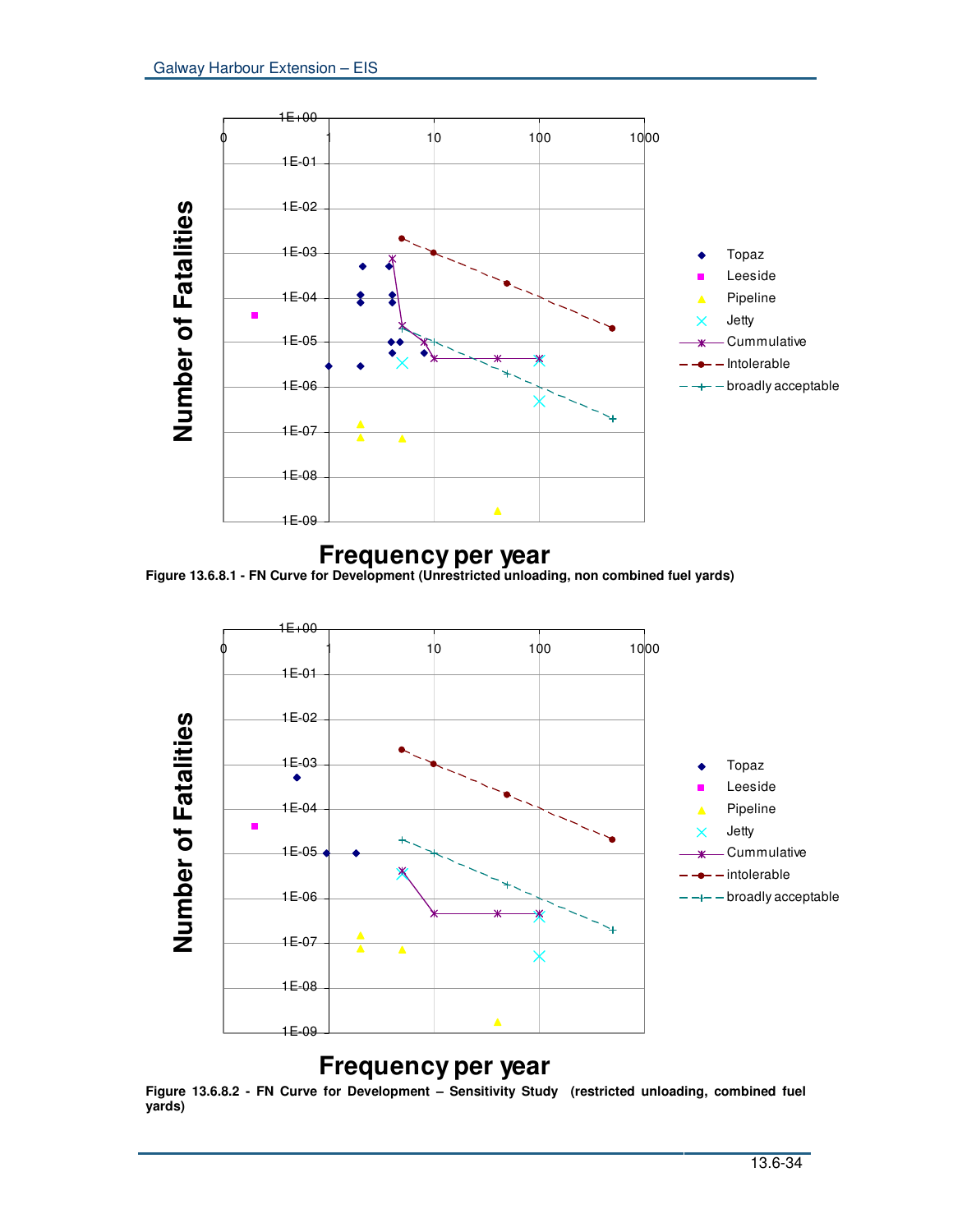## *Discussion*

# **13.6.8.3 General Background to Assessment**

This report investigates the likely impacts of the Topaz and Leeside terminals, the new jetty and pipeline on the proposed new development at Galway harbour. Specifically it investigates the risks associated with potential major accident scenarios which have possible offsite impacts on the new development. As a basis of performing this work it is necessary to make various assumptions regarding the likely size of a given upset scenario as well as the frequency with which it is likely to occur. Knowledge is also required of the developments and land use around the site which could be impacted by these events. Of particular concern are the people who might be present at the time of an accident, how many there are likely to be and what is the probability of them being present at the time. All these factors are taken into account when determining both the individual and the societal risks.

In order to guide the assumptions this report relies heavily on the HSA policy and approach document<sup>3</sup> for land-use planning near COMAH sites.

For example this document provides guidance on how consequence distances should be determined and what accident scenarios should be considered in the assessment. It also provides criteria on what vulnerability and consequence criteria should be used for the effects of various scenarios studied. This includes overpressure effects for vapour cloud explosions and thermal radiation effects from flash fires, jet fires and pool fires. Guidance is also provided on what substance should be used as a surrogate to particular petroleum substances (e.g. pentane is used to reflect the composition of gasoline).

The HSA document also provides guidance on failure frequencies which are based on a typical or generic terminal which assumes a terminal containing 10 tanks. In some cases these assumptions can be conservative and where relevant this report has modified the failure frequency to reflect the smaller size of the facility (e.g. Topaz terminal). The assumptions adopted are nevertheless still deemed to be conservative (pessimistic). In this report it has been assumed that kerosene has similar properties as gasoline which is a conservative assumption as in practice it is a less volatile and less flammable (heavier) petroleum product. There is an allowance in the HSA guidance to reduce the failure frequencies where facilities recommended following the Buncefield accident, have been incorporated into the design. For the Topaz site this has been done. However, at the Leeside site no credit or reduction in failure frequency has been taken because the level control instrumentation is not SIL rated.

The COMAHDS Regulations in practice only cover installations such as the Topaz and Leeside terminals and do not cover the jetty and the pipeline. Consequently the assumptions and guidance provided in the HSA land-use policy document do not cover these aspects. Therefore reference has been made to international practice and codes and standards to determine the risks from these facilities. For the pipeline a risk transect has been derived using the UK HSE methodologies. Ship to shore transfers at the jetty will be by loading / unloading arms rather Ship to shore transfers at the jetty will be by loading / unloading arms rather than hoses. The failure rates for both devices are included in Section 13.6.5.5 and the international references for these are provided. For the pipeline the failure rate is based on CONCAWE data wherever possible as this takes extensive data on the failures associated with the use of pipelines containing liquid petroleum (crude oil and products). The release cases use typical UK HSE hole sizes for pipelines. The report also makes some adjustments for the protection of the pipeline in determining the likely failure frequencies from external damage. To be consistent with the requirements of the HSA land-use policy document pentane has been used as a surrogate compound for gasoline releases.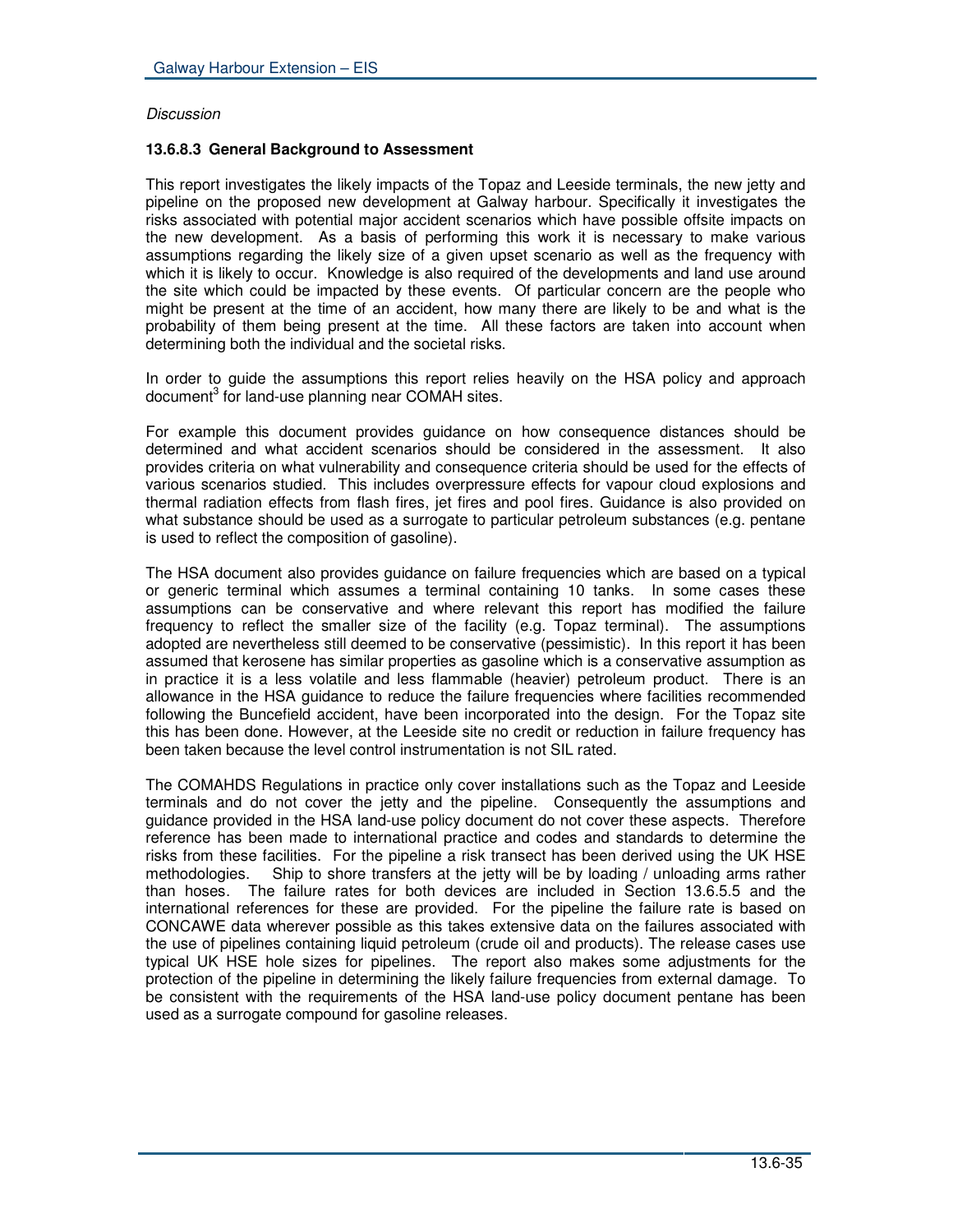# **13.6.8.4 Discussion of Results**

## 13.6.8.4.1 Risks from Pipeline

The risks from the pipeline are shown in the pipeline transect in Figure 13.6.2. The overall risk within 20 m of the line is around 1.5x10<sup>-7</sup> per year which is very low and is less than the HSA criteria for the middle zone and approximately equivalent to the outer zone threshold criteria. In fact this is conservative as it does not take into account that the pipeline is emptied after each unloading operation and therefore only contains product some of the time i.e. not all pipe failures will result in loss of containment.

Hence, the risks to people are low and broadly acceptable and would not result in an 'Advise Against' recommendation from the HSA.

The routing of the pipe within an impervious chamber is designed for containment however there is a residual risk that unignited releases (including of diesel and gasoil) may not be contained with a frequency of approximately 6.0 x 10<sup>-4</sup> per year. Some such leaks may gather in road drains and run to interceptors but there is the potential to run to water. The pipelines are emptied after each unloading operation. Procedures to monitor for leaks will be in place. This might be by flow comparison at the ship end of the line and at the terminal end of the line or other proprietary leak detection measures. It is also considered that for unloading operations personnel will be present at the jetty and the terminal monitoring the progress of the ship to shore transfer. Thus major leaks should be detected rapidly and transfer stopped. The line will be protected from external interference by 200-mm slabs and the route will be marked. Road surface drains in the development will run to interceptors and oil spillage response plans will be in place with predetermined action to prevent spillages reaching the environment.

It should be noted that the pipeline represents a transfer of risk from the existing pipe which runs to the Topaz facility from Dun Aengus Docks and Folan Quay.

## 13.6.8.4.2 Risks to the Development (Industrial Areas)

The highest risk impacting on the industrial area is from a VCE at the Topaz road loading bays with the total individual risk estimated to be 3.4 x 10<sup>-4</sup> per year which in an industrial area is considered to be tolerable. This risk level is equivalent to the levels expected in the inner land use planning zone. Whilst buildings used by large numbers of the public or high density housing would be advised against by the HSA in such a zone, industrial developments would not be advised against. Industrial premises such as a fuel yard or warehouse providing for less than 100 occupants and having fewer than 3 occupied storeys are considered a level 1 development.

The level of risk drops off with distance from the terminal. For example at the nearest point of area 3.7 and within 20 m of the pipeline the individual risk to a person outdoors is 2 x 10<sup>-7</sup> per year.

## 13.6.8.4.3 Risks to the Development (Occupied Buildings)

The risks at various occupied buildings are also estimated in Section 13.6.7.2.3. The individual risk at the harbour company warehouse is determined to be 5 x  $10^{-5}$  per year and tolerable for industrial premises. This is because although the location lies within the inner zone it is a Level 1<sup>21</sup> development which would not trigger an advise against criteria. The risks at the marina office are 1 x  $10^{-6}$  per year and are tolerable as they are in the 'Broadly Acceptable' region. This location would lie in the outer land use planning zones and is tolerable as the Marina Office would be deemed a Level 1 Development.

<sup>&</sup>lt;sup>21</sup> Industrial premises such as a fuel yards, warehouses, offices and non-retail markets providing for less than 100 occupants and having fewer than 3 occupied storeys are considered a level 1 development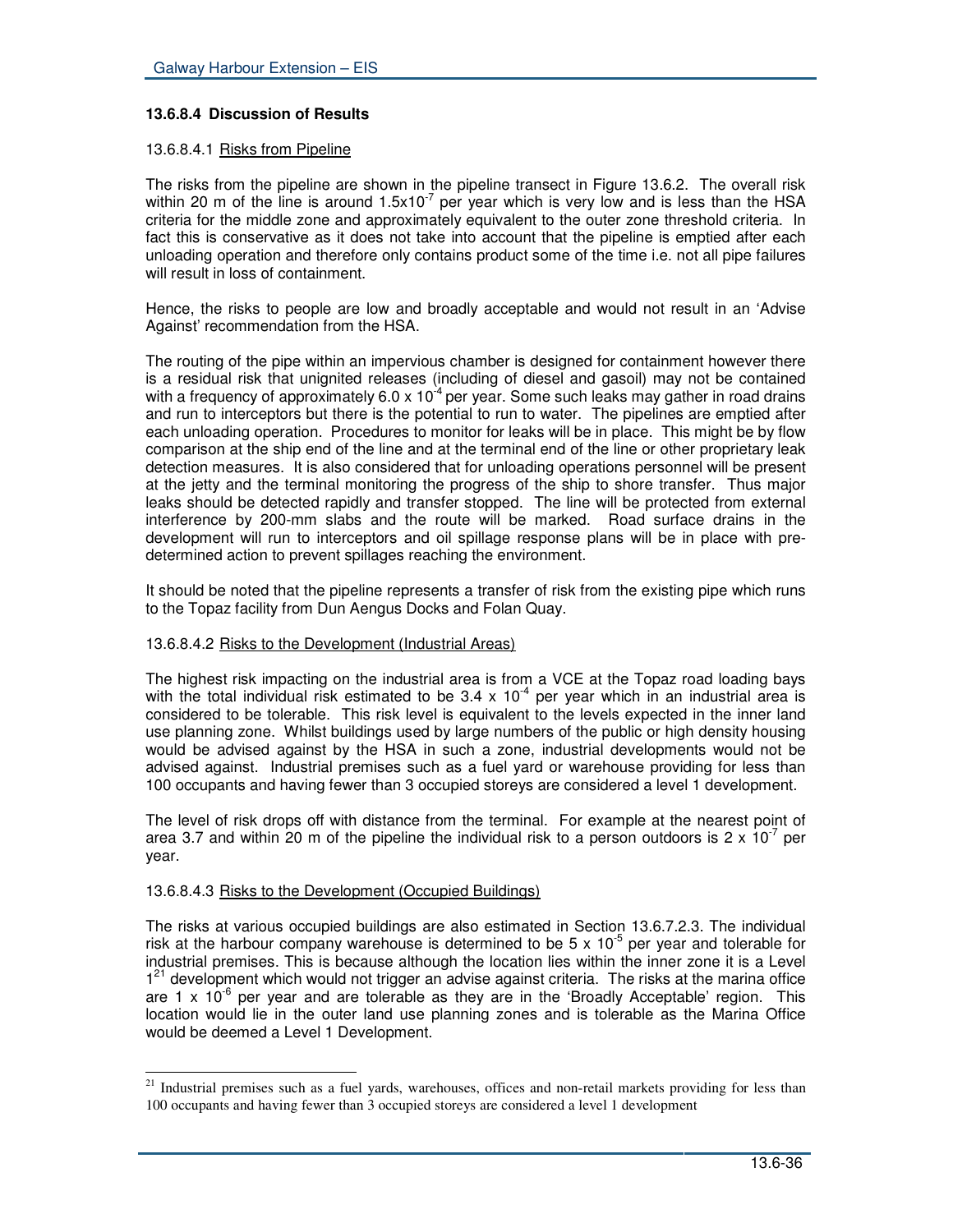For the passenger terminal the risk of 100 people being affected during their embarkation or disembarkation is 5 x 10<sup>-7</sup> per year. This level of risk is equivalent to the levels expected in the middle land-use planning zone, where Level 2 (e.g. ferry terminals or railway stations  $250m^2$  to 5000m<sup>2</sup>) would not be advised against but where Level 3 developments (e.g. ferry terminals, railway stations greater than 5000 $\text{m}^2$ ) would be advised against. The societal risk, as indicated below, is identified as being in the 'Tolerable' region and therefore should support the decision to not advise against.

The distance between the unloading gantry and the passenger terminal is over 200 m, which is more than the recommended minimum separation distance of 75 m for passenger ferries and their associated assembly areas given by HSG 186 $^{22}$ .

The New Harbour Office (fewer than 100 occupants) is a level 1 development. It could be affected by an incident at the pipeline. The estimated individual risk is 1.5 x 10<sup>-7</sup> per year. This level of risk is equivalent to the levels expected in the outer land-use planning zone and so would not be advised against.

## 13.6.8.4.4 Risks to the Development (Cruise Ships)

The cruise ships themselves are not subject to land-use planning regulations, but clearly decisions about the risks posed by the land developments need to take account of the cruise ship which may be in dock and occupied by a large number (assumed to be possibly around 1000 to 1200) of passengers and crew.

The distance between the unloading gantry and the cruise ship berth is over 200 m, which is in excess of the recommended minimum separation distance of 75 m for passenger ferries and their associated assembly areas given by HSG 186 $^{23}$ .

The individual risk to a person on the ship of fatality from a flash fire resulting from a leak at the gasoline offloading jetty has been conservatively estimated as 3 x 10<sup>-6</sup> per year. This figure takes into account the likelihood that a person is present on the cruise ship and the cruise ship is in dock. This level of risk is equivalent to the levels expected in a middle land-use planning zone. A ship occupied by passengers might be considered to be similar to a hotel of more than 100 beds, so would be a level 3 development. This would be advised against in the middle zone. However the ship is not always present and not always occupied by passengers so the PADHI method is difficult to apply. The societal risk analysis below gives a better approach.

Furthermore if the management measure to restrict unloading of flammable products to when there is no cruise ship in is factored in, the individual risk becomes 4 x 10<sup>-7</sup> per year, equivalent to the outer zone where a level 3 development would not be advised against.

## 13.6.8.4.5 Societal Risk

In Section 13.6.8 an FN curve has been prepared to determine societal risk to the development. The areas covered included the passenger terminal, the cruise ship and the Marina Office. The FN curve shows that even without restrictions to unloading the residual risk for all locations is low and that they would be in the 'Tolerable if ALARP' region and therefore tolerable.

The risk will be reduced by managing jetty operations so that gasoline transfer does not take place whilst passengers are on the cruise liner in port. This will reduce the risk to broadly acceptable.

<sup>&</sup>lt;sup>22</sup> The bulk transfer of dangerous liquids and gases between ship and shore (HSG 186), 1999, Health and Safety Executive

 $23$  The Bulk Transfer of dangerous liquids and gases between ship and shore (HSG 186), 1999, Health and Safety Executive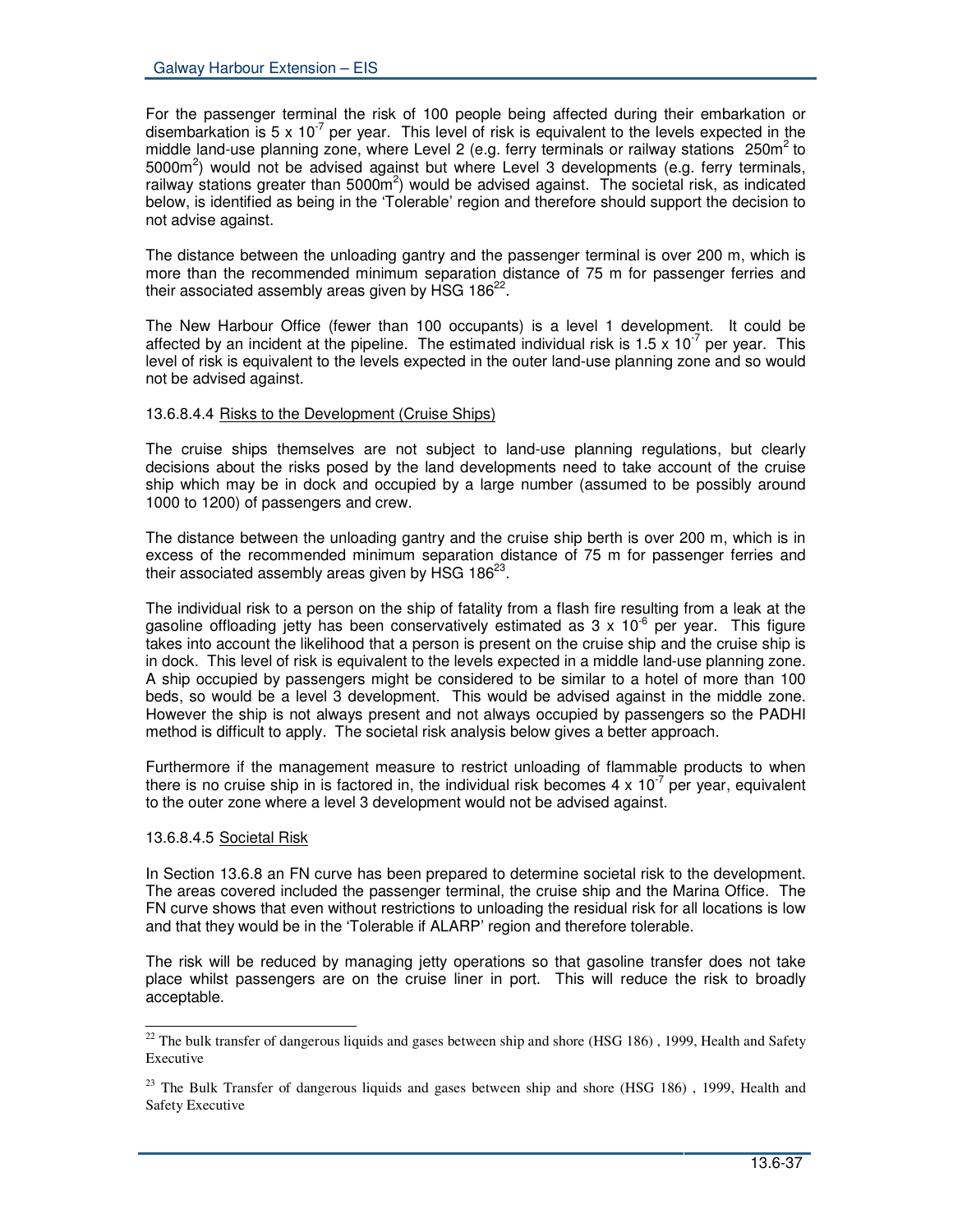It should be borne in mind that the new jetty will replace activities at existing facilities at Folan Quay and Dun Aengus Docks, which have a larger surrounding population. The area within a 340 m radius of the current unloading facilities (the consequence distance of a horizontal flash fire) includes a number of hotels, a major shopping centre and the Ceannt Transport hub.

#### **Future Marina Harbour Village**

The societal risk at the proposed Marina Harbour Village has also been determined. This is not shown on the FN curve as it is not part of the current planning application. The only event that could cause fatalities at the future harbour village is a large VCE originating at the Topaz site. The potential number of casualties depends upon the location of users and number. For example if there were 500 users indoors, equally distributed then there could be approximately 15 casualties. If incorporated into the FN curve the risk would be tolerable. The actual risk of any scheme brought forward would need to be determined as part of any future application for the marina village. Methods to reduce risk include siting buildings for use by more people further from the site and enhancing the resistance of any buildings to blast damage (e.g. by selection of construction materials and avoiding placing heavy equipment such as air conditioning on the roof).

#### 13.6.8.4.6 Summary of Risk Reduction Measures for Jetty and Pipeline

In this section the main measures for managing the risk from jetty and pipeline are outlined. (This list does not include the many risk reduction measures at the existing Topaz). One key requirement is that the jetties and pipeline comply with or exceed appropriate recommended codes of good practice and standards. A number of trade organisations and professional bodies have prepared codes of good practice for the design, operation and maintenance of ship to shore transfers and some pertinent ones are listed below.

The approach taken is one that includes a combination of engineering / design measures to minimise the hazard and prevent incidents occurring; mitigation measures to limit damage in event that an incident occurs; coupled with management measures to ensure that these controls remain effective and to manage human factors.

## **Technical Measures - Design**

- Jetty and Pipeline will be designed to appropriate codes of practice and standards;
- Hard arms which are higher integrity compared to hoses will be used.

## **Protective / Preventative Technical Measures**

- Jetty arms will be fitted with ranging alarms and emergency release couplings;
- The tank inlets are fitted with non-return valves:
- Pipes will be run in an impervious chamber and protected by concrete slabs. This chamber will be segregated from other services;
- Pipe route will be labelled;
- Pipe will be externally coated (coating to be selected based on ground conditions);
- Lines will be emptied after transfer;
- Ignition sources will be controlled in locations where flammable atmospheres may form. These to be identified by hazardous area classification according to a recognised code of practice. Electrical and instrumentation equipment to be to an appropriate ATEX rating and measures to control naked flames, hot work and static electricity will be in place;
- As detailed design progresses the pipeline will be subject to a Hazard and Operability study to systematically review provision of safety devices e.g. pressure relief and flame arrestors.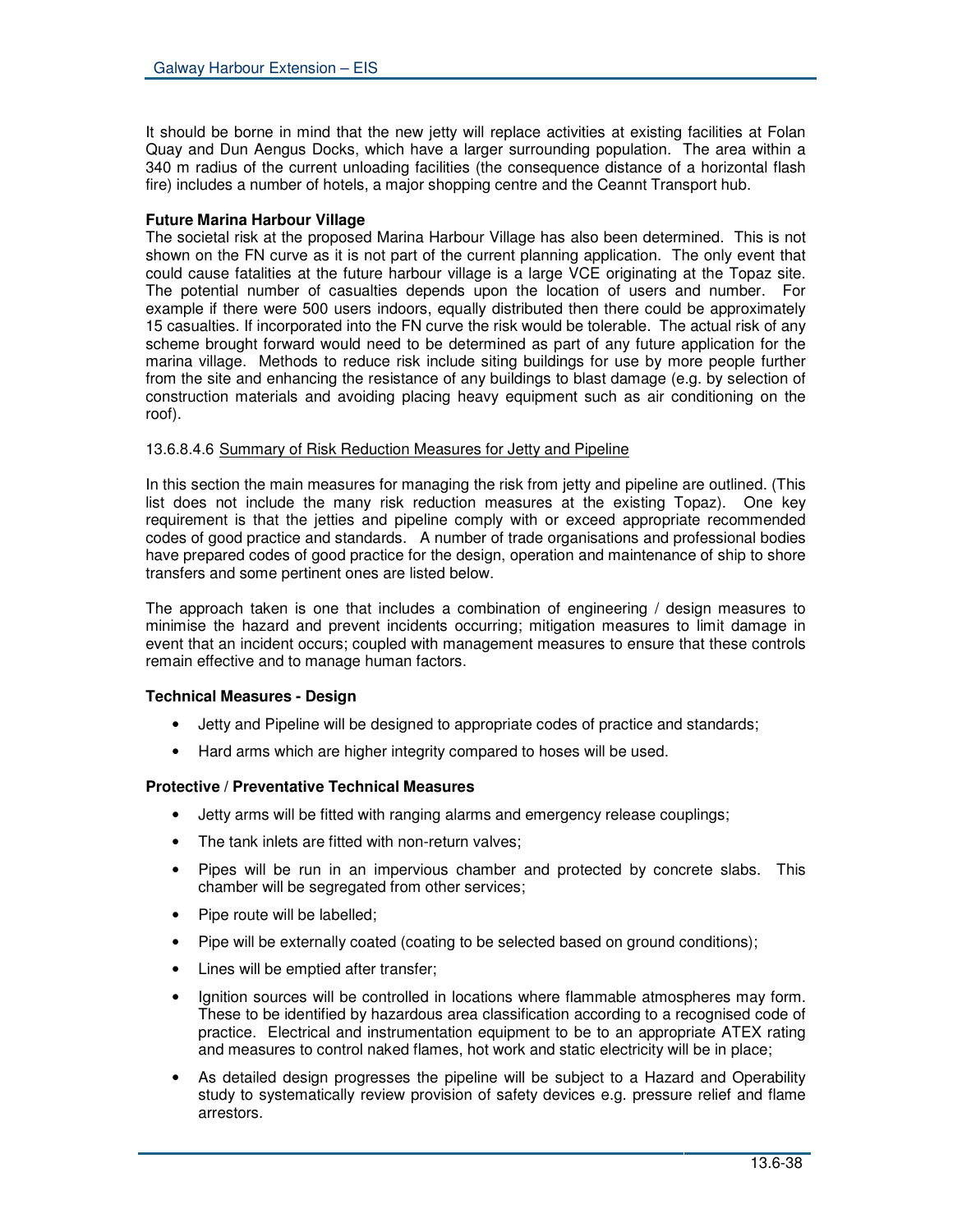#### **Mitigatory Technical Measures**

- Surface area of petroleum quay will be designed so that as far as possible spillages will run to an interceptor;
- Booms will be deployed during unloading of petroleum products;
- Oil Spillage Response plan will be developed taking into account foreseeable accidents, implemented and tested regularly;
- Provision has been made for the retention of firewater that may be contaminated (area 3.7).

#### **Management and Procedural Measures**

- Petroleum unloading operations will be carried out in accordance with good practice as outlined in the International Oil Tanker and Terminal Safety Guide and HSG 186;
- Operatives will be trained in the unloading procedures, the hazards of the products and the actions to take in event of an incident;
- Class 1 petroleum products will not be unloaded whilst there is a cruise ship in dock;
- Off loading will be continuously monitored at the terminal and at ship so that discrepancies in flow will be quickly identified and transfer can be isolated;
- The pipe route is entirely under the control of the harbour management company who will control any excavation work required;
- Emergency response plans will be prepared and practiced to ensure that in the event of an incident rapid action is taken to minimise consequences. Emergency plans to include rapid isolation in event of a release, deployment of resources such as fire-fighting equipment, booms and spillage recovery equipment, evacuation of non-essential personnel, and provision of information to the off-site authorities;
- Public access will be restricted in the Quays and Jetty. Security is provided.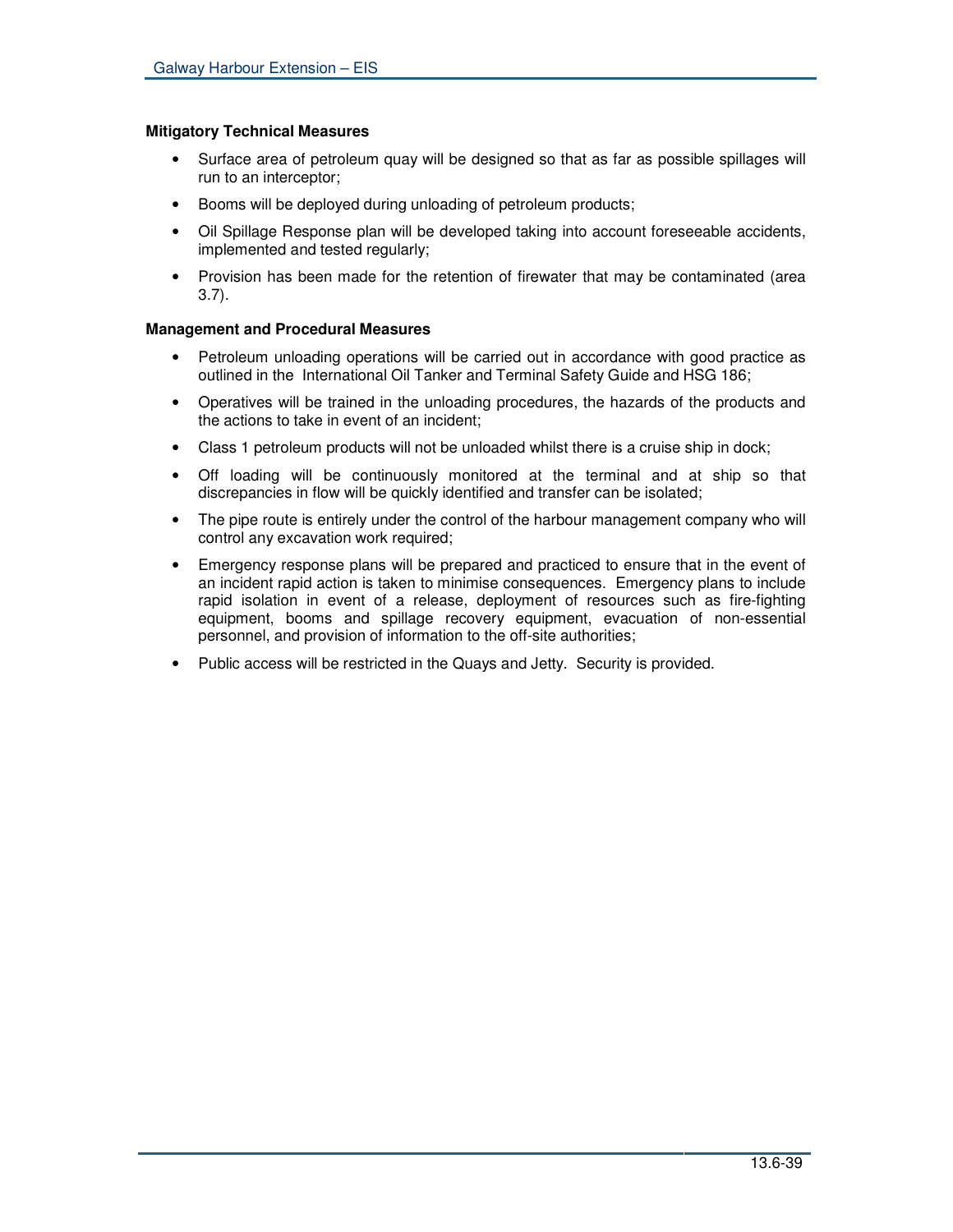| <b>Relevant Codes of Practice (Non-exhaustive)</b>                                                                 |
|--------------------------------------------------------------------------------------------------------------------|
| International Oil Tanker and Terminal Safety Guide 5th Edition, 2006 (OCIMF <sup>24</sup> / SIGTTO <sup>25</sup> ) |
| Design and Construction Specification for Marine Loading Arms 3rd Ed. May 1999 (OCIMF)                             |
| Jetty Maintenance and Inspection Guide (OCIMF/ SIGTTO) 2008                                                        |
| Mooring Equipment Guidelines, 2008 (OCIMF)                                                                         |
| Marine Terminal Training and Competence Assessment Guidelines for Oil and<br>Petroleum                             |
| Product Terminals 2001(OCIMF)                                                                                      |
| Model Code of Safe Practice Part 2: Design, Construction and Operation of Petroleum                                |
| Distribution Installations 2005 (Energy Institute)                                                                 |
| Model Code of Safe Practice Part 15: Area Classification Code for Installations Handling                           |
| Flammable Fluids 2005 (Energy Institute)                                                                           |
| Model Code of Safe Practice for the Petroleum Industry Part 21: Guidelines for the Control of                      |
| Hazards Arising from Static Electricity, 2002 (Energy Institute)                                                   |
| Model Code of Safe Practice Part 1: The selection, installation, inspection, and maintenance of                    |
| electrical and non electrical apparatus in hazardous areas 2010 (Energy Institute)                                 |
| Revised recommendations on the safe transport of dangerous cargoes and related activities in                       |
| port areas, 2007 (International Maritime Organisation)                                                             |
| The Bulk Transfer of dangerous liquids and gases between ship and shore (HSG 186), 1999,                           |
| <b>Health and Safety Executive</b>                                                                                 |
| PD8010 -1:2004: Code of Practice for Pipelines.                                                                    |

**Table 13.6.8.3 - Relevant Codes of Practice (Non-exhaustive)**

# *13.6.9 Conclusions*

This report has investigated the likely risks associated with various accident scenarios from the terminals at Topaz and Leeside as well as those presented by the pipeline and the jetty to the proposed development in Galway harbour. The main conclusions from this assessment are:

- 1) The overall conclusion is that the risks to the land-based developments such as occupied buildings are tolerable when compared to the criteria used by the HSA to assess the level of risk to people.
- 2) The societal risks at the jetty are considered to be tolerable. The separation distances between the jetties and occupied building and passenger terminal comply with recognised good practice.
- 3) Relocating petroleum unloading to the new jetty will reduce societal risk even allowing for increased throughput as there is a much larger surrounding population at the existing facilities at Folan Quay and Dun Aengus docks.
- 4) The risk of a spill to the environment cannot be ruled out. The risks of such a spill will be managed by use of higher integrity unloading arms fitted with emergency release couplings for petroleum liquid transfers. Unloading arms reduce the likelihood of a release that threatens the environment compared to hoses. The design of the jetty and the pipeline route will be such that spills can be contained and recovered as far as is practicable.

Compared to the new jetty the existing harbour is protected by dock gates so it is easier to contain and recover any spillage before it reaches an environmentally sensitive area. The open nature of the Port means that this is not the case and so booms will deployed during petroleum unloading. An oil spillage response plan will be in place.

<sup>24</sup> The Oil Companies International Marine Forum (OCIMF)

<sup>&</sup>lt;sup>25</sup> The Society of International Gas Tanker and Terminal Operators Ltd (SIGTTO)